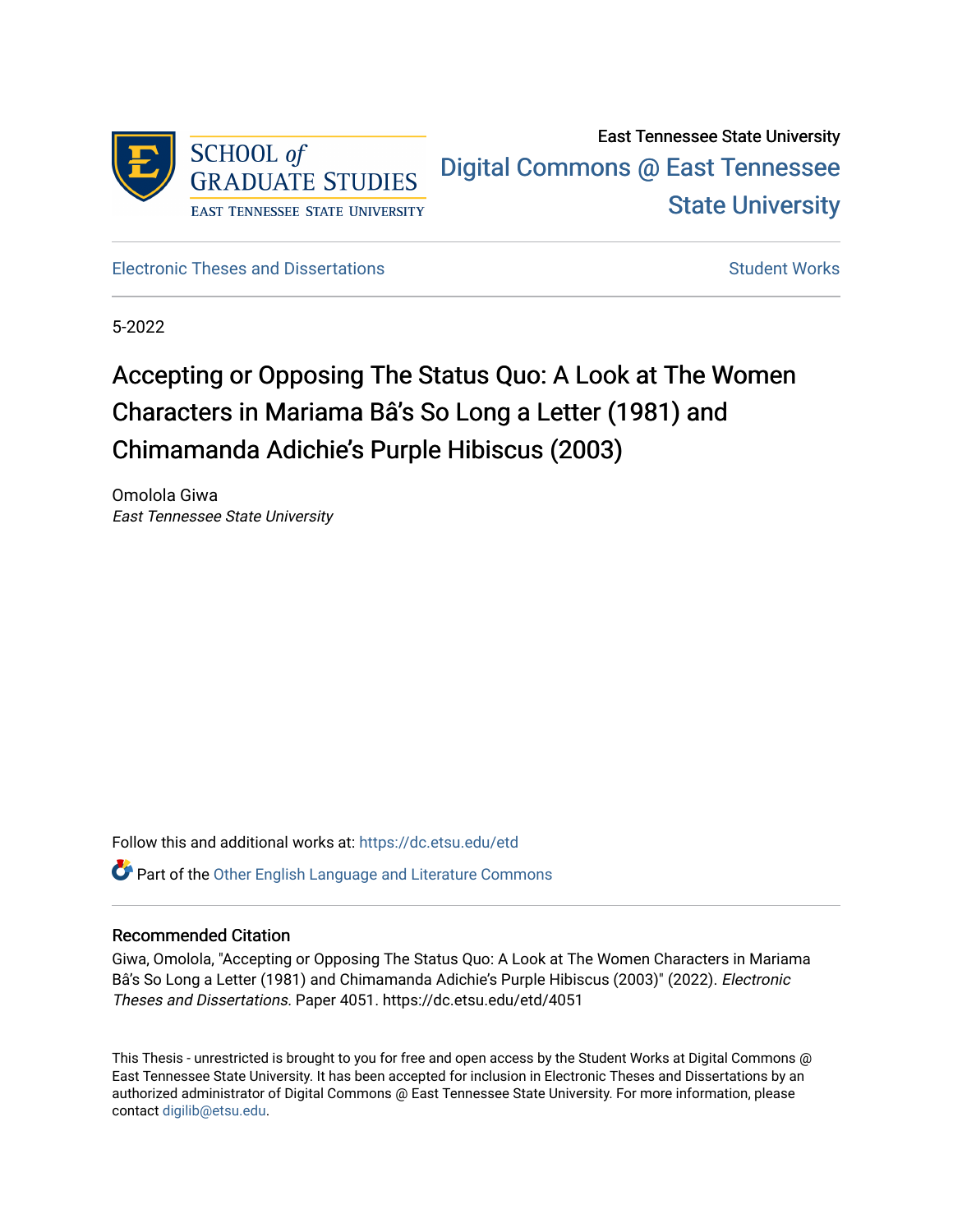Accepting or Opposing The Status Quo: A Look at The Women Characters in Mariama Bâ's *So* 

*Long a Letter* (1981) and Chimamanda Adichie's *Purple Hibiscus (*2003)

A thesis

\_\_\_\_\_\_\_\_\_\_\_\_\_\_\_\_\_\_\_\_\_\_\_\_

presented to

the faculty of the Department of Literature and Language

East Tennessee State University

In partial fulfillment

of the requirements for the degree

Master of Arts in English

\_\_\_\_\_\_\_\_\_\_\_\_\_\_\_\_\_\_\_\_\_\_

by

Omolola Idowu Giwa

May 2022

\_\_\_\_\_\_\_\_\_\_\_\_\_\_\_\_\_\_\_\_\_

Dr. Martha Michieka, Chair

Dr. Phyllis Thompson

Dr. Michael Cody

Keywords: status quo, patriarchy, gender, misguided religion, colonialism, feminism, trauma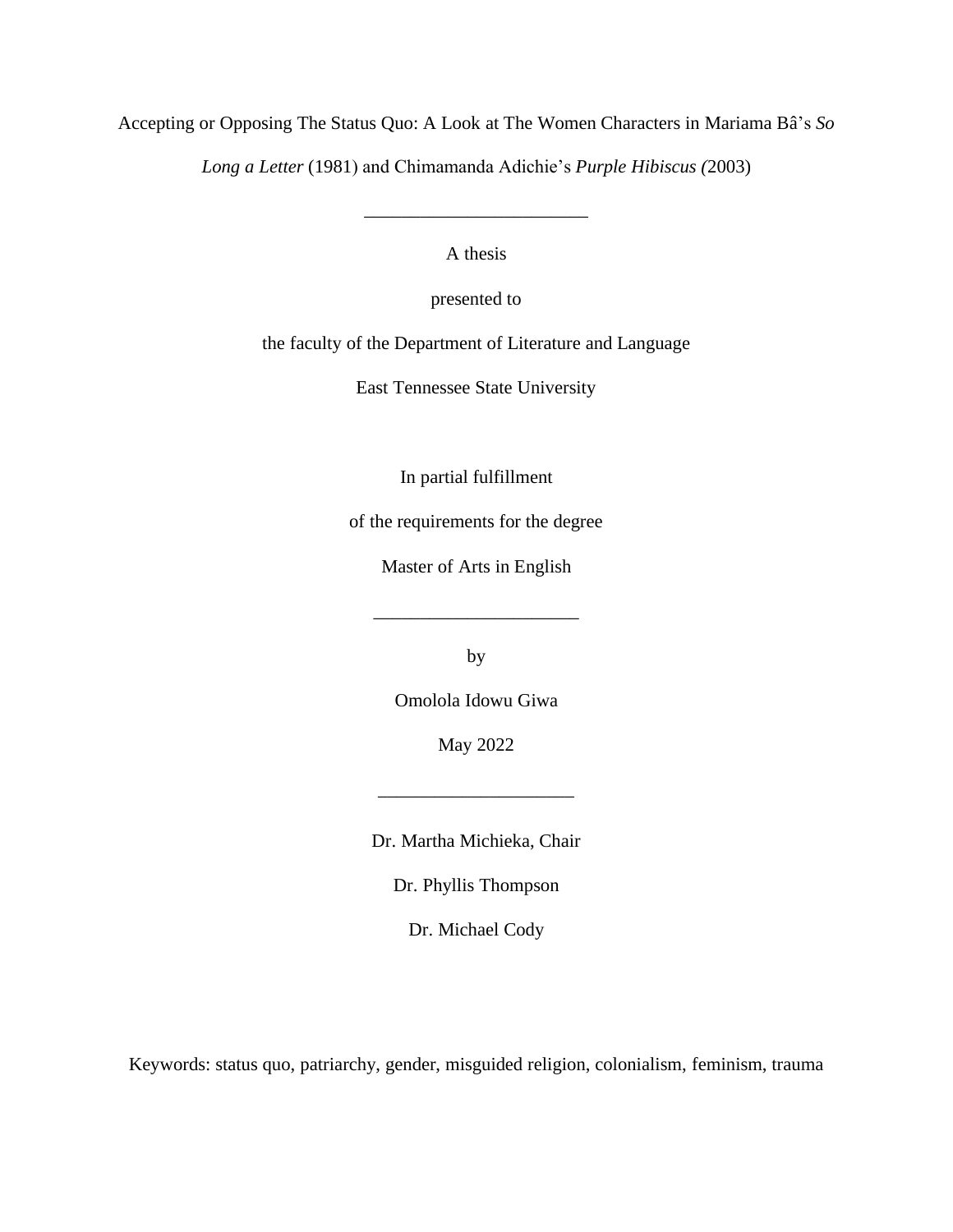#### ABSTRACT

# <span id="page-2-0"></span>Accepting or Opposing The Status Quo: A Look at The Women Characters in Mariama Bâ's *So Long a Letter* (1981) and Chimamanda Adichie's *Purple Hibiscus (*2003)

by

# Omolola Idowu Giwa

What exactly is the status quo of women in Africa? Women's selfhood has been systematically subordinated or outright denied by law, customary practices, and cultural stereotypes. Scholars like Judith Bennet suggest that religious practices and colonial rule subjugate African women. Patriarchal ideologies guide the society's discrimination against women and this has influenced the status of women, especially married women and the way they respond in times of affliction.

Authors like Chimamanda Adichie and Mariama Ba in their fictional novels *The Purple Hibiscus*  and *So Long a Letter* focus on capturing the struggles and conditions of women in the Western African society. Through their protagonists, they explore various issues such as patriarchy and the influence of religion on the lives African women. This thesis aims to examine the notion of a single story and how and why African women accept or oppose the patriarchal status quo.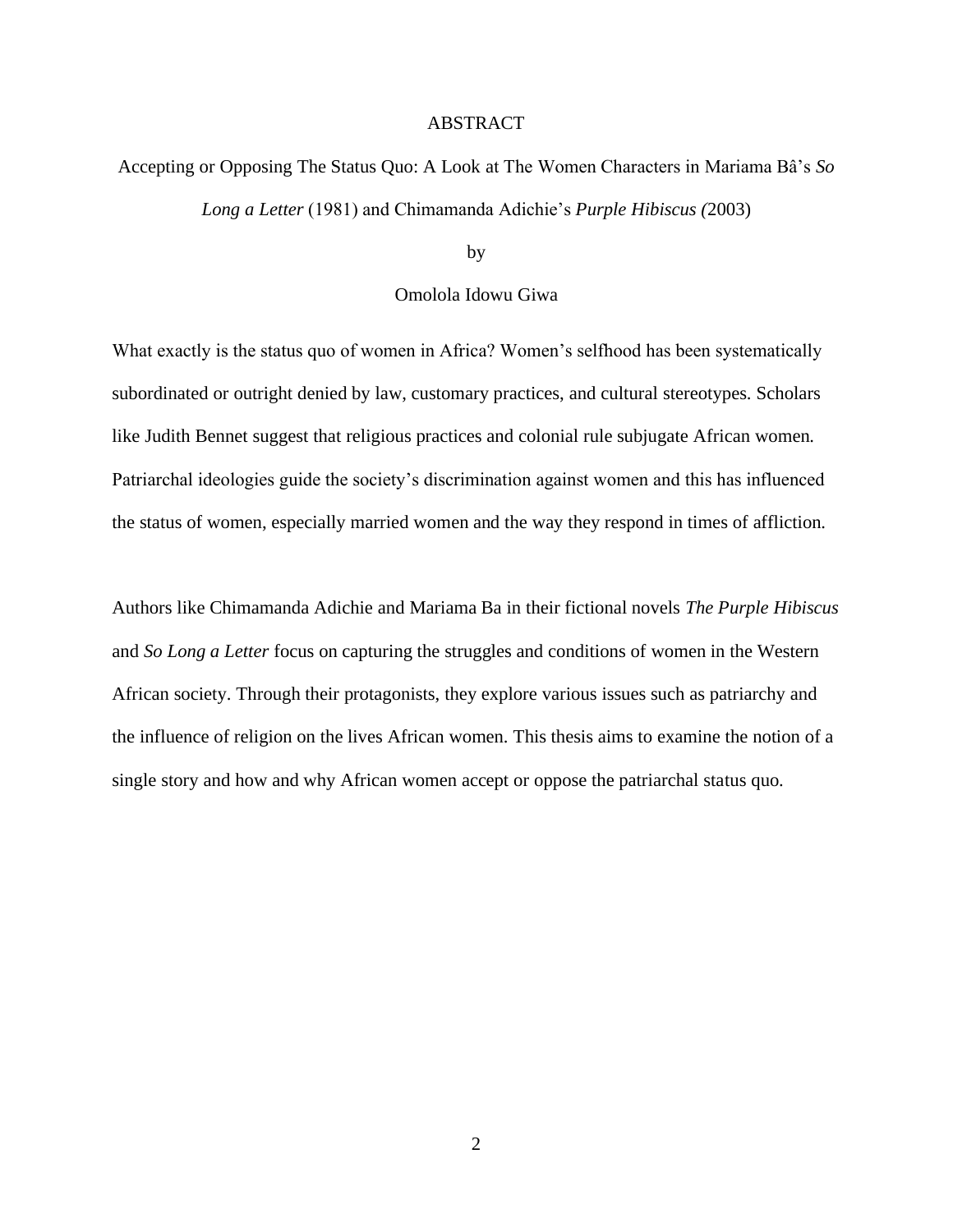Copyright 2022 by Omolola Idowu Giwa

All Rights Reserved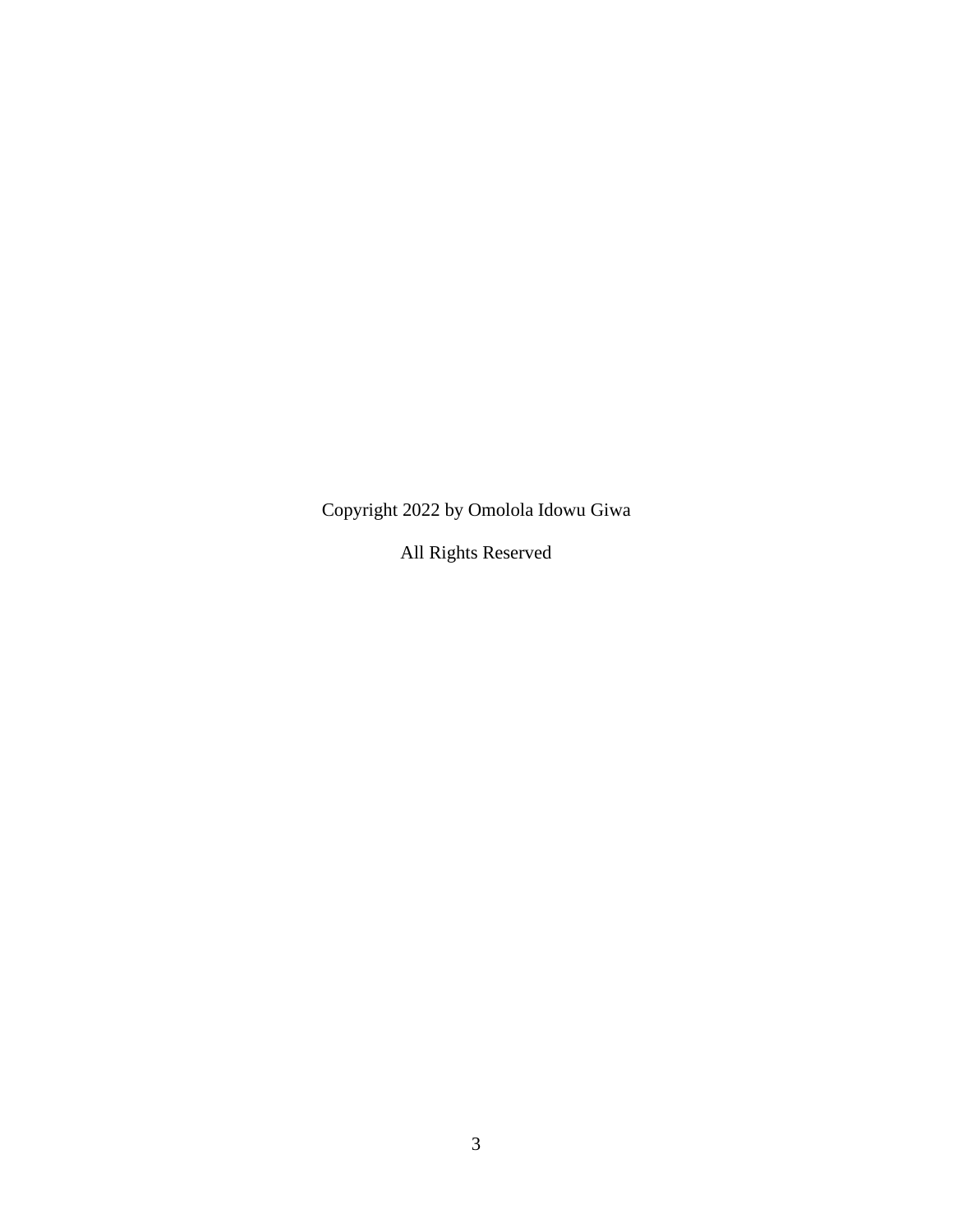# DEDICATION

<span id="page-4-0"></span>To all the African women struggling to find their voices and those that have found their voices.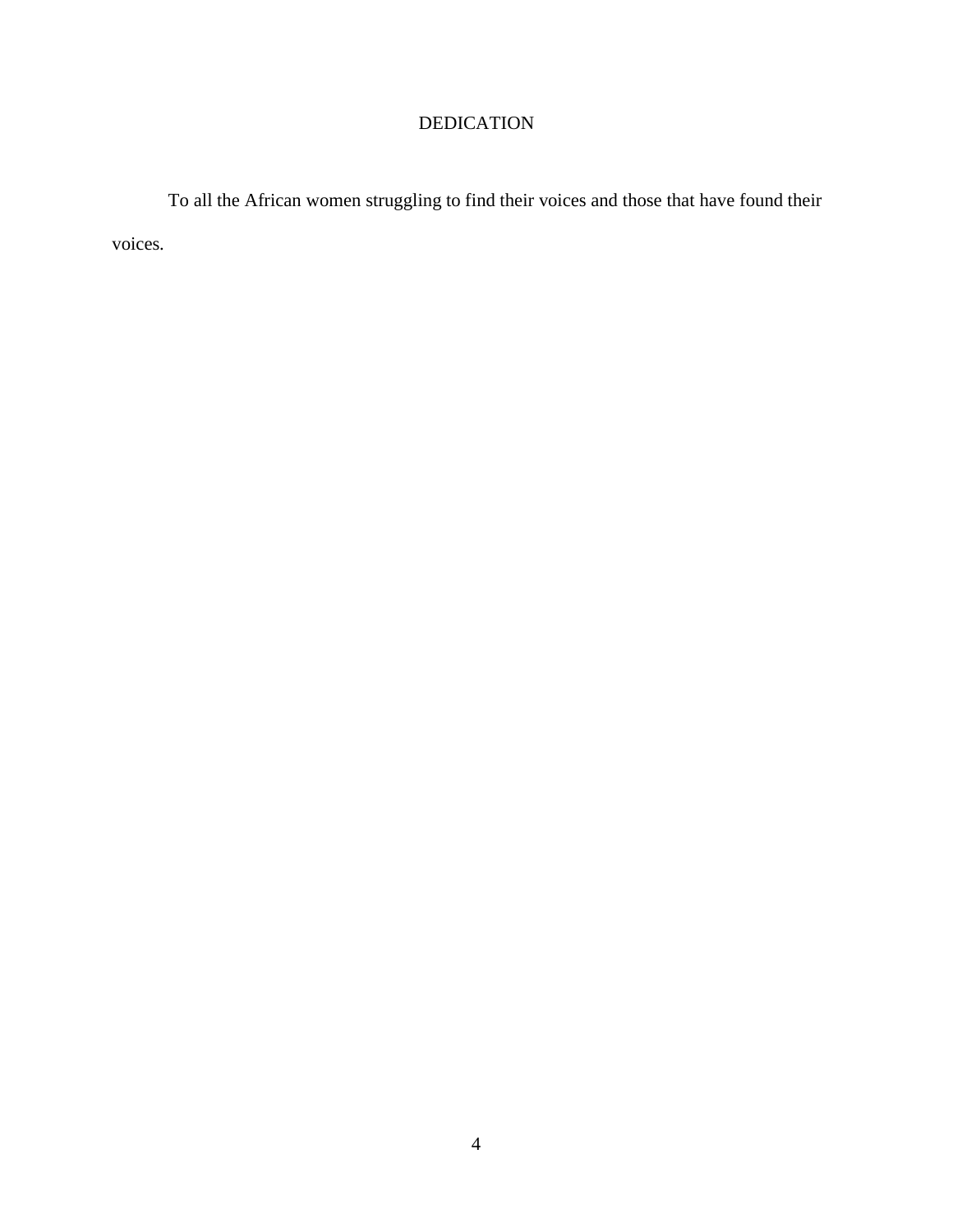# ACKNOWLEDGEMENTS

<span id="page-5-0"></span>I would like to thank my committee members for providing excellent feedback and working with me through this process. I especially thank my thesis chair, Dr. Martha Michieka for picking me up and stepping up to work with me on this project. The constant feedback and patience have been appreciated. I would also like to thank my family and friends for building up my confidence in this topic when I felt my research was not quality work.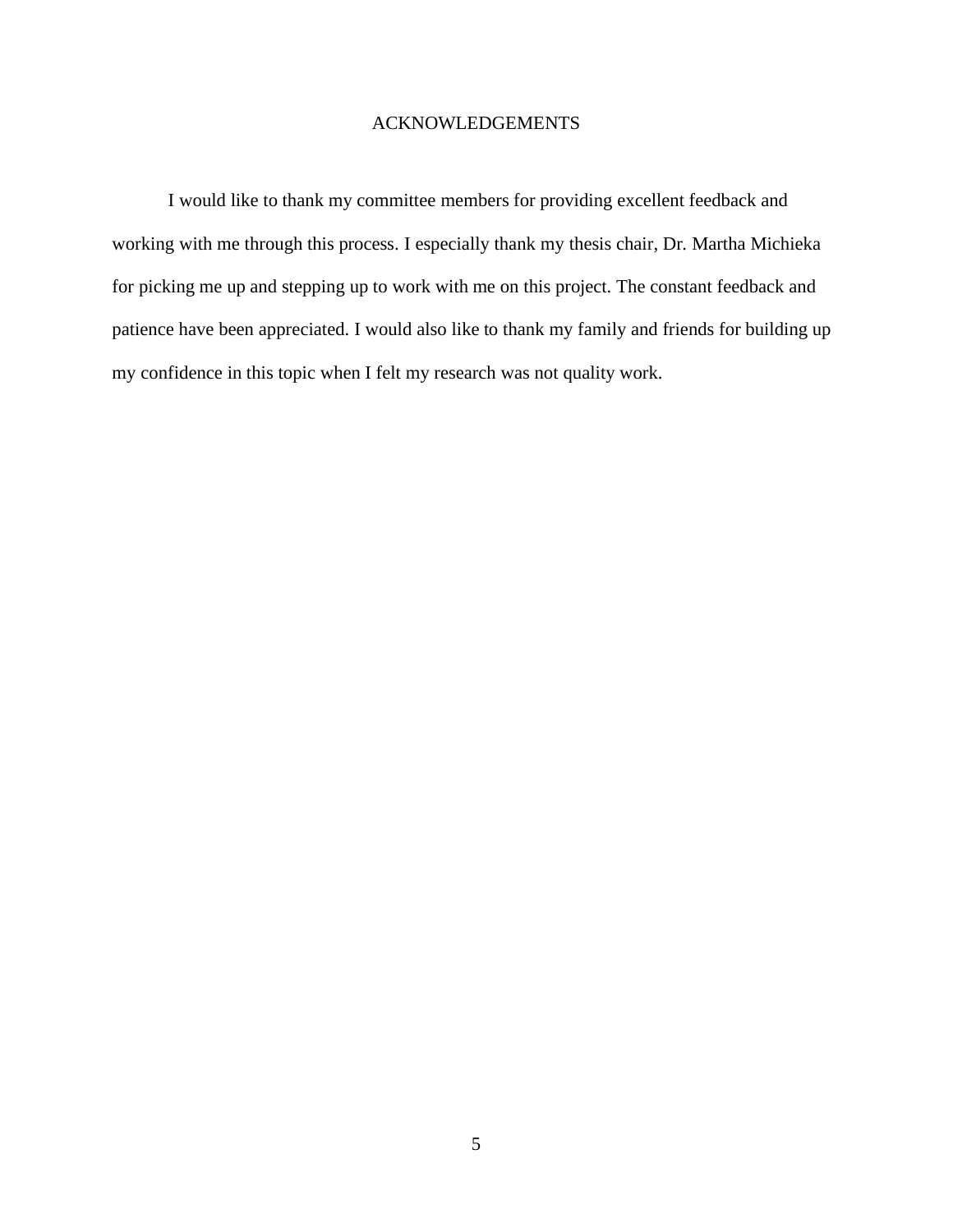| .72 |
|-----|

# TABLE OF CONTENTS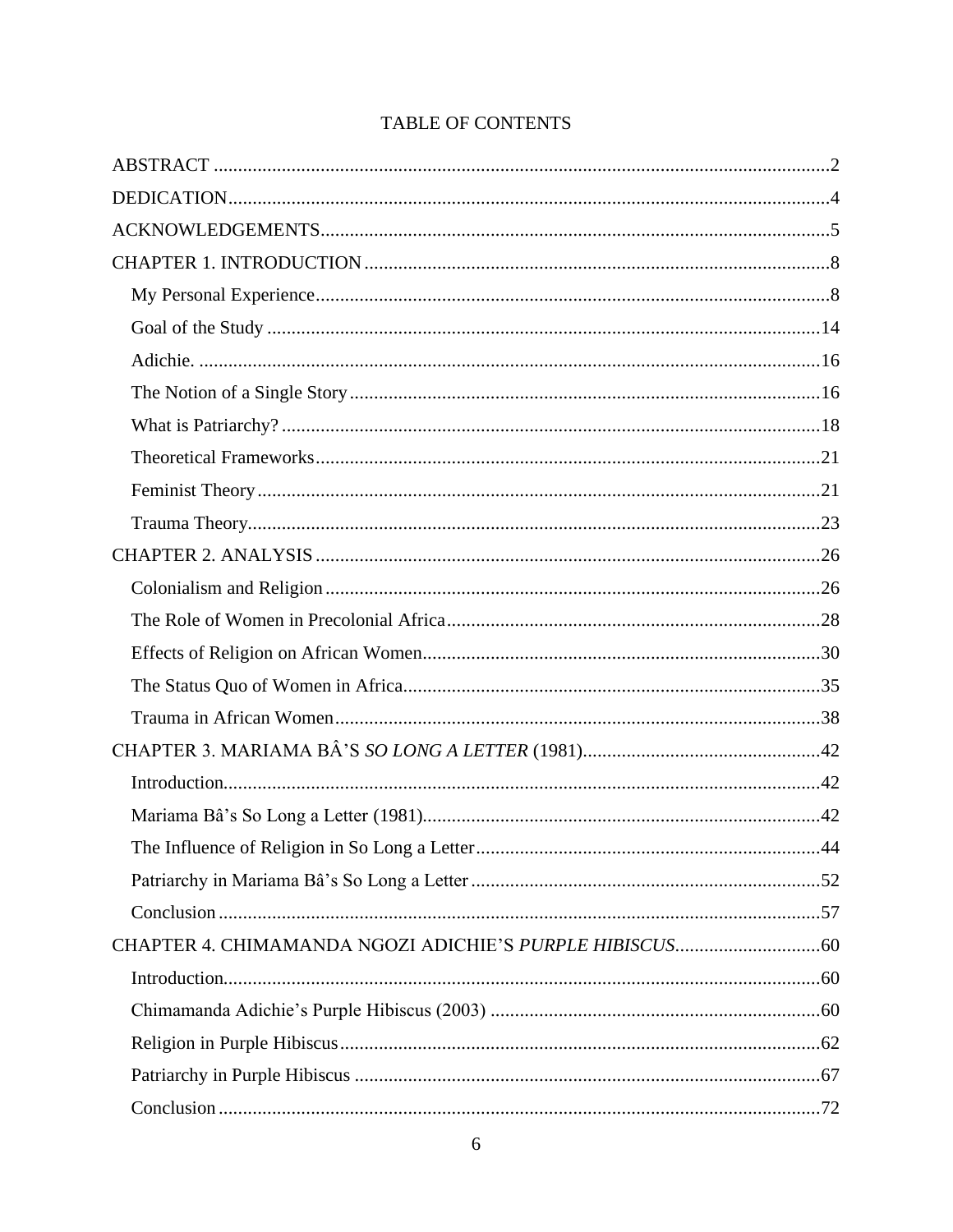| <b>WORKS CITED</b> |  |
|--------------------|--|
| <b>VITA</b>        |  |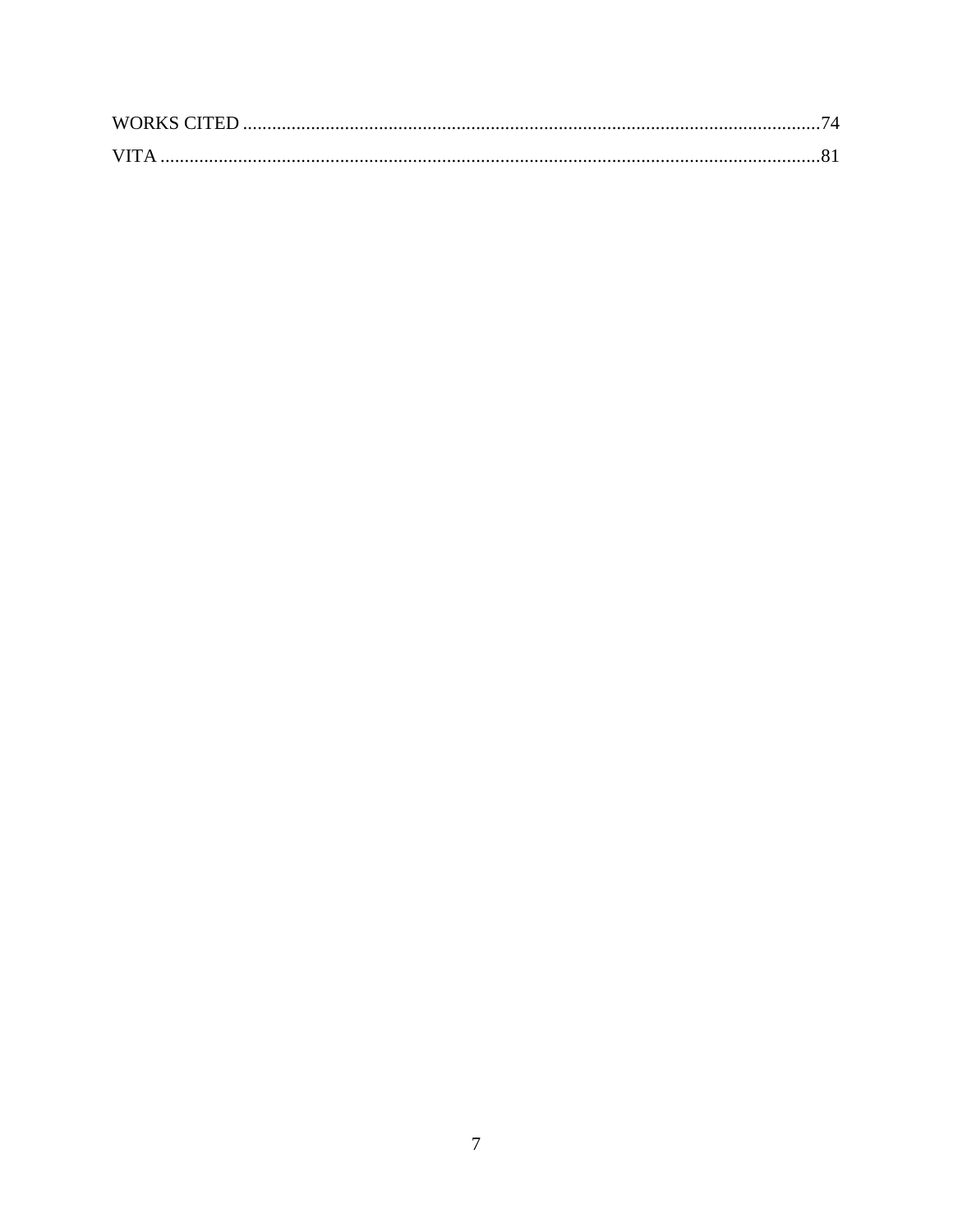#### CHAPTER 1. INTRODUCTION

#### *My Personal Experience*

<span id="page-8-1"></span><span id="page-8-0"></span>My personal experience with patriarchy in Africa has inspired my interest in the study of how African women oppose and/or accept the status quo of patriarchy. I come from a long line of strong African men and women who are opinionated, and I have seen most of their decisions be determined by their gender and patriarchy. My maternal grandmother gave birth to four children with my grandfather, but after her third child, my grandfather had an affair with another woman, and the two had a child through that relationship. My grandmother was very upset and wanted to end the marriage, but she was told by family and friends to stay with him regardless of his actions because women are not allowed to leave their families or husbands. "What would society say?" was the question she kept getting from family members. They told her that men were all naturally polygamous and that she just had to accept him. She stayed and had her fourth and last child with him. He, on the other hand, proceeded to have two more children outside of their marriage. Out of his seven children, three were from extramarital affairs. After he had his seventh child, my grandmother could not take it anymore and wanted to leave again, but her family told her to just "manage" the situation, that it was not all that serious. She worried about what could happen to her children if she left, as she was not financially capable of taking care of them without my grandfather's support. Her life was restricted to having children with him while he could have extramarital affairs because men are allowed to do that since they are "polygamous by nature." While she resisted the status quo, she did not have a way out because of her economic and even social situation. So, to an outsider, it might appear that she accepted the status quo because the society has been infected by colonial socio-religious norms .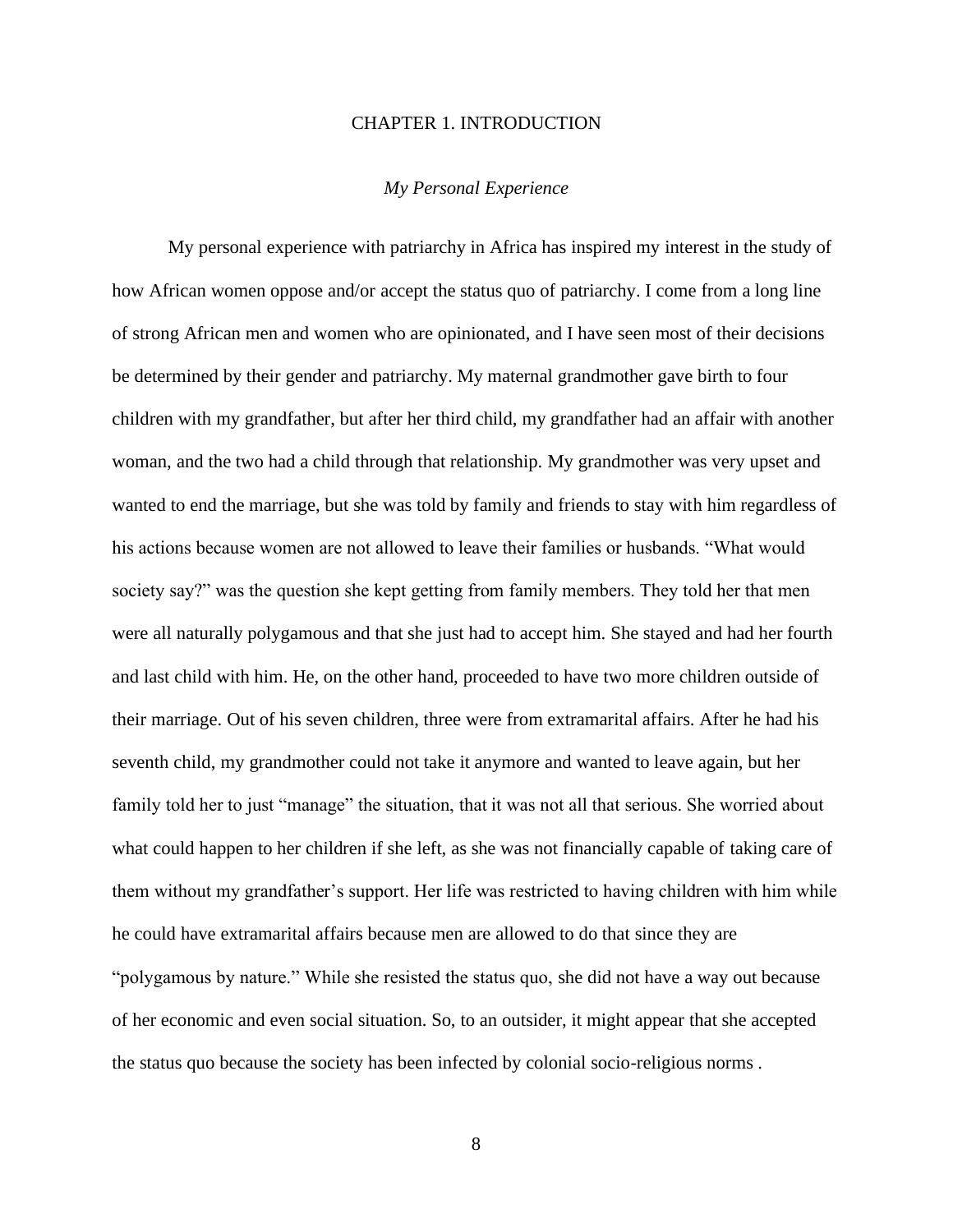My maternal grandmother, on the other hand, had a sister who refused to accept the societal dictates. As of the year 1989, that grandmother whom we call Big Mummy in my culture, was a divorcee and a single mother, a concept that was not common in Nigeria at that time. Her husband had cheated on her with his secretary, and soon after she found out, she left the marriage and started a new life with her two children, hence opposing the status quo that African women have to stay in such situations. She was shamed by society and other members of the family for her decision, but she stood her ground and made the decision for herself and by herself. Unlike my maternal grandmother, Big Mummy had some economic independence and could make a decision to leave her marriage.

These stories of my grandmother and my Big Mummy are similar, yet different in a way. While both women suffered under patriarchy in a similar manner, Big Mummy was able to make a decision that was best for her and her children without worrying about society because she had some financial freedom. My grandmother, on the other hand, did not have a choice, especially because of her economic situation.

I have also seen my mother make big family decisions based on the patriarchal society that we live in. In 2002, my mum had the opportunity to travel to England to further her education, but this opportunity meant she had to leave us, my father and my siblings, behind. My mother was open to the idea of leaving her young children behind, but my father was totally against it because he felt families should stick together and that a mother should not leave her children. My mother listened to my father and gave up her opportunity to further her education. She later informed me when I became an adult that the reason she did not leave was that the society did not condone leaving her children behind; a man was not considered capable of taking care of children all by himself.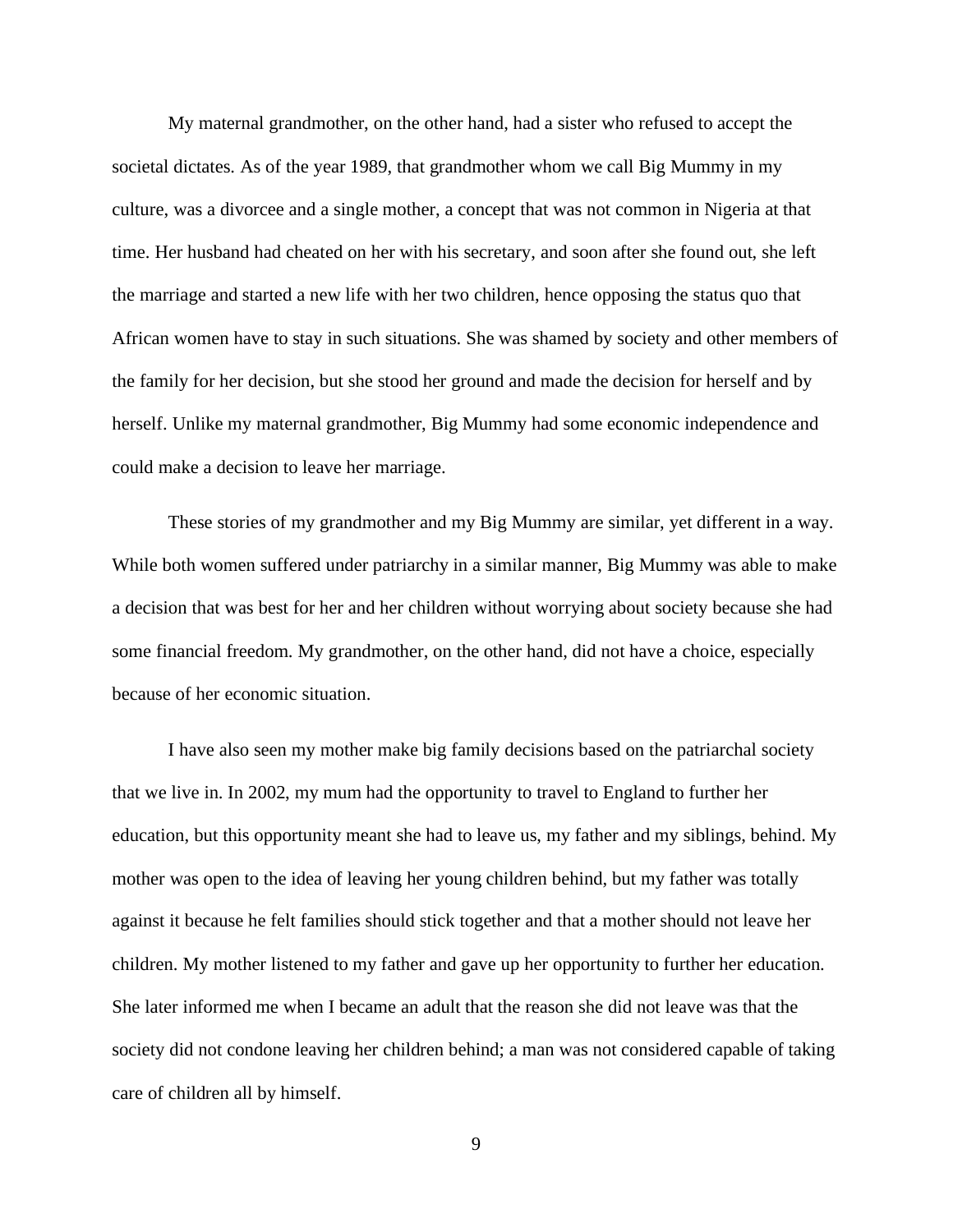Five years later, my father got a similar opportunity to leave the country, and without thinking twice, he accepted the offer and left us. Unlike my mother, he did not have any pressures from society. He did not have to worry about what the society thought because he did not think it was his responsibility to raise children; that role is assigned to women. In that culture, it is normal for fathers to leave their families for work while most women stay home and take care of the children. In his context, therefore, he did not think he was putting his career above his family, but rather doing what was very normal and acceptable in society.

My mother's sister went through a similar encounter in 2010. She had just had her first child, when an opportunity came for her to go to the UK for further studies. She was hesitant about leaving her baby, not because she worried too much about what society would say, but because she was still breastfeeding and was scared to leave her baby behind. She was also afraid of missing out on most of his first activities. Unlike my father who was against my mother's leaving, my aunt's husband supported her and encouraged her to do something for herself. He understood that it was important for a woman who had just had a baby to do something for herself in order to avoid postpartum depression. He was willing to stay behind to help raise his child which is not common in that part of Africa, and he did not feel threatened by society or by the success which could result from my aunt getting a higher education. All these women in my family have different experiences and stories. They have all encountered the patriarchal status quo, but each has handled it in her own unique way.

Nigerian patriarchal society, like Catherine Oluyemo observes, means that men have all the financial capabilities and women depend on the men for financial assistance, but an argument like Oluyemo's leaves a gap that is caused by such a singular approach. Most Nigerian men tend to not want their wives to be more successful than they are because they are afraid the women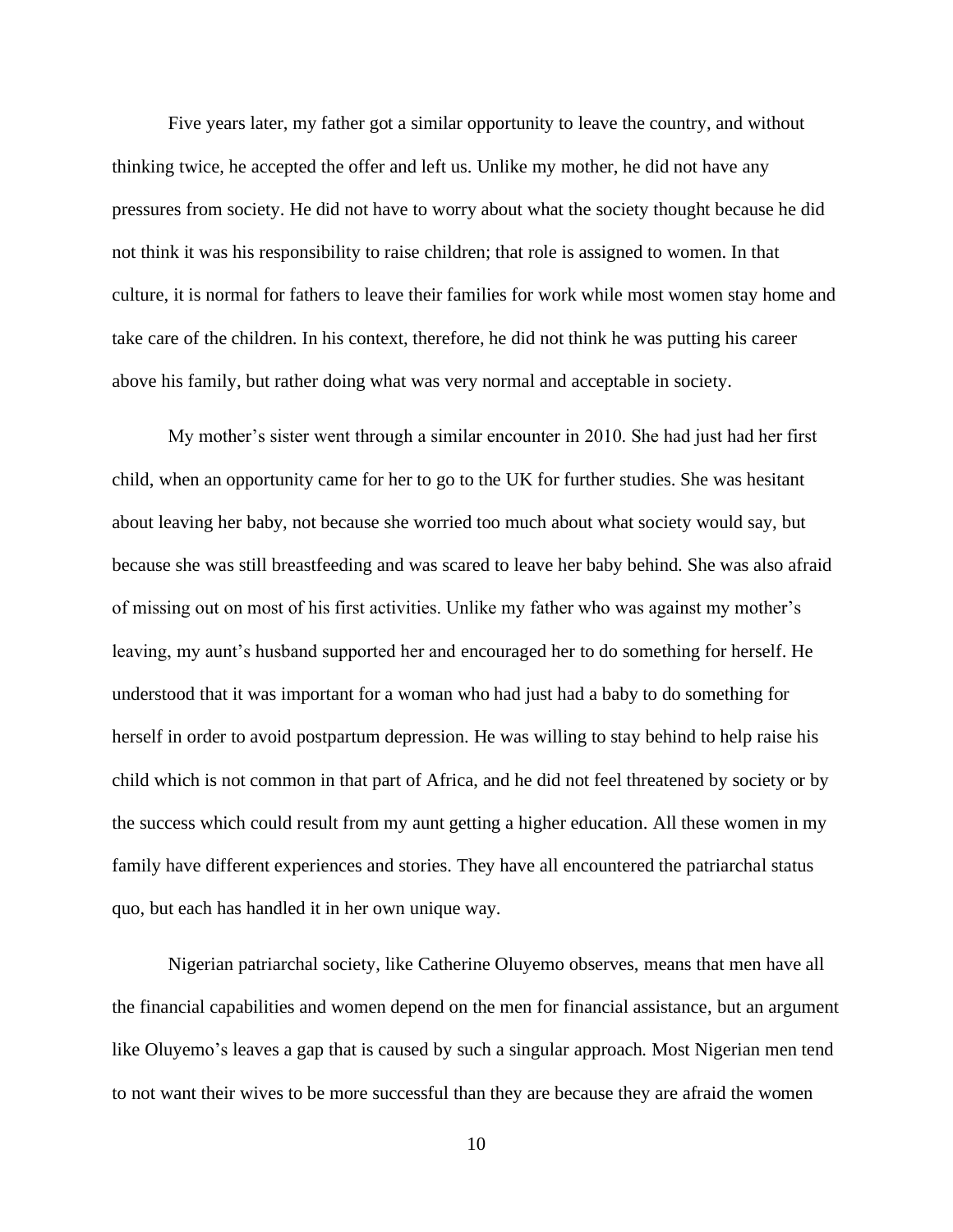might learn to claim their rights. They fear that their wives or partners might start making more money and therefore not need them for financial support, which in turn could make these women bold enough to talk back at them. These men are threatened by this financial freedom because it means they could not be in control of both their wives and children. This, however, is not every Nigerian man's story, so it could be wrong to have this story define every Nigerian man. My uncle, for instance, wanted that financial freedom for my aunt, so she could have something of her own that made her happy. In the end, my aunt did not go to the UK because she did not want to leave her baby behind, not, like my mother, because of her husband or the society's expectation of her. My aunt had the freedom to choose for herself and she could own her decisions.

About six months later, after deciding to stay behind with her family, her husband got a similar opportunity to leave Nigeria, but this time around it was to leave to the U.S. My uncle decided he was going to make the same sacrifice his wife had made for the family, and he refused to take the offer. My aunt tried to convince him, but he too said that he was too scared of missing out on their child's life. He told the company that he would only accept the offer if his wife and child were given an opportunity to accompany him. He was not willing to leave them behind. The company accepted his request, and the family all made the move together. My aunt's marriage showed that not all Nigerian men are selfish and controlling. Not all Nigerian men want to fit into the patriarchal stereotype and culture, hence the importance of multiple stories, because a single story can lead to a misunderstanding that all Nigerian men are patriarchs and unsupportive.

Growing up in my Nigerian family and listening to these different stories and experiences, I have realized that my family is made up of both people that are forced to accept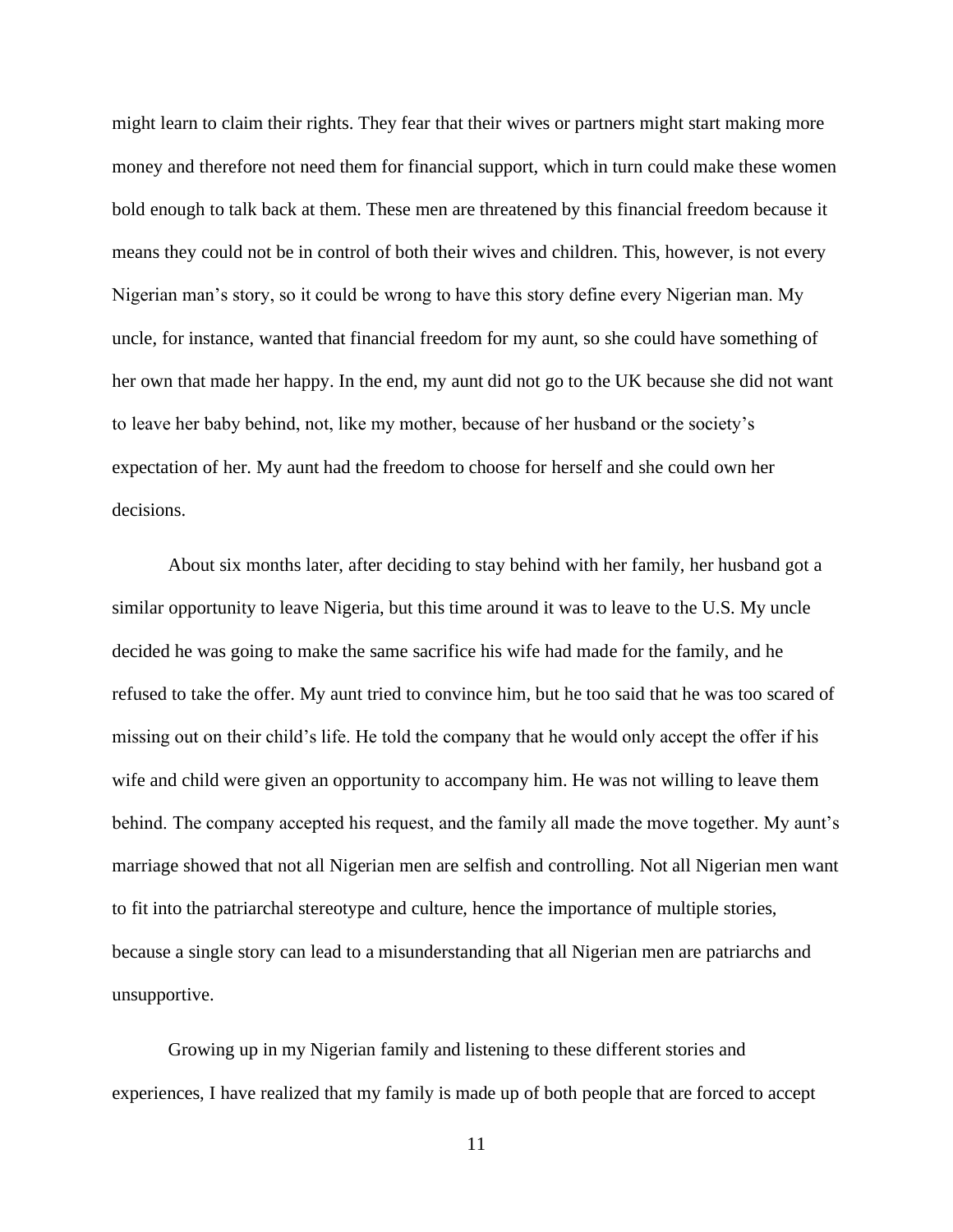the status quo or have resigned to the status quo and those that oppose the status quo. I did not know these stories until I was about fifteen years, and from around that time, I knew which side I wanted to be on. I wanted to be a strong, independent woman who did not need a controlling or selfish man for a life partner. From this age, I became aware of men and how some of them spoke about women. I listened for red flags related to patriarchy and for men that made a statement like, "Oh, you're a feminist." My first relationship happened when I was eighteen years, and typically we discussed both our long-term and short-term goals. This first relationship ended after we discussed our long-term goals because this man I was in a relationship with did not appreciate a woman who wanted more than a bachelor's degree. He was a man who wanted a partner he could control.

After I graduated with my bachelor's degree, my parents and I discussed my next steps in education. We agreed that I should continue with my education and get my master's degree. My father advised me not to get married yet because "most men wouldn't want to be with an ambitious woman," and it would be better if I did not have a husband that would limit my dreams. He advised that I should get my dreams working before I got married, but my mother kept on saying, "You can always find a man that loves you and your dreams." I think my mother had come to understand that not all men are the same and that there are several that support their wives and help them achieve their dreams. I was surprised that marriage was coming up as a topic with my parents because I already warned them not to put such pressures on me. In a typical Nigerian society, once a woman earns her bachelor's degree, she is expected to get married soon after. As soon as I graduated, everyone kept saying, "the next thing is to get married" and "may God provide a good husband." Not one person mentioned getting a job or doing something other than getting married.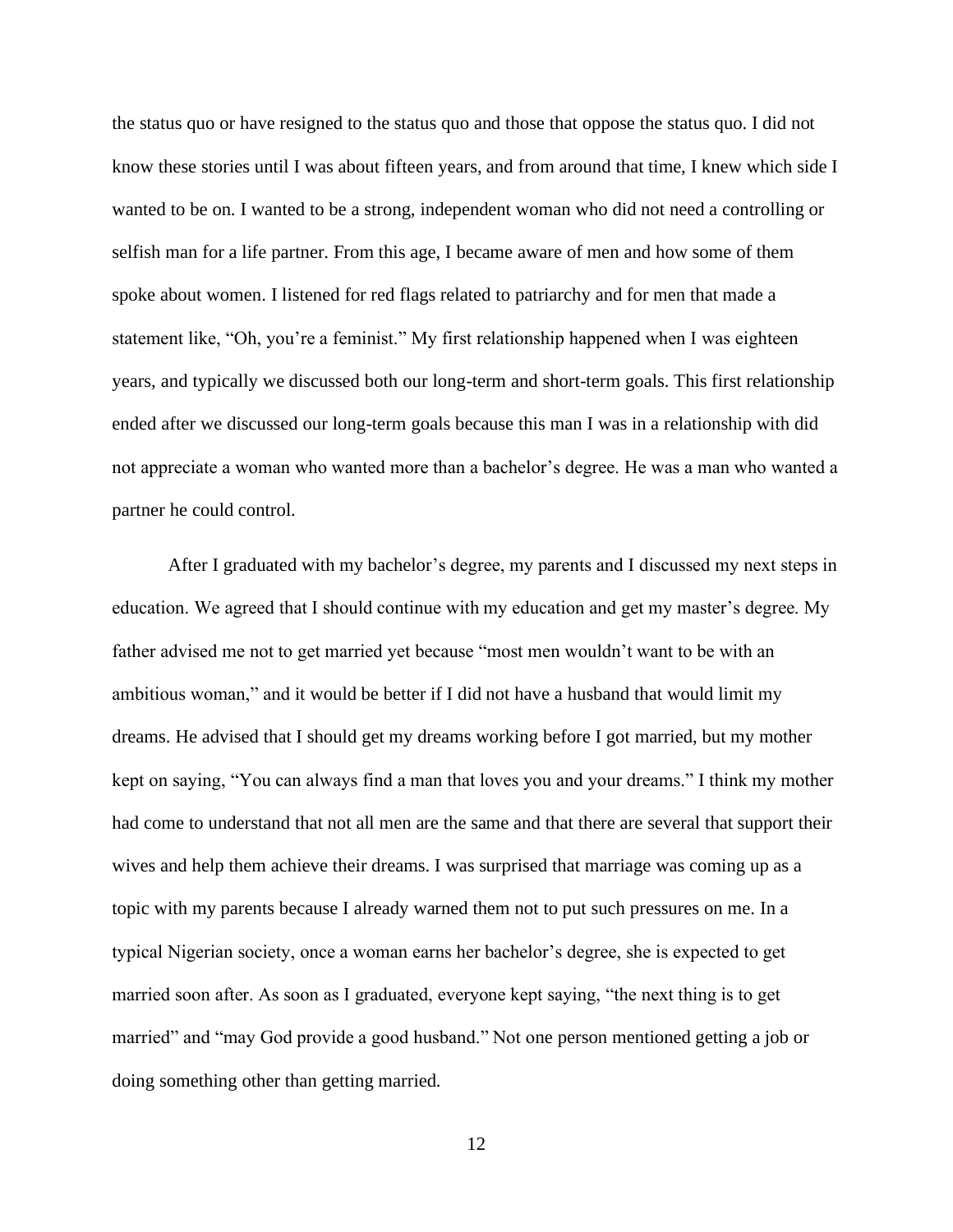That conversation with my parents made me realize that most people are deep into one form of patriarchy or another. Both of my parents felt that I needed a man to be complete. My dad wanted me to have a man, but he also wanted me to pursue my dreams first because of fear that I would not find a man that would support me while in the process of getting an education. My mother, on the other hand, wanted me to have a man that would support me in the process. She didn't want someone like my dad that didn't support her in the process of getting hers. I told both of my parents there and then that I was going to get my master's degree with or without a man. A partner is meant to compliment and not complete one. When I told my father that, he remarked, "She is sounding like a feminist," and I replied, "What is wrong with being a feminist?" I told them that the story of the women in our family is the reason I am the way I am, and I didn't want to end up like some of them.

These conversations and experiences inspired my decision to research how and why some women oppose while others accept the status quo. Also, I realized that for the longest time as a child, I only heard one side of all these stories and this helped perpetuate the stereotypes. It is important to hear both sides of the story; for example, I only heard my father's reason for leaving his family for years and never heard my mother's side. My father's story made me believe it was important for a father to go find a job outside the home while the mother took care of the children, but listening to my mother's side of the story showed that she was forced to accept the status quo. This also inspired me to check the importance of different perspectives as discussed in Adichie's "The Danger of a Single Story." What really happens when we continue to hear just one side of the story? The danger is visible even in literature. For instance, Catherine Oluyemo's argument mention earlier in this chapter—that the Nigerian patriarchal society means men are providers and women are dependents—is faulty and one-sided. Yes, there are men that think this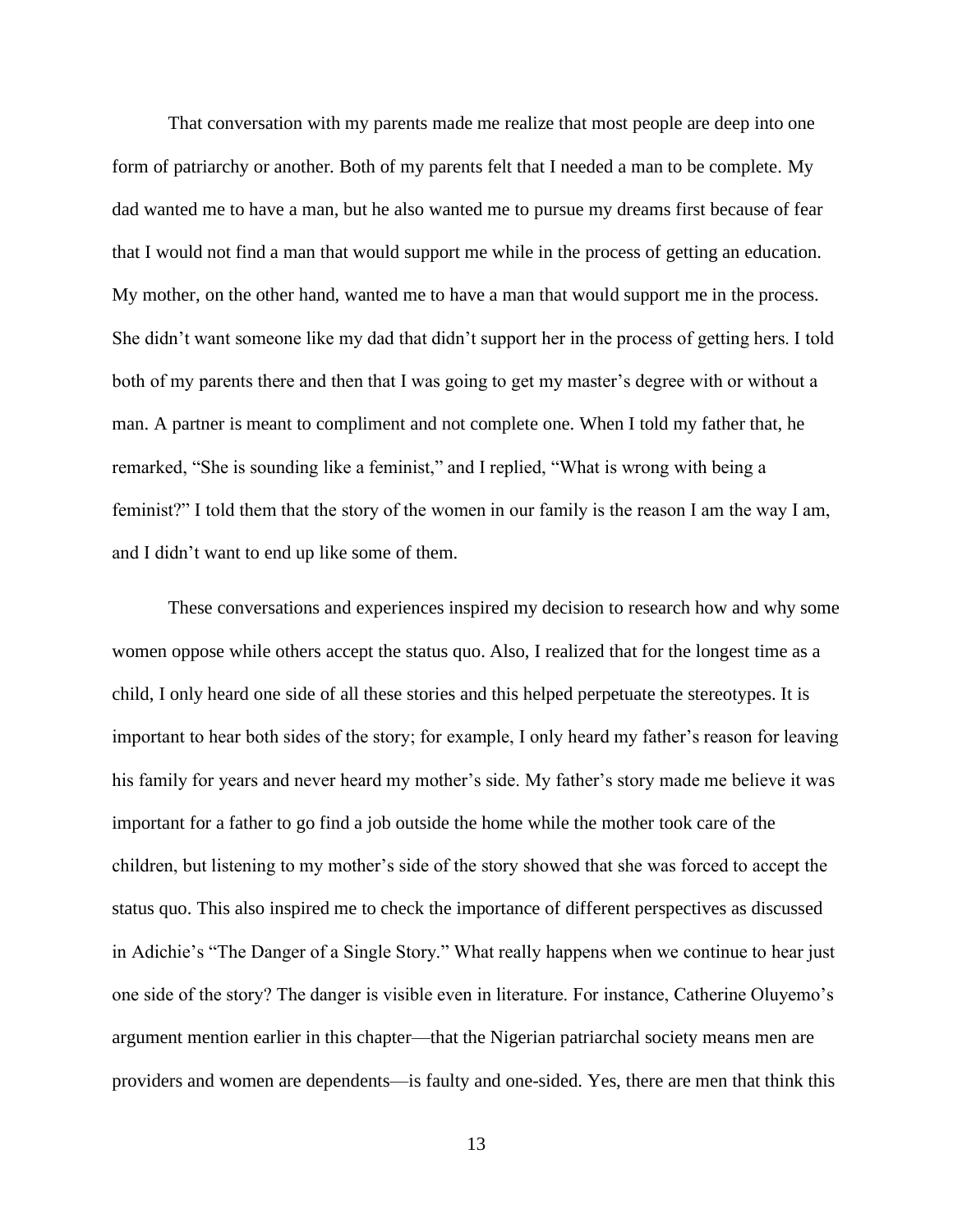way and there are women that are entirely dependent on their husband, but that is not the full story. Based even on my aunt's experience or that of my big mummy, I know that this argument is faulty. These two women in my family do not fit in that kind of story. Patriarchy is more complicated, and as Adichie warns, there is a danger in a single story. The varying approach to patriarchy by my family shows that there is no single way to look at African women and their struggles, and this leads me to questions like these: What is the value of multiple stories? Who can speak? Who has been telling the stories of African women? Is it possible for a culture to recover from the continued telling of a story from one perspective?

# *Goal of the Study*

<span id="page-14-0"></span>In this study, I explore how and why African women accept and/or oppose the patriarchal status quo through the female characters in Chimamanda Ngozi Adichie's *Purple Hibiscus* and Mariama Bâ's *So Long a Letter.* I also examine how having multiple stories can help create a better understanding of African women and their struggles. Sylvia Tamale in her essay, "Taking the Beast by Its Horns: Formal Resistance to Women's Oppression in Africa," says that it is only recently, around the turn of the 21<sup>st</sup> century that the struggles and voices of African women have been recorded in scholarly texts and literature (1). It is true that for many years literature has not captured the voices of African women and their struggles probably because in real life the voices of many African women have been silenced and their experiences have not been shared. It is important, however, to note that while this may not be the case for the most part, authors like Chimamanda Adichie and Mariama Bâ in their novels *Purple Hibiscus* and *So Long a Letter*  respectively focus on capturing the struggles and conditions of women in the West African society.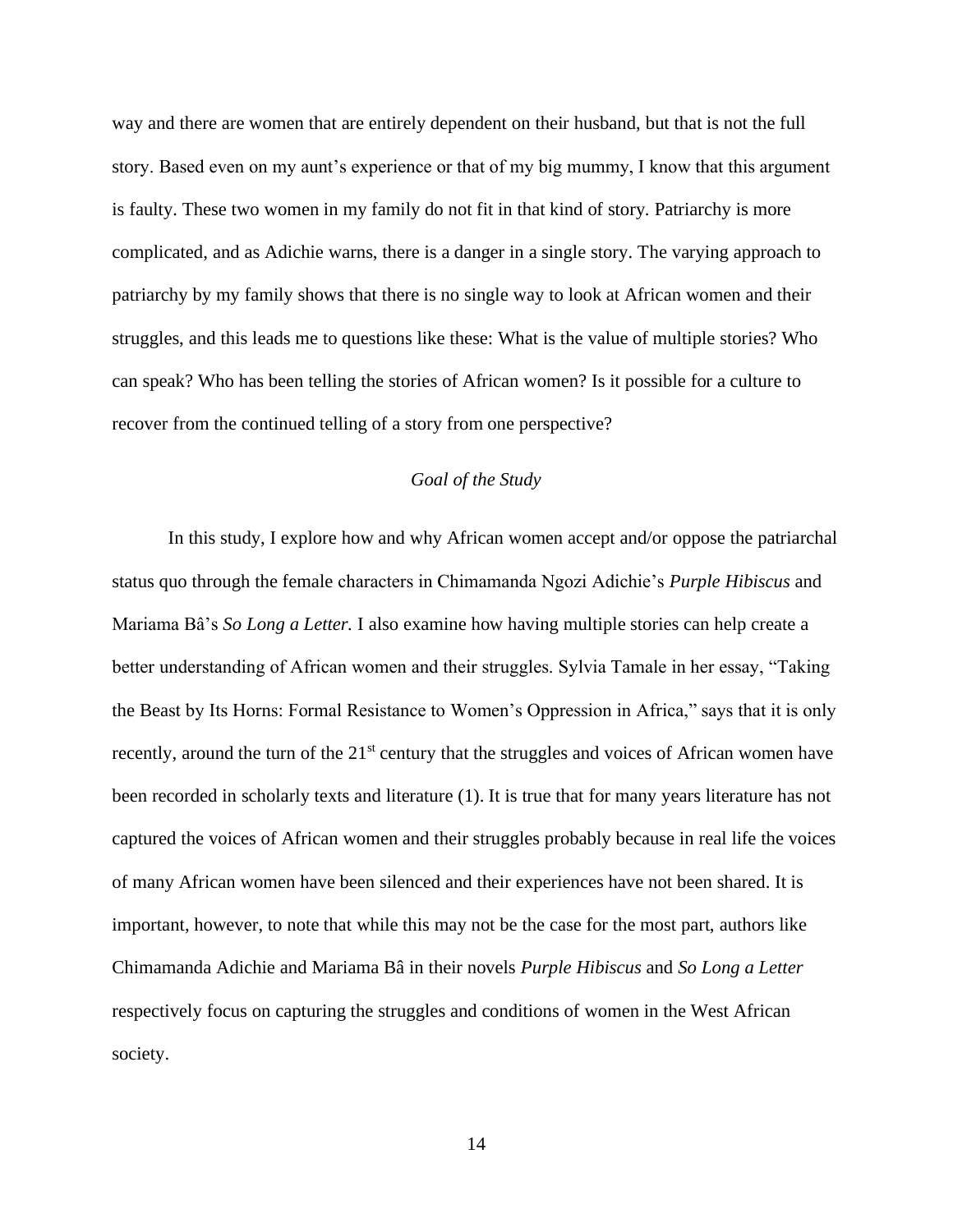Through their protagonists, these two authors capture the voices and struggles of West African women. For example, Adichie uses Kambili to deliver her story in first-person narration and this allows her to have a voice in the midst of the silence, while Mariama Bâ in her epistolary form of writing uses her main character Ramatoulaye to narrate the experiences of women in Senegal. These novels provide different types of African women with different stories. They show the importance of having different perspectives, just like Adichie discusses in her TED Talk, "The Danger of a Single Story," where she tells the "story of how she found her authentic cultural voice and warns that if we hear only a single side of a story about another person, country, or culture, we risk a critical misunderstanding." These novels provide distinct stories about African women and how they deal with afflictions and patriarchy. In Mariama Bâ's *So Long a Letter,* for instance, Ramatoulaye and Binetou approach patriarchy in various ways. After a while Ramatoulaye begins to fight patriarchy while still living in it by educating others; Binetou resigns to the status quo. Characters like Aissatou and Daba oppose patriarchy outrightly, and neither of these women is wrong in her approach.

In Adichie's *Purple Hibiscus,* Mama seems to have accepted or become resigned to the status quo of her society and religion while Aunty Ifeoma opposes it. As readers we see how both women's actions impact their daughters. Kambili becomes just like her mother, quiet and obedient, pushed around by family and society, while her cousin Amaka is just as opinionated and independent as her mother, Aunty Ifeoma. We could misunderstand these women if we used one gauge to measure them. Each one has her story, and each one tries to fight the oppression in the way she knows how.

Adichie's warning of risking a critical misunderstanding in "The Danger of a Single Story" is important in this research work because it helps provide multiple approaches to viewing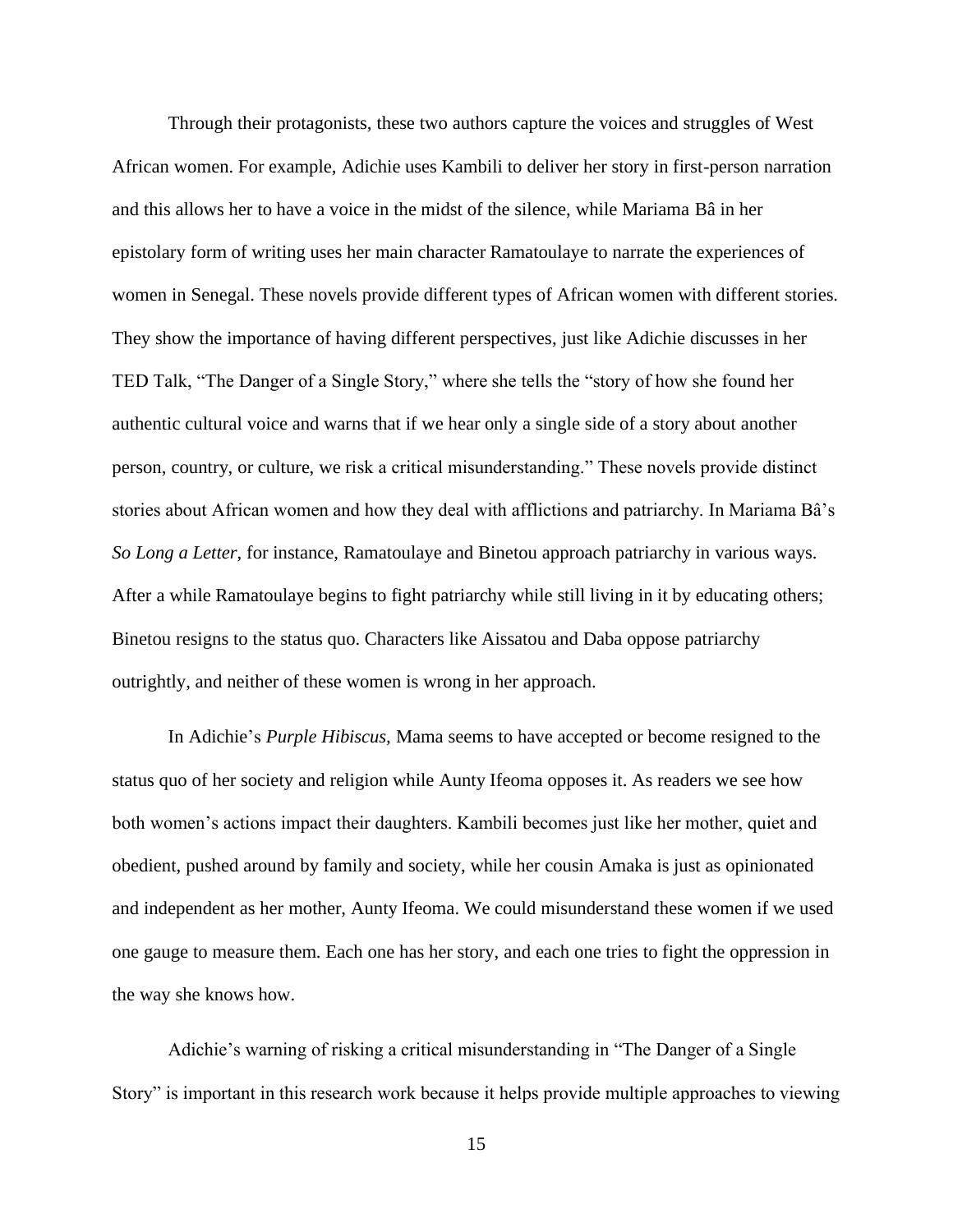African women and their decisions to support and/or oppose patriarchy because a singular approach of African women and their decisions causes a critical misunderstanding in how African women are viewed and understood.

<span id="page-16-0"></span>The goal of this study is to understand how and why women oppose and/or accept the status quo of patriarchy in Mariama Bâ's *So Long a Letter* and Chimamanda Ngozi Adichie's *Purple Hibiscus.* This thesis also examines the importance of multiple stories as described by Adichie*.*

# *The Notion of a Single Story*

<span id="page-16-1"></span>Everyone at some point in their life has been confronted with a single story, either because of where a person comes from, their race, ethnicity, gender, class, or age. Author Chimamanda Adichie uses the phrase "single stories" in her 2009 TED talk titled, "The Danger of a Single Story," to describe false stereotypes people form about a person, a group of people, or a place. In the twenty-minute video, Adichie describes the powerful impression the numerous British stories made on her as a young girl growing up in Nigeria. She argues that a danger is rooted in the power of single stories. There is a danger of only knowing one story or one side of the story about a group of people or a given culture. She claims that our lives and our cultures, are composed of many intersecting stories. In her TED talk, she tells the story of how she found her original cultural voice and warns that if we hear only a single side of a story about another person, country, or culture, we risk a critical misunderstanding. She says that single stories can have meaningful negative effects; i.e., they can help emphasize differences rather than similarities. Adichie further argues that "[t]he single story creates stereotypes, and the problem with stereotypes is not that they are untrue, but they are incomplete. They make one story become the only story." The single stories may have some truth, but the problem is that what is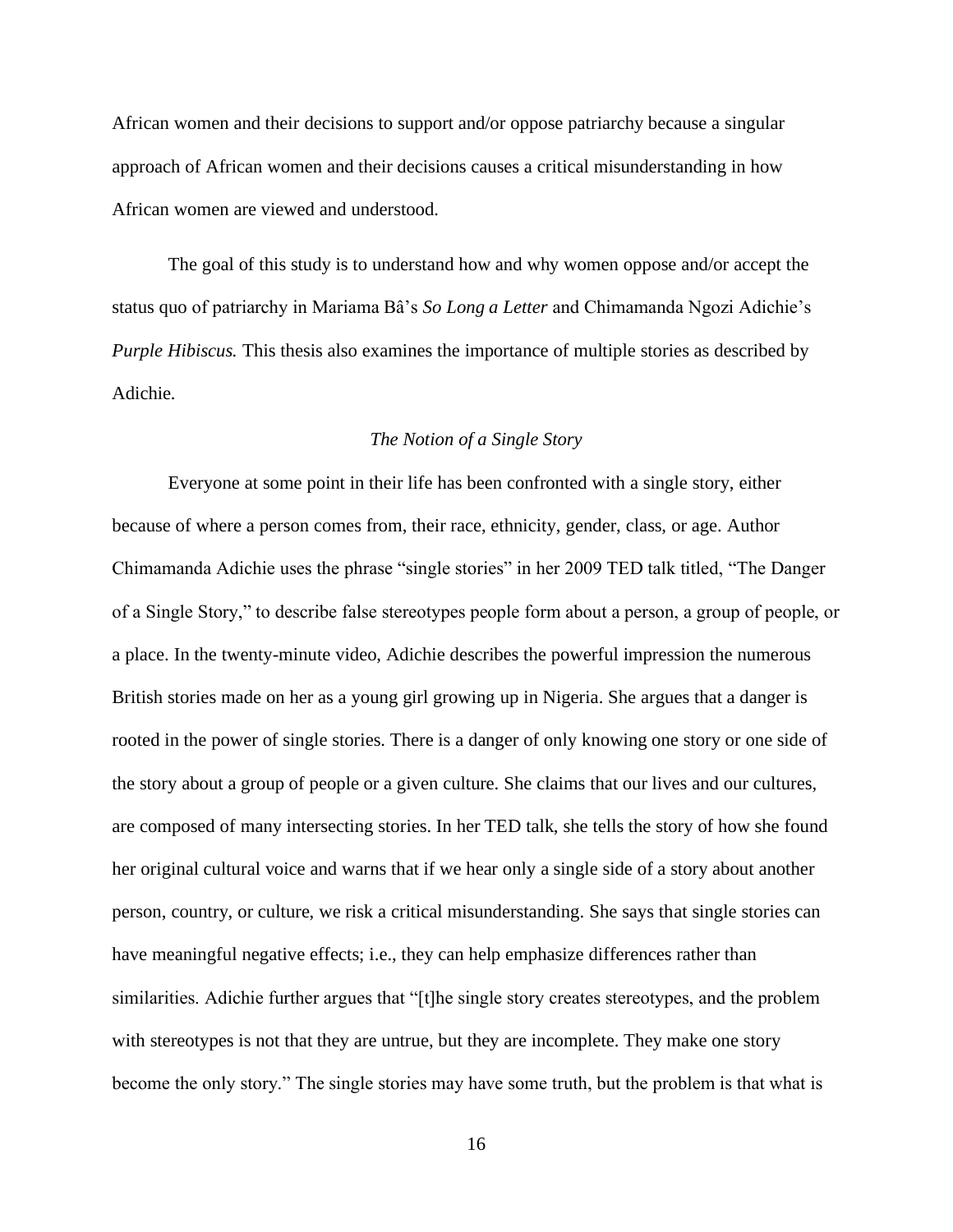not included in that story may be key or significant in understanding a group of people or a given culture. Jayvaughn Seymour-Greene in "The Truth Behind Single Stories," similarly observes that the concept of single stories can be either positive or negative, but it is up to society to find the balance between the multiple stories in order to make a meaningful understanding of the full story. The only way we can find this balance is to listen objectively to all sides of the story and not rely on just one story.

In order to get the right and meaningful story, it is important to listen to all sides and perspectives of the story so as not to create stereotypes. Most of the stereotypes created about African women, for instance, are caused by a single story. Catherine Oluyemo and Tolulope Ola in "The Rights of Nigerian Women in a Patriarchal Society" assert that married women in Africa seem more respected than unmarried single or divorced women. This suggests that African women are expected to be married and that their value is tied to their association with men. Many believe that most African women accept the status quo of patriarchy without any form of opposition, and this belief stems from the stereotypes that have been perpetuated that African women must be submissive.

This thesis will analyze the importance of multiple perspectives in order to show that stereotypes are incomplete stories, as described by Adichie, and that those incomplete stories create a gap in our understanding of people and the real complicated lives they live. The thesis will also examine how Bâ and Adichie provide different perspectives to the story of African women. There is the African woman who appears to accept what society expects of her; there is another who out rightly opposes it; and then there are several who are in between, neither fully resigning to the status quo nor completely rejecting it. These two authors provide different characters that go through similar experiences but with different outcomes, which leads to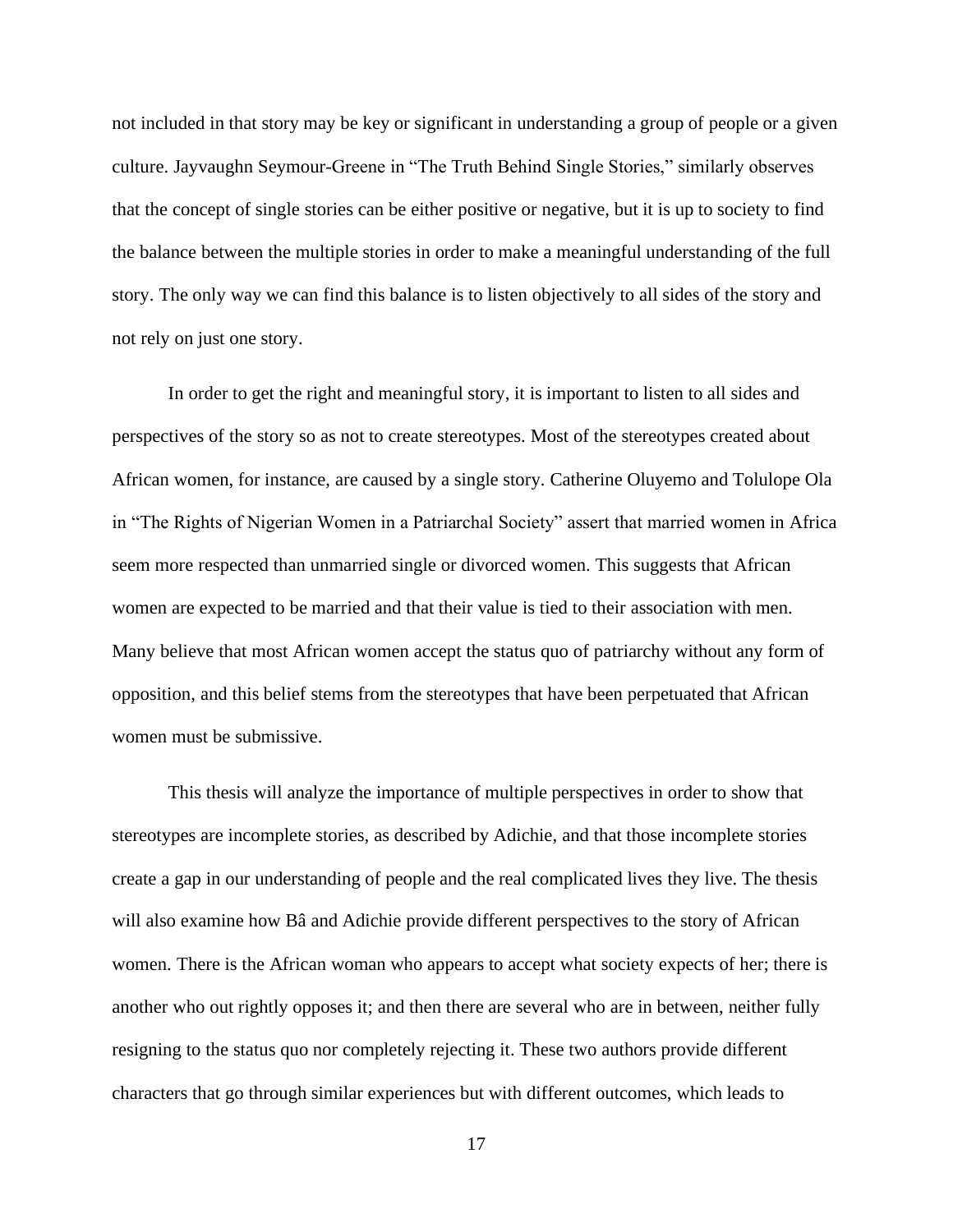multiple stories. These multiple stories, along with my personal story and those of my family, will help to debunk that stereotype that all African women have the same story.

#### *What is Patriarchy?*

<span id="page-18-0"></span>Before going further into my discussion of patriarchy in West African culture, it is important to define it. What is patriarchy? Mary Becker in "Patriarchy and Inequality: Towards a Substantive Feminism" argues that social structures and the people within them replicate the imbalances related to sex, race, class, religion, and ethnicity (23). Different cultures have different attitudes towards patriarchy and most patriarchal societies prefer male "control and domination" (24). According to Allan Johnson in his book *The Gender Knot: Unravelling our Patriarchal Legacy*, "A culture is patriarchal to the level that it is male-dominated, maleidentified, and male-centered" (5). This author observes that women have had to deal with gender-based stereotypes because most societies are gender-biased. Most societies encourage male privilege, hence, making those societies patriarchal and male centered (Johnson 5-6). However, Becker contends that this concept of male domination is not the main essence of patriarchy. According to Becker, the main essence of patriarchy is not about women but fear of other men and male distrust amongst men (Becker 24). Catherine Oluyemo and Tolulope Ola suggest that patriarchy creates a form of subjugation that affects the rights of these women. They claim that most women in African societies are under some form of patriarchal subjugation.

Simone de Beauvoir commenting on patriarchy states that the man "[i]s the subject, he is the absolute—she is the other. In the most primitive societies, in the most ancient mythologies, one finds the expression of a duality—that of the self and the other" (26). It is interesting that in this argument Beauvoir sees that women are defined in relation to men while men are defined in relation to themselves. Women are the other; this secondary status lies at the heart of women's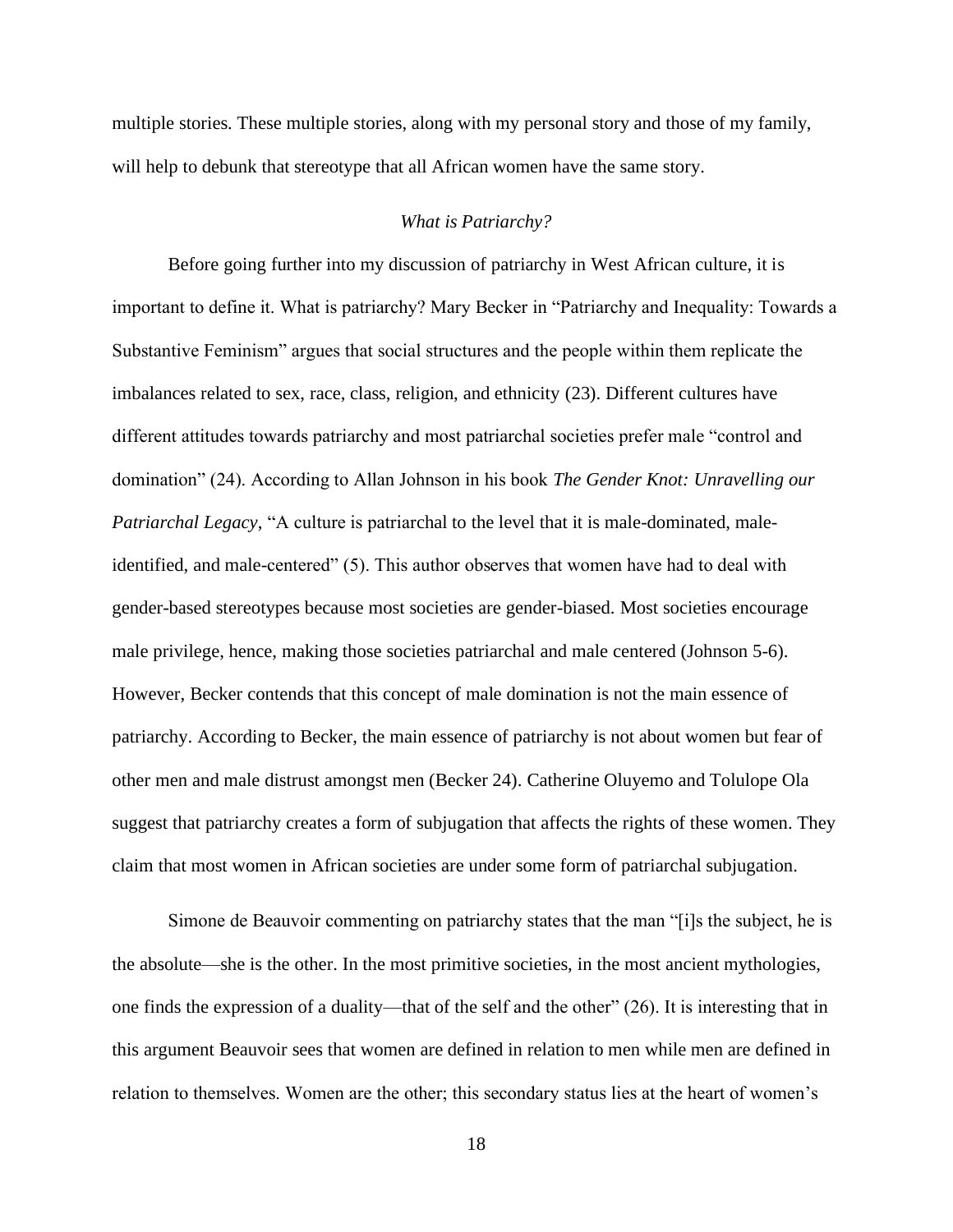subjugation. According to Beauvoir women are generally classified as the other and the weaker sex, while men are the absolute and the stronger sex.

Beauvoir also argues that "one is not born, but rather becomes, woman" (283). While sex is biological, gender is socially constructed. Sex refers to the characteristics assigned by biology at birth while gender is based on a set of societal expectations. A child is socialized to be feminine or masculine, and as Penelope Eckert and Sally McConnell-Ginet in *Language and Gender* argue, humans are not born with a gender. Gender is performed and done. Society determines what is ultimately male or female (Eckert & McConnell-Ginet 3). The society decides for instance that women should wear pink while men wear blue, that women should be nurses and men engineers, that little girls play with dolls while boys play with cars. There is nothing biological in that*.* Judith Butler in *Gender Trouble* claims that gender consists of the identity it is alleged to be (25). This refers to gender as a doing by a subject; that is, gender is performed. Butler also claims that gender is performative and explains that an act can only be performative if it produces effects. What this means is that gender can only be said to be performative when there is gender identity before the gendered acts, because these acts constitute identity. She claims that there cannot be a gender before doing gendered acts because the gendered acts determine the gender. Ultimately, Butler is arguing that it is our performance of these gendered acts that determines our gender and not the society. Gender identity is a process and a journey, and we embrace this journey by our actions. Because of the performance of gender, the society determines what is male and female, hence, the society determines social expectations and gender roles and so the society determines patriarchy.

Most communities that practice patriarchy also practice sexism and it functions to maintain patriarchy. Like patriarchy, sexism also duplicates the imbalances related to sex.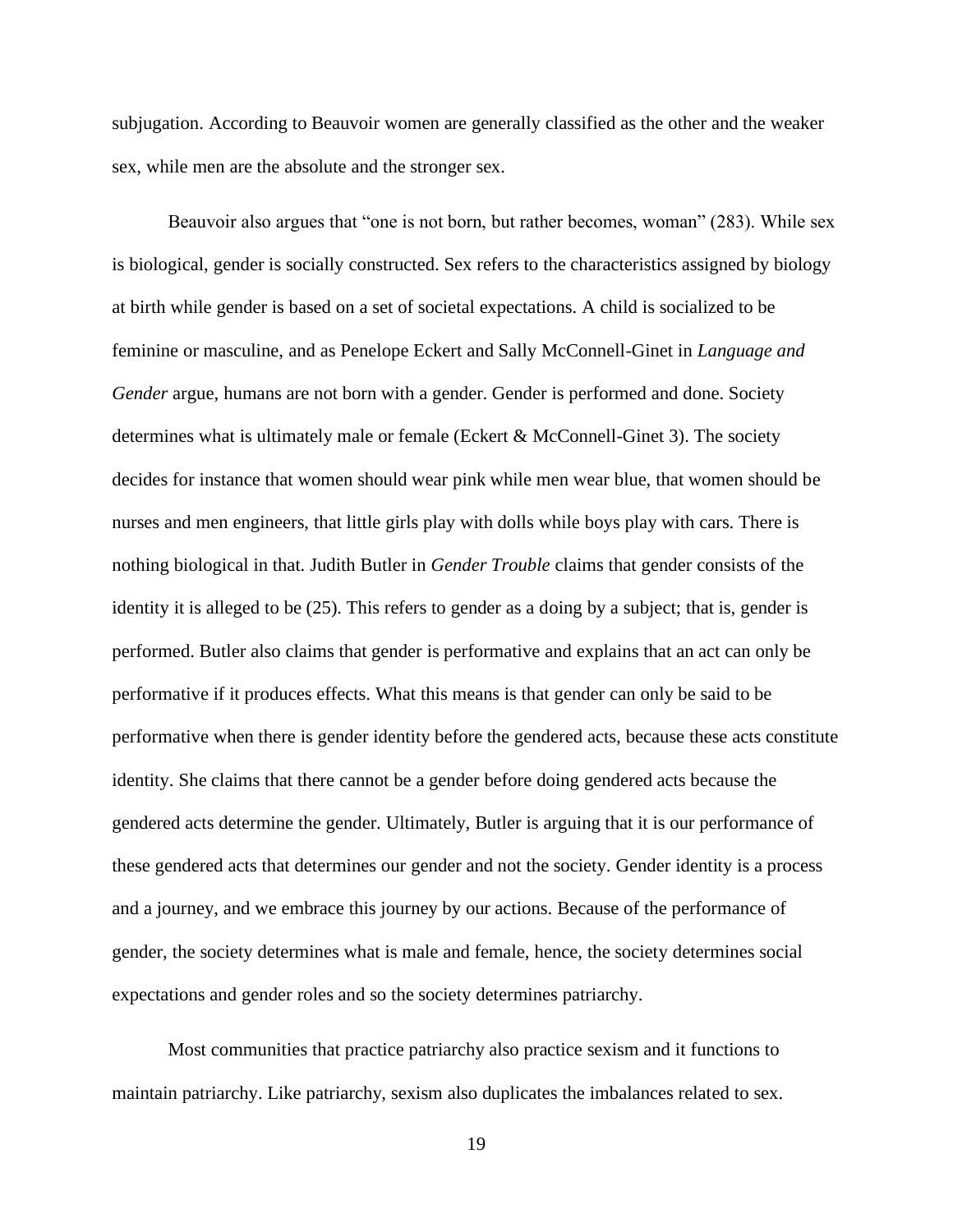Chimamanda Adiche writes in "Dear Ijeawele or a Feminist Manifesto in Fifteen Suggestions" that she is angrier about sexism than she is about racism:

I don't think sexism is worse than racism, it's impossible even to compare, it's that I feel lonely in my fight against sexism, in a way that I don't feel in my fight against racism. My friends, my family, they get racism, they get it. But I find that with sexism you are constantly having to explain, justify, convince, while never having the same expectation for racism. (12-13)

Women all over the world have had to deal with sexism and patriarchy and have felt alone in their fight against it, while most understand the concept of racism, most don't grasp the concept of sexism and the fact that women are subjugated and oppressed by patriarchy that exists in most societies just like racism exists in most societies. So many women have had to justify and explain that sexism exists and that it oppresses women. According to Adeyinka Aderinto, women all over the world encounter one form of subjugation or the other, but it is worse for women in developing countries like Asia or Africa (1).

Judith Bennet in *Patriarchy and the Challenge of Feminism* observes that African women have faced a lot of repeated gender injustices over the years, and this is due to the patriarchy and sexism that exists in most African societies. Butler claims that this patriarchy affects the role that women play both inside the home and outside. Some scholars like Pamela Scully in "Feminist Theory, African Gender History and Transitional Justice" claim that African women began to face oppression during colonial rule. She introduces the notion that colonialism may have had a role to play in the subjugation of women. She also suggests that religious practices, especially those that were introduced by the colonist promote women's suppression. Catherine Olutoyin, in "Patriarchy and the Representation of Women in Africa and Asia," says that women's inferiority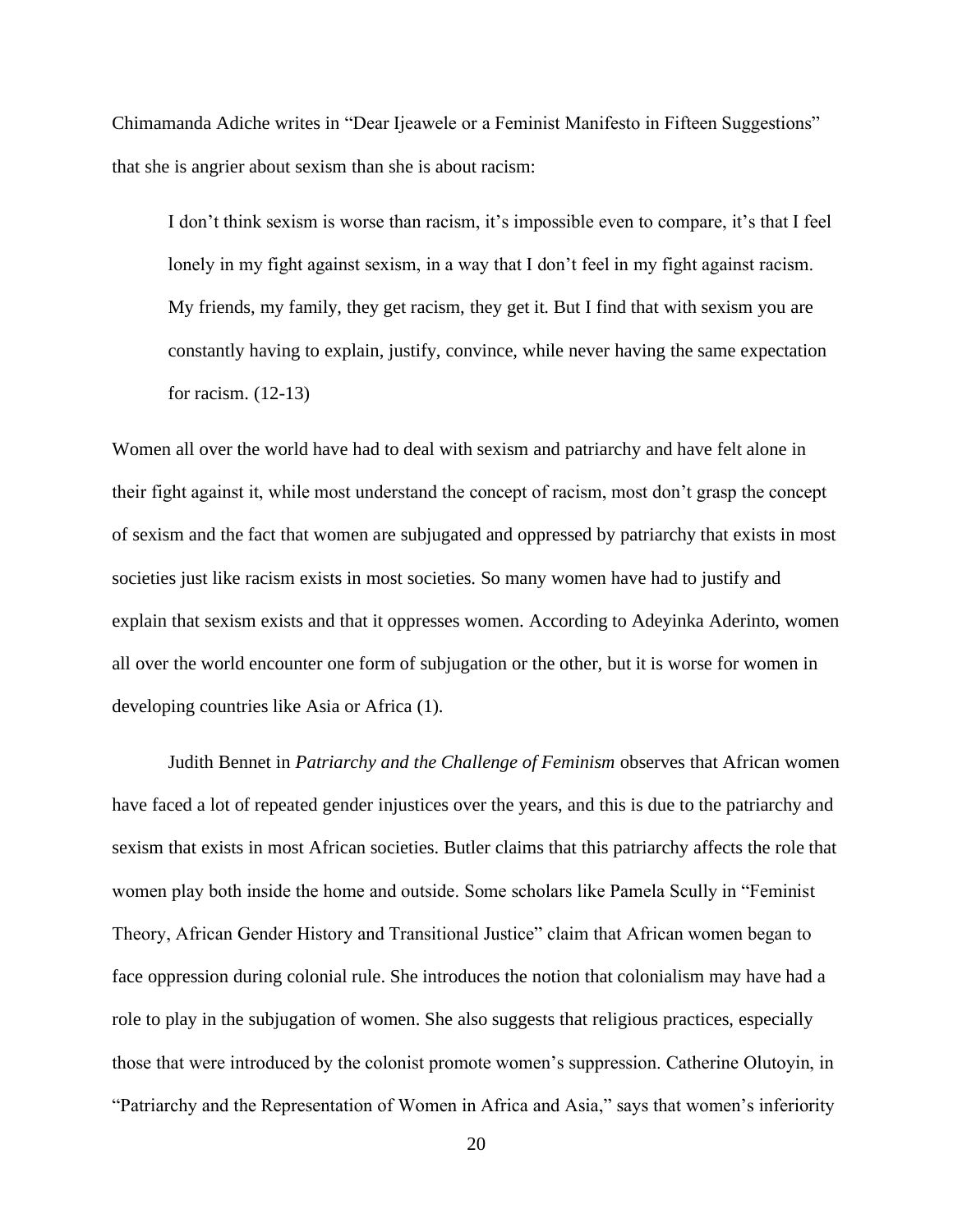stems from the patriarchal society and culture that tends to look down upon women and the various activities they perform in society, pushing them to a lower and unequal position in relation to men in society. African women have been limited by society, and this subjugation has affected their decision-making and their rights.

# *Theoretical Frameworks*

<span id="page-21-0"></span>A theoretical framework helps structure, provides a rationale, and guides the research process. It supplies background information that supports and structures the research and provides proof for the study and research problems. Cynthia Grant and Azadeh Osanloo state in their essay "Understanding, Selecting, and Integrating a Theoretical Framework in Dissertation Research" that the theoretical framework of a research project is the premise from which all knowledge is established and it provides the foundation for analysis. To analyze how and why the characters in Bâ and Adichie's novels accept or oppose the status quo, feminist and trauma theory would be essential to this research.

#### *Feminist Theory*

<span id="page-21-1"></span>According to Lois Tyson, Feminist Theory is concerned with the way in which literature strengthens or reduces the economic, political, social, and psychological oppressions of women (83). This means that Feminist criticism focuses on the way literature and other cultural productions promote the oppression of women. It also looks at how literature diminishes the effects of the oppression of women in various aspects of life, such as the economic, political, social, and psychological. This school of theory looks at how aspects of our culture are inherently patriarchal and aims to expose misogyny in writing and other forms of literature about women.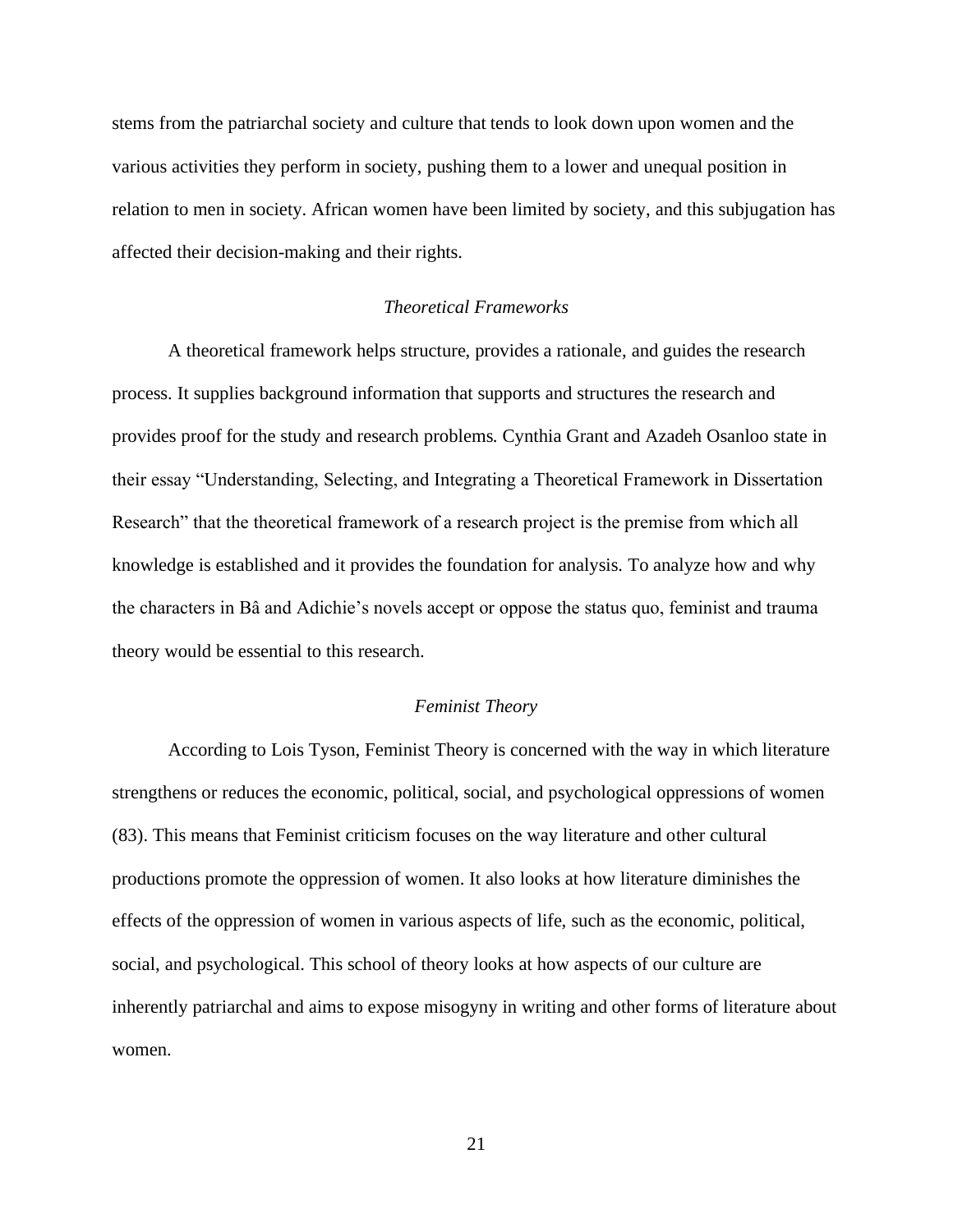The Feminist Theory as a school of critical theory has become one of the rapidly growing approaches to text and literature. This theory includes other intersections such as gender, sexuality, and ethnicity. On a general note, the feminist approach to a piece of literature inquire about patriarchy, women, and how women are portrayed in the text. The feminist critic points out gender imbalances identified in the characters' attitudes or overall plot of the story; s/he also studies how authors reject notions of inequality in their stories. Feminist authors like Kimberle Crenshaw and Patricia Hill write about intersectional feminism which deals with how racism, classism, and sexism intersect. These authors argue that not just gender imbalances need to be pointed out, but that inequality will look different as we cross intersections of experience for those in marginalized groups. Kimberle Crenshaw mentions in her "Mapping the Margins: Intersectionality, Identity Politics, and Violence Against Women of Color" that because of the intersectional identity of both women and of color within discourses that are shaped to respond to one or the other, women of color are marginalized within both" (1244). This implies that women of color not only have to fight against sexism but against racism as well, and these two discourses are made to oppress and marginalize them. Patricia Hill in her book "Fighting Words: Black Women and the Search for Justice focuses on how black women face social injustices both within the black communities and the society at large. She also states the importance of acknowledging social theories of oppressed groups because they provide different experiences and ways of looking at human injustices.

Karen Offen in "Defining Feminism: A Comparative Historical Approach" says that the feminist theory began in the 1970s, but feminism effectively began in 1848 with the first Seneca Falls Convention and the Sojourner Truth who is a black woman who spoke at the 1851 convention and in that same year published *Narrative of Sojourner Truth*, which includes her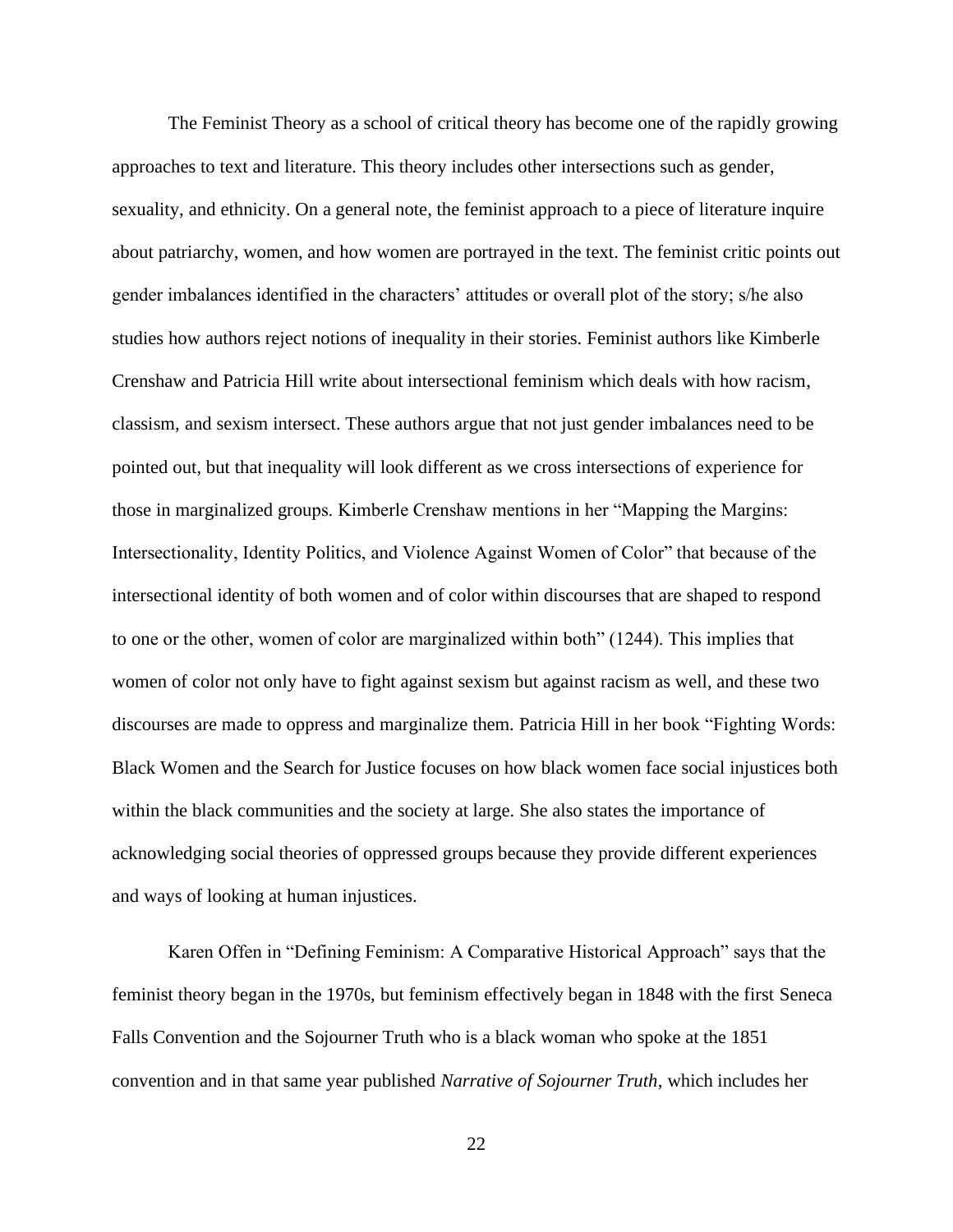proto-intersectionality concerns of millennialism, abolition, and women's rights. This gave rise to an intersectional feminism, in which the focus was on votes for women, and it birthed what is now called the first-wave of feminism. Since then Black feminist thought developed and Alice Walker coined the term *womanism*, in 1979 to describe the experiences of black women. The Combahee River Collective (a group of black feminist lesbians who felt that their needs as black women and as lesbians were not being met by white feminists and the civil rights movement) was formed in 1977 and had their manifesto written. Other feminist writers include Audre Lorde who published *Sister Outsider and* Alice Walker*.* 

Jennifer Carlson and Raka Ray in "Feminist Theory" explains that the theory analyzes gender inequality and the constitution of gender. They claim that this theory helps explain how gendered assumptions are utilized to reward or punish gendered practices yet there is a danger in a single story, and this applies to theoretical lenses as well.

Bâ and Adichie both uses the feminist approach to highlight the religious, political, social, and economical subjugation and oppression of women in their texts respectively. They also highlight the oppression of women in a patriarchal society and family where all the power is given to the men.

Using Adichie's "The Danger of a Single Story and the importance of multiple and complete stories as a framework will help me better understand feminist theories and their relevance to my current work.

#### *Trauma Theory*

<span id="page-23-0"></span>According to Jennifer Venderheyden in "The Resilience of Women in the Face of Trauma," trauma studies began in the 1860s when some doctors observed how patients of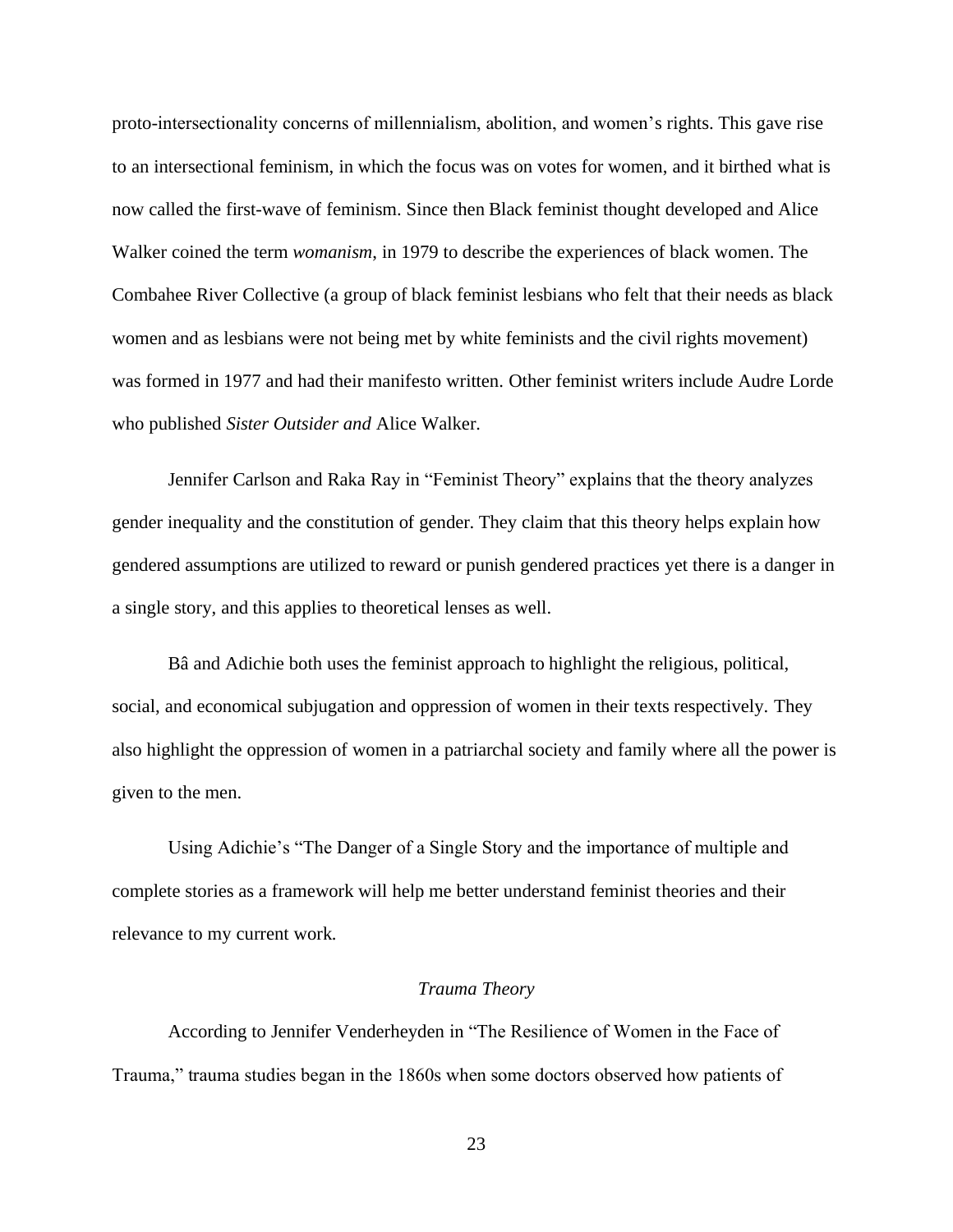accidents reacted beyond the physical injuries and pain. Trauma theory began in the 1990s when critics studied the cultural effects of trauma. Trauma theory is the theoretical framework of the studies in Trauma. Dominick LaCapra defines trauma as a "[d]isruptive experience that disarticulates the self and creates a hole in existence" (698). According to "The Diagnostic and Statistical Manual of Mental Disorder," trauma is "an event that involves a recognizable stressor that would evoke significant symptoms of distress in almost everyone" (271). This shows that trauma is an event or experience that causes stress and confusion in people. Generally, trauma is an emotional response to past experiences or events. Van der. Kolk in *Body Keeps the Score* claims that trauma leaves marks on our minds and emotions, our biology and immune systems, and it affects not only the direct victims but also those around them. What makes trauma unbearable and intolerable is that it is an event of the past that keeps recurring. What separates trauma from a bad experience is the reoccurrence. According to Ruth Ley, in relation to trauma theory, trauma refers not so much to the traumatic event, but to the traumatic aftermath such as dreams, narration, or various symptoms known as Post Traumatic Stress Disorder (PTSD) (248). PTSD can be triggered after experiencing or witnessing it; symptoms may include flashbacks, nightmares, and severe anxiety.

Nasurallah Mambrol asserts that trauma studies analyze the effects of trauma in literature and society by exploring its psychological and cultural importance. She also says that the concept of trauma first relied on Freudian theory to develop a model for trauma. Trauma scholars began to emerge: Cathy Caruth. Brooks Bouson, Suzette Henke, and Deborah Horvitz. Trauma keeps recurring; it keeps happening in the present and can be triggered unexpectedly by a smell, a song, a word, an image or a touch.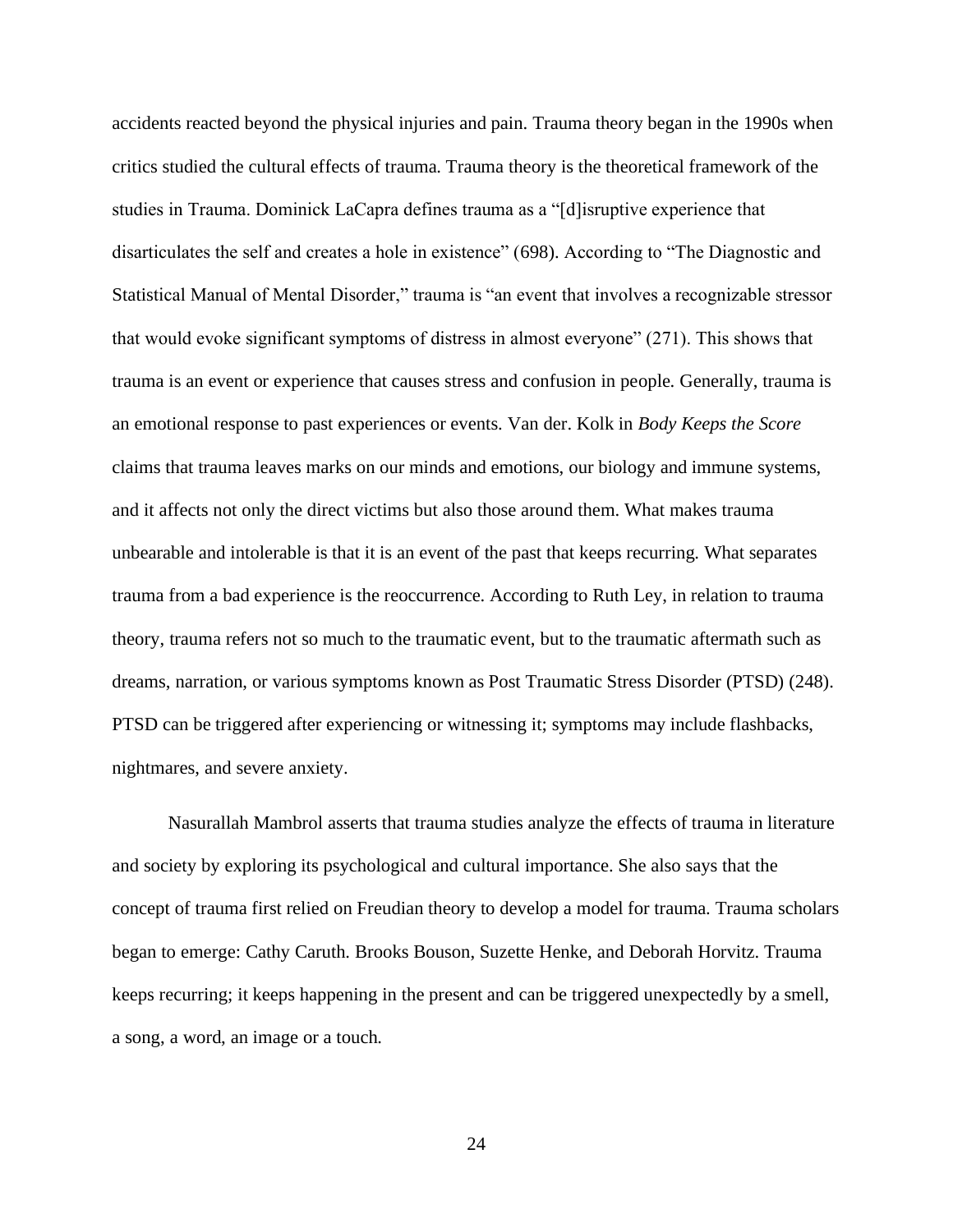According to Tobi Oloyede in "The Resilience of Female Survivors of Intimate Partner Violence in Southwest Nigeria: An Interdisciplinary Analysis," the patriarchal culture of the Nigerian society causes gender trauma, and this is reinforced by cultural ideology and social norms (27). She argues that gendered trauma arises from patriarchal societies that devalue and oppress women and their rights. She posits different ways to understand trauma as a theoretical framework: understanding what makes the experience traumatic, the effects of these experiences, the persisting symptoms, and the responses (27). Oloyede identifies three types of trauma: "Family trauma," which comes from members of an individual's family; "Community Trauma," which comes from members of the community to which the individual belongs; and "Intimate Partner Violence," which involves violence from one's partner or spouse (28).

Trauma theory allows writers to think differently through the relationship between trauma and fiction. To understand the effects of the decision of female characters to oppose or accept the status quo, trauma theory will be used to analyze the aftermath of their decisions and the effects of a patriarchal society on women's mental health.

Bâ and Adichie both highlight the trauma that each women face due to the oppression from the patriarchal society. They highlights the different effects of patriarchy and the importance of mental health. They both highlight family trauma that can be caused by a spouse and sometimes a parent, the impact of that trauma and the permanent impacts of such trauma in the lives of their characters.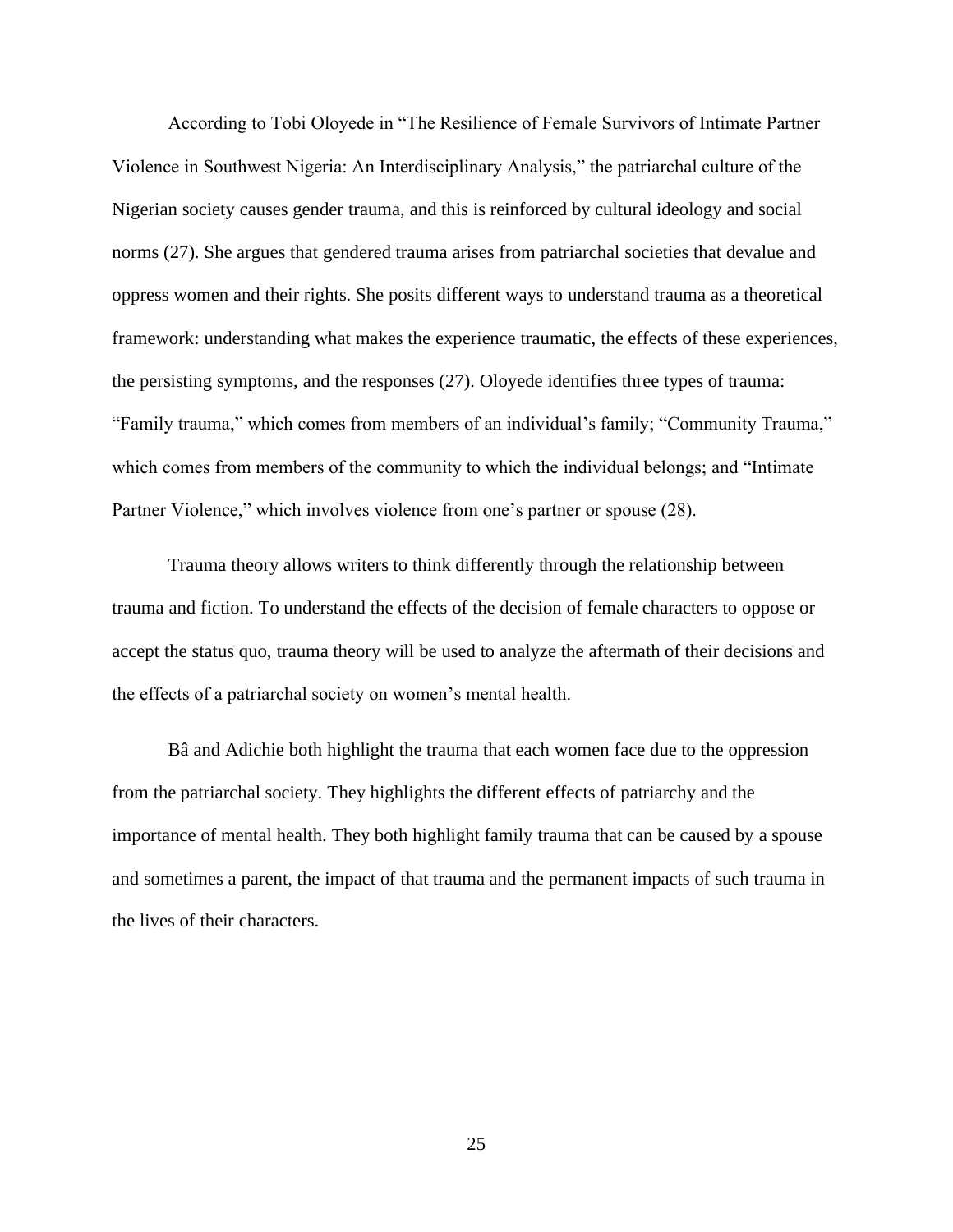#### CHAPTER 2. ANALYSIS

#### *Introduction*

<span id="page-26-0"></span>This chapter focuses on the role of colonialism and religion on the lives of West African women. Research has been done on colonialism and the topic is not new. Many scholars from Africa and other parts of the world like Zilter and Kirsten have explored the impacts of colonialism on the colonized. These scholars mainly focus on the political, social, and economic impacts of colonialism, but they do not make any mention of the colonial impact on women. This chapter aims to fill this gap in the scholarship by paying attention to the impact of colonialism on West African women.

### *Colonialism and Religion*

<span id="page-26-1"></span>Erin Blakemore in "What is Colonialism?" defines colonialism as the control of an area, people or group by a powerful one (1). The concept of colonialism is similar to imperialism. David Lake in "International Encyclopedia of the Social and Behavioral Sciences" defines "Imperialism as a position in which one political community rules and controls another political community" (4). Colonialism happens when one powerful country or nation conquers another country or a lesser one, by forcing its language, culture, or by taking a country's land, and resources. Blakemore asserts that as of 1914, a vast population of the world's nations had already been colonized by European nations. The main essence of colonialism is domination, i.e., a situation where one country/nation dominates and subjugates another.

Blakemore writes that, traditionally, colonialism was a practice among certain empires like Greece, Rome, and Egypt. They subjugated and conquered people in order to gain more power. In the 15<sup>th</sup> century, Portugal conquered a town in North Africa, called Ceuta, and this can be viewed as marking the beginning of colonization in Africa. Spain and Portugal were in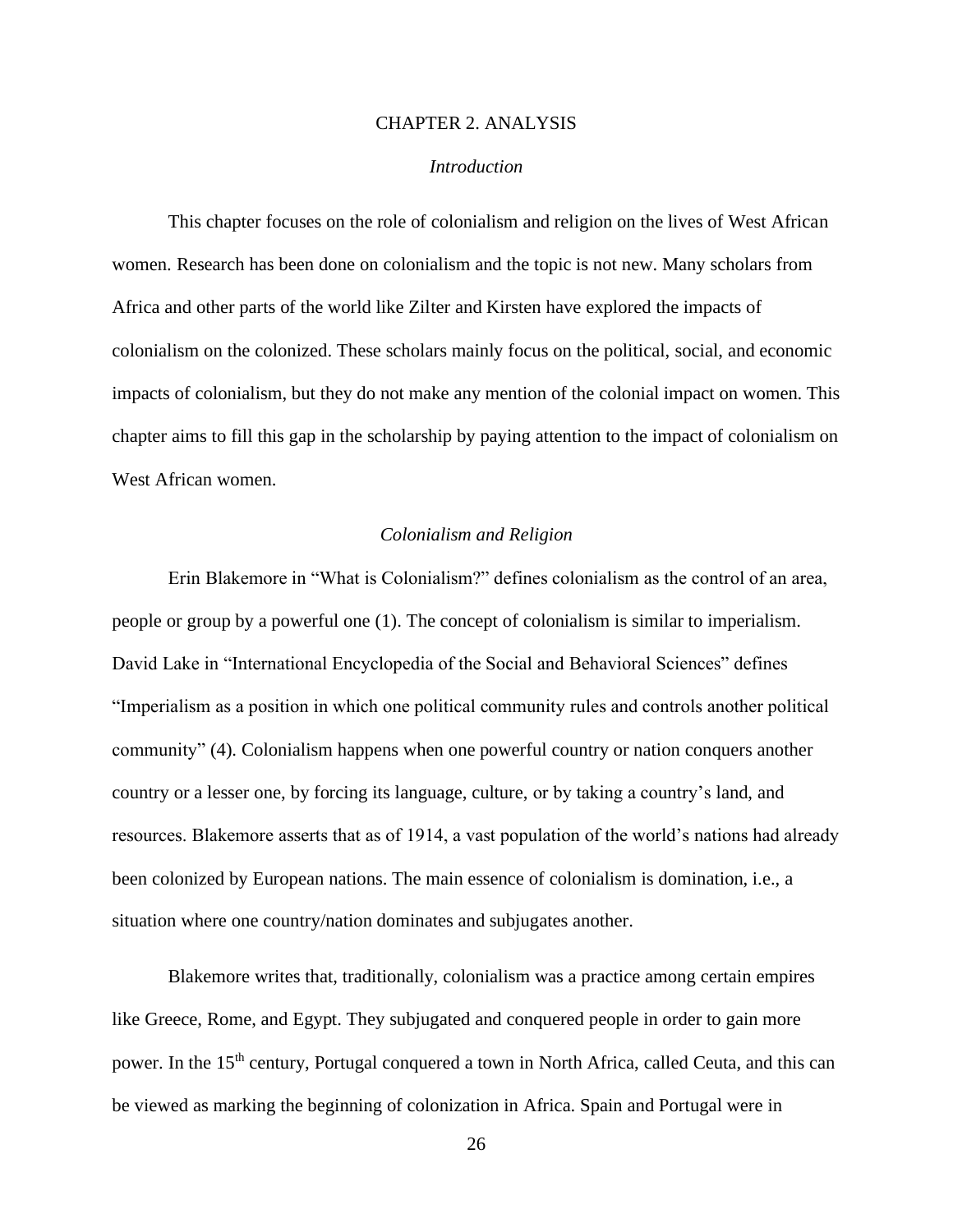competition for colonies and began to subjugate indigenous lands in the Americas, Africa, and Asia. However, England, the Netherlands, France, and Germany also joined the business of colonization by fighting Spain and Portugal for the lands that they had already colonized. During the  $18<sup>th</sup>$  and  $19<sup>th</sup>$  centuries, some countries began to gain independence from colonial powers (Blakemore 5). By the 1880s, European nations started colonizing African lands and their natural resources, enforcing their Western cultures and practices like religion, economics, and education. Blakemore argues that the European colonizers were particularly interested in the natural resources, like crude oil, cocoa, cotton and gold in African countries. However, in order to establish control in these countries, they had to provide the people with some sort of reward, which, in turn, had to also help the colonizers establish control. Religion and western education helped the colonizers be in charge of what Africans learned and to control their thought process.

Ahmed Faosiy defines religion as a set of belief systems that is related to spirituality and moral values (Faosiy 51). There is no doubt that Africans had their own religious practices and beliefs before the introduction of colonization. While Faosiy argues that all religions have shared characteristics like belief in God or deity, a doctrine, a code of conduct or ethics, the use of sacred stories, and rituals or religious acts and ceremonies (5), there are still some differences in what each religion emphasizes and how those differences impact the various religious in unique ways. European countries colonized some parts of Africa and introduced Christianity. To these colonizing European nations, Christianity signified civilization, and they used it as a disguise for colonization.

Faosiy identifies four major reasons for the emergence of colonialism in Africa:

- 1. Abolition of the slave trade
- 2. Industrial revolution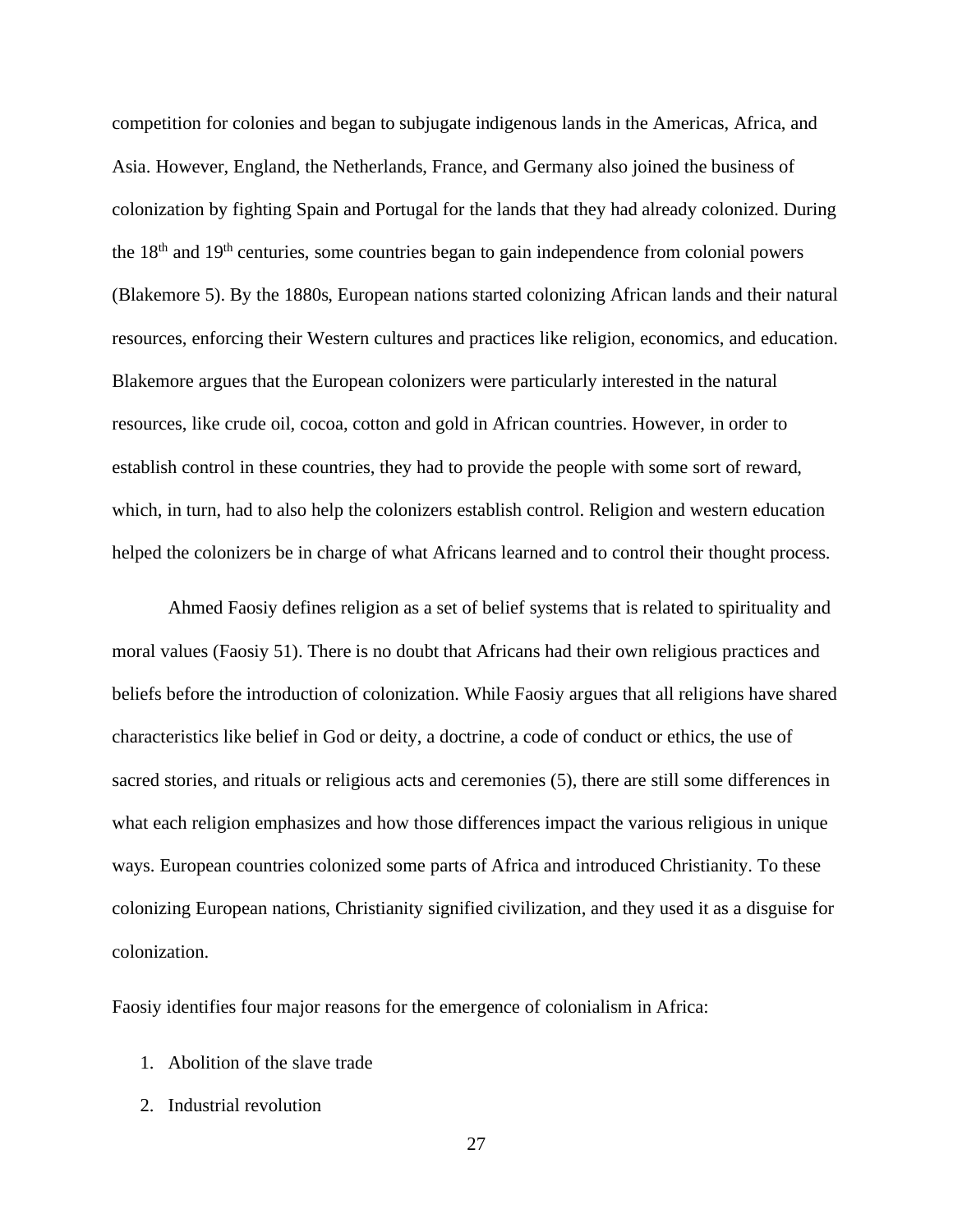- 3. Finding markets for the European countries
- 4. Urbanization. (Faosiy 51).

This scholar argues that the advent of colonialism and the arrival of Western religious practices brought Western education into Africa which is considered the beginning of civilization. Teefah in "Religion, Women and Gender-based Violence in Nigeria" claims that Nigeria today is a highly religious country, and there are three major religious groups: Christianity, African Traditional religion, and Islam. Religion plays a role in shaping beliefs and perceptions in the country and most of Africa.

# *The Role of Women in Precolonial Africa*

<span id="page-28-0"></span>Before the arrival of colonialism and Western religion in Africa, there was an Africa that had and made its own traditions, laws, and practices. Foasiy argues that the history of precolonial Africa is very complex due to the contradictory narrations offered by different scholars. Scholars like Kiwanuka in "African Precolonial History: A Challenge to the Historian's Craft" argue that during the pre-colonial rule, African had its own education which was transmitted in form of the oral tradition of folklore. The continent also had a strong political system involving kings and armies, and there existed agriculture and trade, and a diversity of cultures, norms, and taboos.

According to Toyin Falola, the role of women in Nigeria has evolved, from the precolonial times to the colonial and postcolonial periods. She asserts that "Women had a significant role in the political and socio-economic activities. Division of labor existed amongst the groups and women were mostly in charge of activities such as food processing, cooking, mat weaving, and pottery making" (1). Women were also involved in trade and politics. For instance, in the Yoruba culture, the women leader of the trade association was *Iyalode* or *Iyaloja* which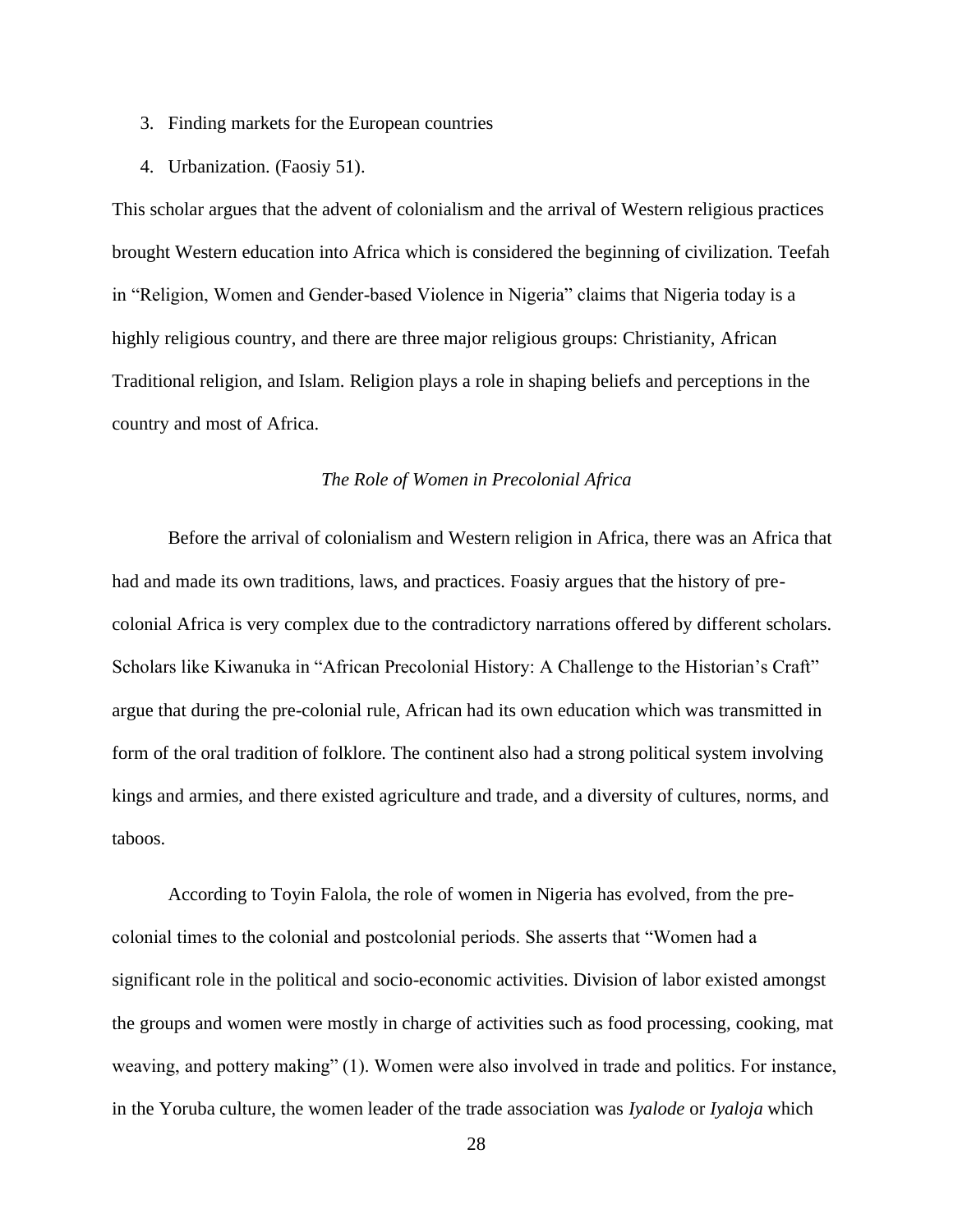was a powerful position because all the other women involved in one form of trade or another reported to her. Women were also involved in basic politics such as the politics of the home. They could influence the men and control the children. Outside the home, women assumed certain political positions and had power to some degree. In the Yoruba and the Edo culture, for instance, the Queen mother was given power over some decisions and meetings. In some parts of the Hausa and Yoruba culture, women were actually the kings such as the legendary Moremi of Ile-Ife and Amina of Zaria who were rulers. Even though men had more power in the society, the presence of female leaders such as the Queen mother shows that women had power and some level of control and were acknowledged in their societies during the precolonial period.

It was during the late  $19<sup>th</sup>$  and early  $20<sup>th</sup>$  centuries, with the advent of colonialism, that the gender dynamics changed significantly in Nigeria. This began the development of patriarchy and took patriarchy to the next level because as the colonial masters consulted with the chiefs, the role of women in politics began to decline. Falola argues that while the production of Nigeria's agricultural substance shifted to cash crops, the women were pushed towards subsistence farming. The nature of farming that the women did then, although it produced food for the family, did not earn an income. Men on the other hand worked in the cash crop sector and their labor was paid by cash. Also, the educational system brought by the colonizers favored boys over girls, and this excluded girls from certain occupations and certain . Girls and women ended up in careers that did not require much education. The postcolonial period has seen some rise in women's empowerment but to the level of precolonial times. Education has begun to favor women and this has led to the emergence of women in different occupations and political roles. Scholars like Fredoline Anunobi in "Women and Development in Africa: From Marginalization to Gender Inequality" argue that patriarchy began or worsened with the arrival of European rule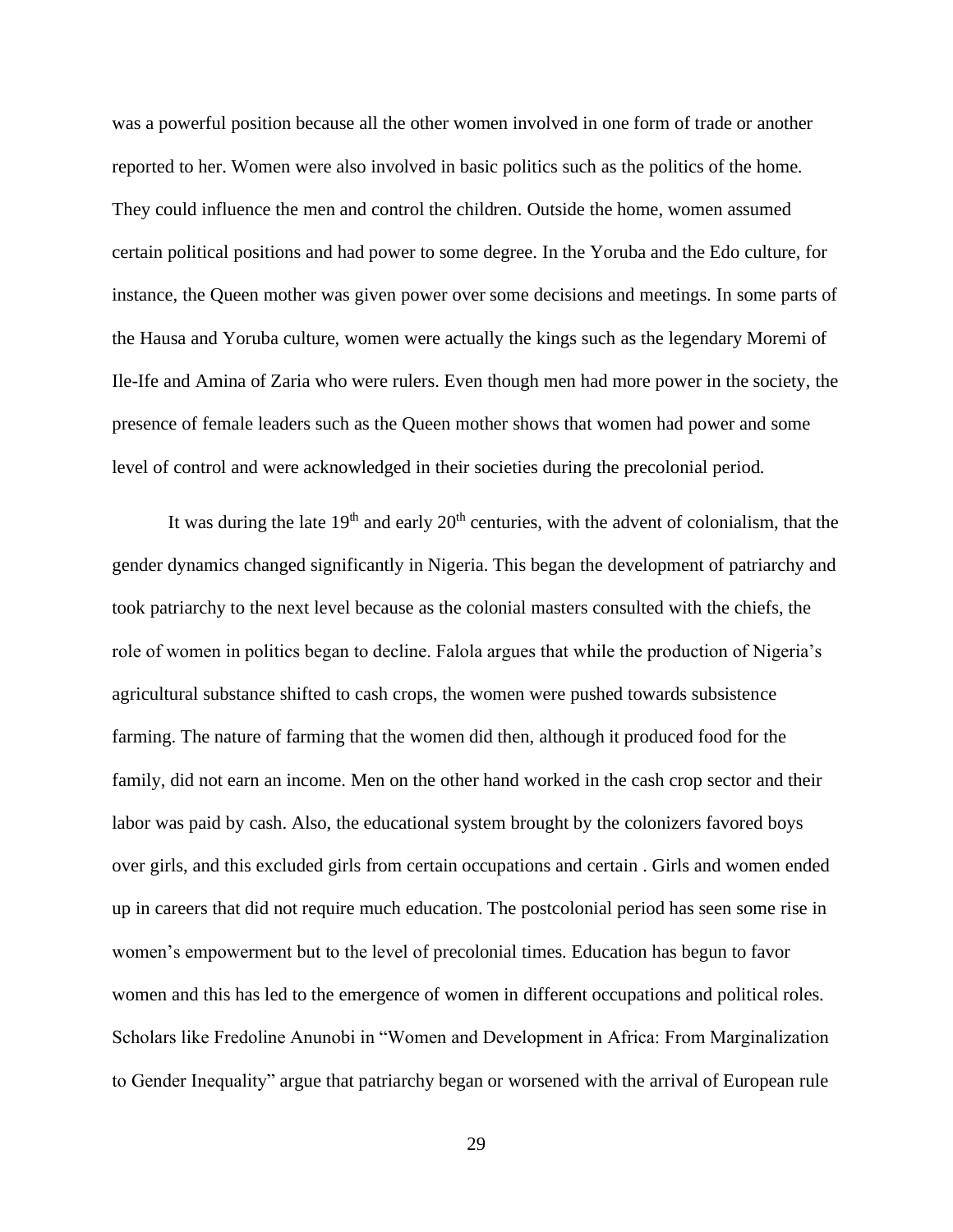in Africa, which favored men politically, economically, and educationally because men were seen as the forerunners of the societies by the Europeans. The Europeans consulted and gave all the power to the men without considering the women. Although one cannot deny that patriarchy already existed in Africa during the precolonial period, the coming of colonization made it worse and expanded it.

Religion is an intricate part of colonialism, and the two are mostly interwoven. Apart from the Europeans, other colonizers also invaded Africa like the Arabs. According to J.O. Hunwick in "The Influence of Arabic in West Africa: A Preliminary Historical Survey," the Arabs invaded parts of Africa with their Arabic language and beliefs. They brought with them their Islamic religion and the earliest spread of Islam was in Western Sudan in the latter half of the eleventh century. Pamela Scully claims that other religious belief systems such as Islam practiced in the northern parts of Nigeria and other Islamic countries also subjugated the rights of women and this allowed an advanced form of patriarchy into the lives of African women. This affirms that various religions and not just Christianity, affect the lives of some African women.

# *Effects of Religion on African Women*

<span id="page-30-0"></span>Pamela Scully argues that European leaders restructured the roles of women while Falola agrees that that the subjugation of African women can be linked back to the establishment of colonization. With the arrival of colonialism in Africa came Western religion. Before colonization, many Africans practiced an African religion that mainly focused on ancestral worship. New religious practices like Islam and Christianity, however, were introduced and then imposed by the colonial masters. This introduction of Western religions brought about changes in the roles that African women played in society because religion and some of its practices were used as tools to inflict oppressive practices on the colonized including the subjugation of women.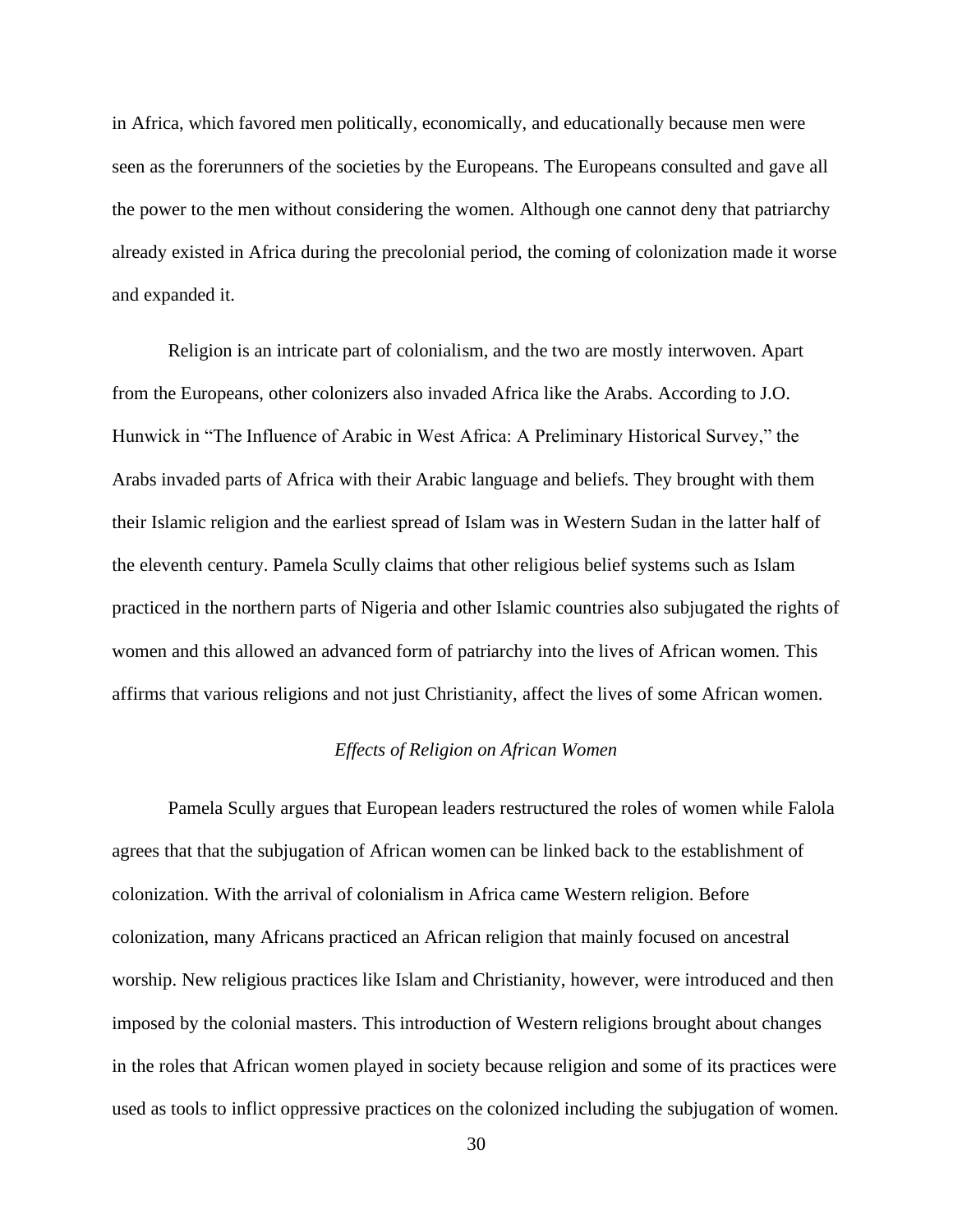Teefah, in her essay "Religion, women, and gender-based violence in Nigeria," claims that religious practices were responsible for encouraging social organizations and institutions such as patriarchy in Africa. Certain colonial religions brought into Africa preach that women are inferior to men and that women should be submissive to their husbands as seen in one text in the Bible that has been grossly misinterpreted. In the book of Ephesians, according to the New International Version (NIV), Paul writes, "Wives, submit yourselves to your own husbands as you do to the Lord. For the husband is the head of the wife as Christ is the head of the church, his body, of which he is the Savior. Now as the church submits to Christ, so also wives should submit to their husbands in everything" (Ephesians 5: 21-23). Other versions express this idea differently. The New American Bible, for instance, reads, "Be subordinate to one another out of reverence for Christ" (Eph. 5:21), While the New Jerusalem Bible translated the same verse this way: "Be subject to one another out of reverence for Christ" (Eph. 5:21). In later verses, both versions also talk about husbands and wives in relation to Christ and the church, but both later conclude in love and respect for one another.

While the focus of these verses in the book of Ephesians is on the relationship between Christ and the church, patriarchal societies like those of Nigeria interpret this passage differently. Most interpret this passage as the Bible imploring Christian women to submit themselves to their husbands because the husband is the head of the home. Referring to the husband as the "head" suggests to them that he is the leader while the woman is the body that receives instruction from her husband.

There is a proverb in parts of Nigeria that says, "the husband is the head of the home while the woman is the neck that supports." This statement suggests that the society at large sees women as subordinates and that the Bible helps reinforce this by telling them to submit to their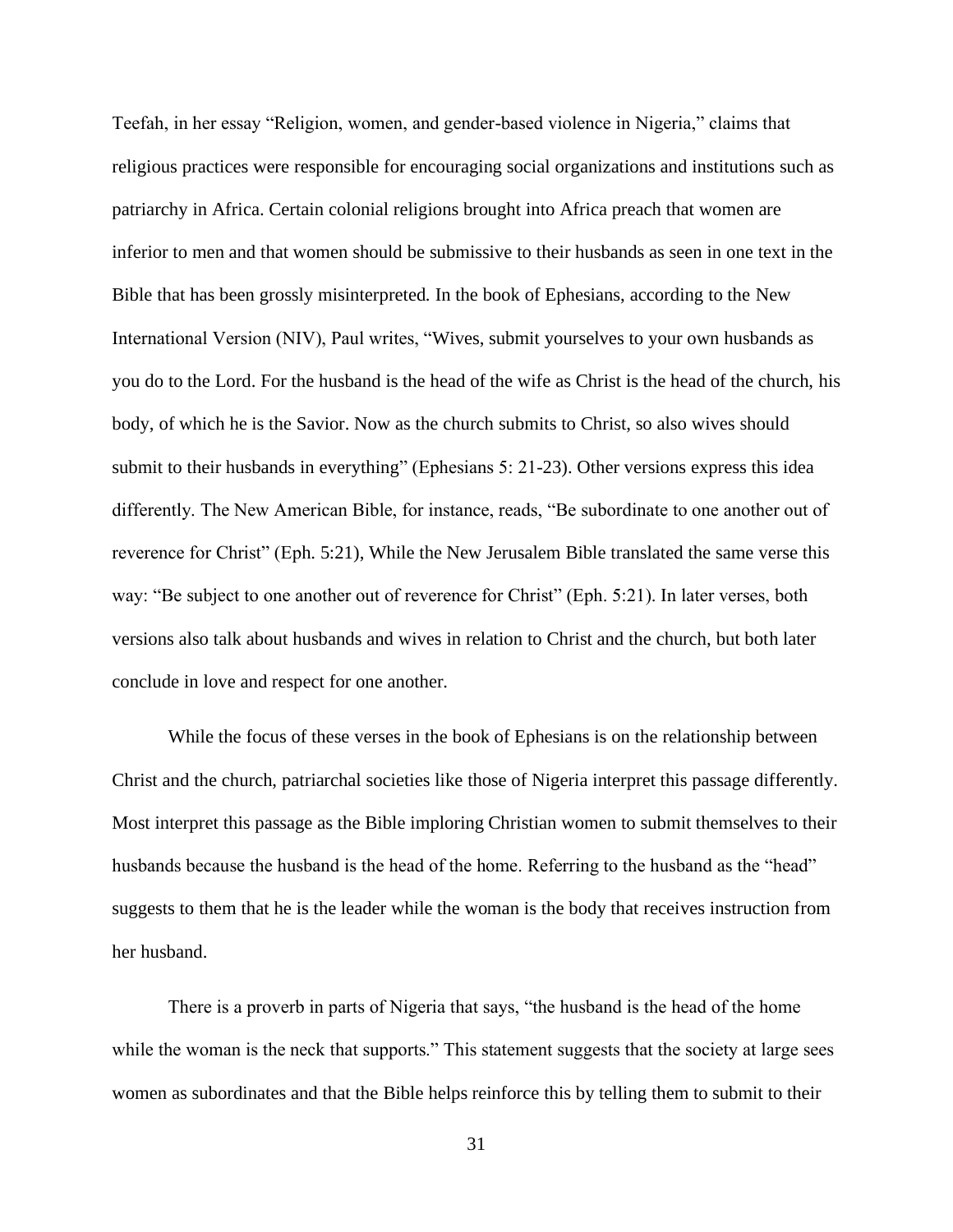husbands. Some African preachers and pastors also advise and encourage women to do what is being asked of them by the Bible and some preachers even embellish the contents of the Bible. As an example, an Instagram post by @instablog9ja went viral on the  $5<sup>th</sup>$  of January 2022, in which a Nigerian pastor named Patience Obi referenced women supporting men and advised women to submit everything they owned to their husbands including their money because their husbands had authority over everything they owned. Despite the economic hardship faced by women in Nigeria such as limited job opportunities and education, they are still expected to give the little money they earn to their husbands because the husbands are "heads of the homes."

Many Africans also identify the woman of Proverbs 31 as the model of a virtuous and perfect woman. Proverbs 31 is a Bible chapter of the Old Testament and verse 1 to 9 represent some advice King Lemuel's mother gave to him about how a just king rules and the latter part of the chapter focuses on the attributes King Lemuel had to look for in a wife. Some Christians today practice some of these rules that were meant for a king. Just like the passage in Ephesians, these lines are read and interpreted differently by different audiences. The African patriarchal society interprets this section of the Bible as describing the wife of a noble character who takes care of her family and children and who also works by being a trader of fabrics. She is not expected to be idle when not taking care of the home and her husband:

**10** A wife of noble character who can find? She is worth far more than rubies.

**11** Her husband has full confidence in her and lacks nothing of value.

**12** She brings him good, not harm, all the days of her life.

**13** She selects wool and flax and works with eager hands.

**14** She is like the merchant ships, bringing her food from afar.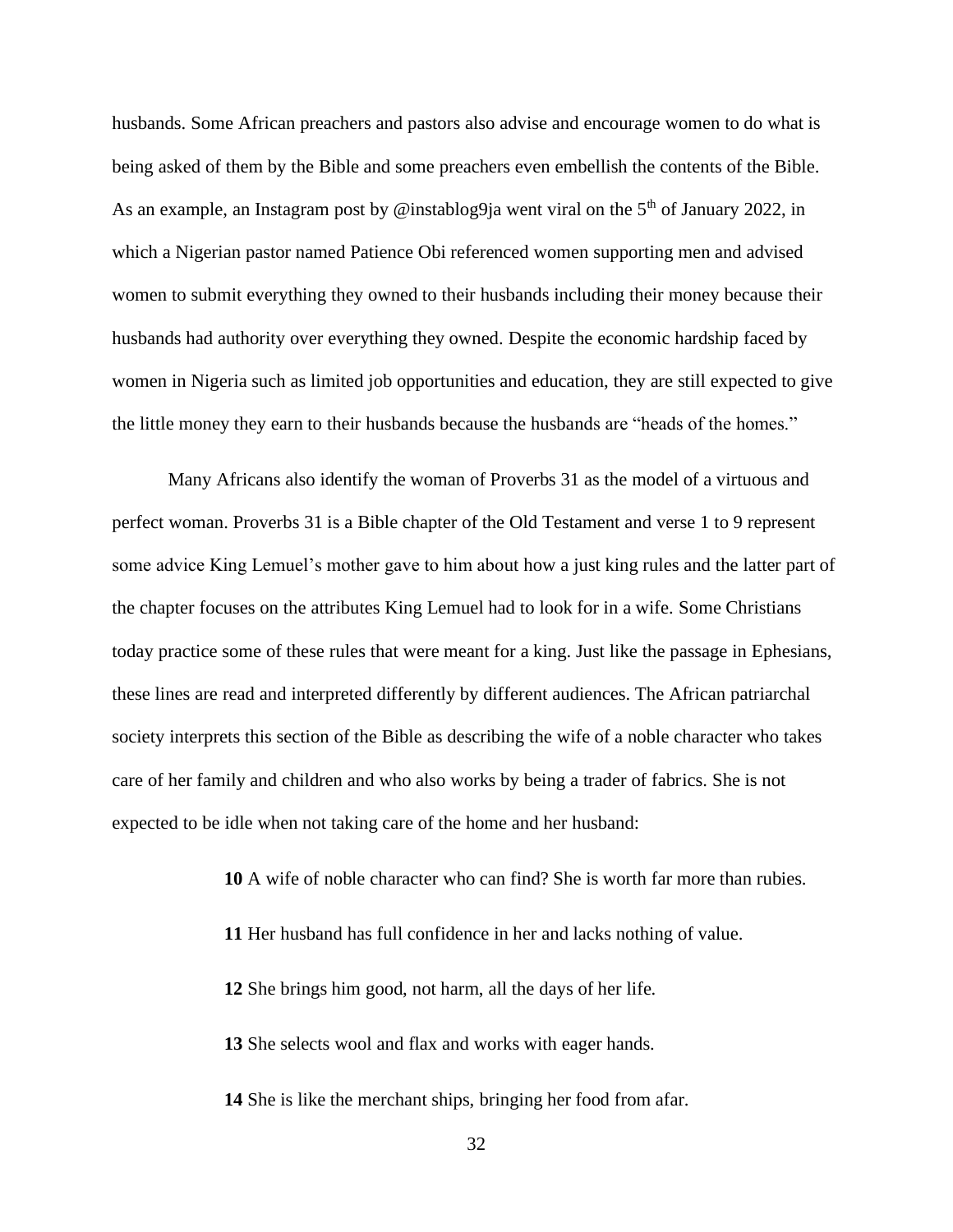She gets up while it is still night; she provides food for her family and portions for her female servants.

She considers a field and buys it; out of her earnings she plants a vineyard.

She sets about her work vigorously; her arms are strong for her tasks.

She sees that her trading is profitable, and her lamp does not go out at night.

In her hand she holds the distaff and grasps the spindle with her fingers.

She opens her arms to the poor and extends her hands to the needy.

 When it snows, she has no fear for her household; for all of them are clothed in scarlet.

She makes coverings for her bed; she is clothed in fine linen and purple.

 Her husband is respected at the city gate, where he takes his seat among the elders of the land.

 She makes linen garments and sells them, and supplies the merchants with sashes.

She is clothed with strength and dignity; she can laugh at the days to come.

She speaks with wisdom, and faithful instruction is on her tongue.

 She watches over the affairs of her household and does not eat the bread of idleness.

Her children arise and call her blessed; her husband also, and he praises her: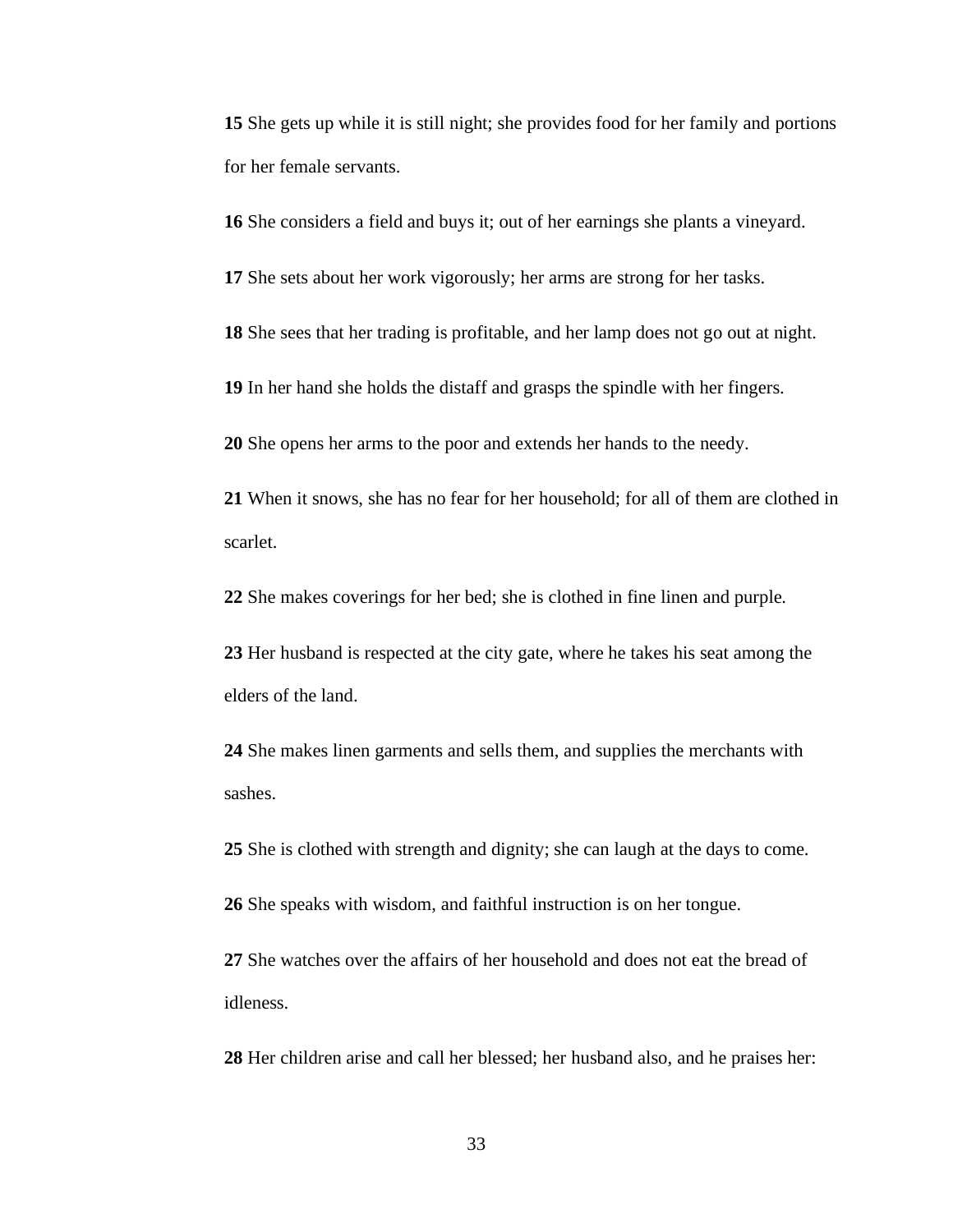**29** "Many women do noble things, but you surpass them all."

**30** Charm is deceptive, and beauty is fleeting; but a woman who fears the LORD is to be praised.

**31** Honor her for all that her hands have done, and let her works bring her praise at the city gate. (NIV).

This Proverbs 31 woman is expected to reflect all of the above descriptions, and these can put some pressure on women to be everything the Bible wants them to be. The virtuous woman must be submissive. For example, verse 15 says she provides food for her family; this shows that one of a woman's major tasks in the home is the provision of food, and therefore a "good" Christian woman in an African Christian home is expected to be all that the Proverbs chapter describes, especially being present to prepare meals for her family. The husband goes to work and expects his wife to have made some food for him upon his return home. Verse 27 also suggests that she is in charge of the home and thus is always busy. Interpreted to fit the status quo, this verse, too, suggests that women are meant to stay busy serving at home. That could be fine if the roles the women play at home were valued. Some women are put in this subordinate position because their religion encourages them to perform domestic duties that are not rewarded financially while the men perform duties that are rewarded financially. This subordination of women is supported even by some religious leaders. Teefah affirms that religious leaders are also feared because, while they are seen as role models, these religious leaders encourage the religious practices of submissiveness. Teefah also argues that this submissiveness promotes gender-based violence because when women are considered as not submissive enough, the men become abusive towards them, either physically or emotionally, in hopes that the abuse would make them more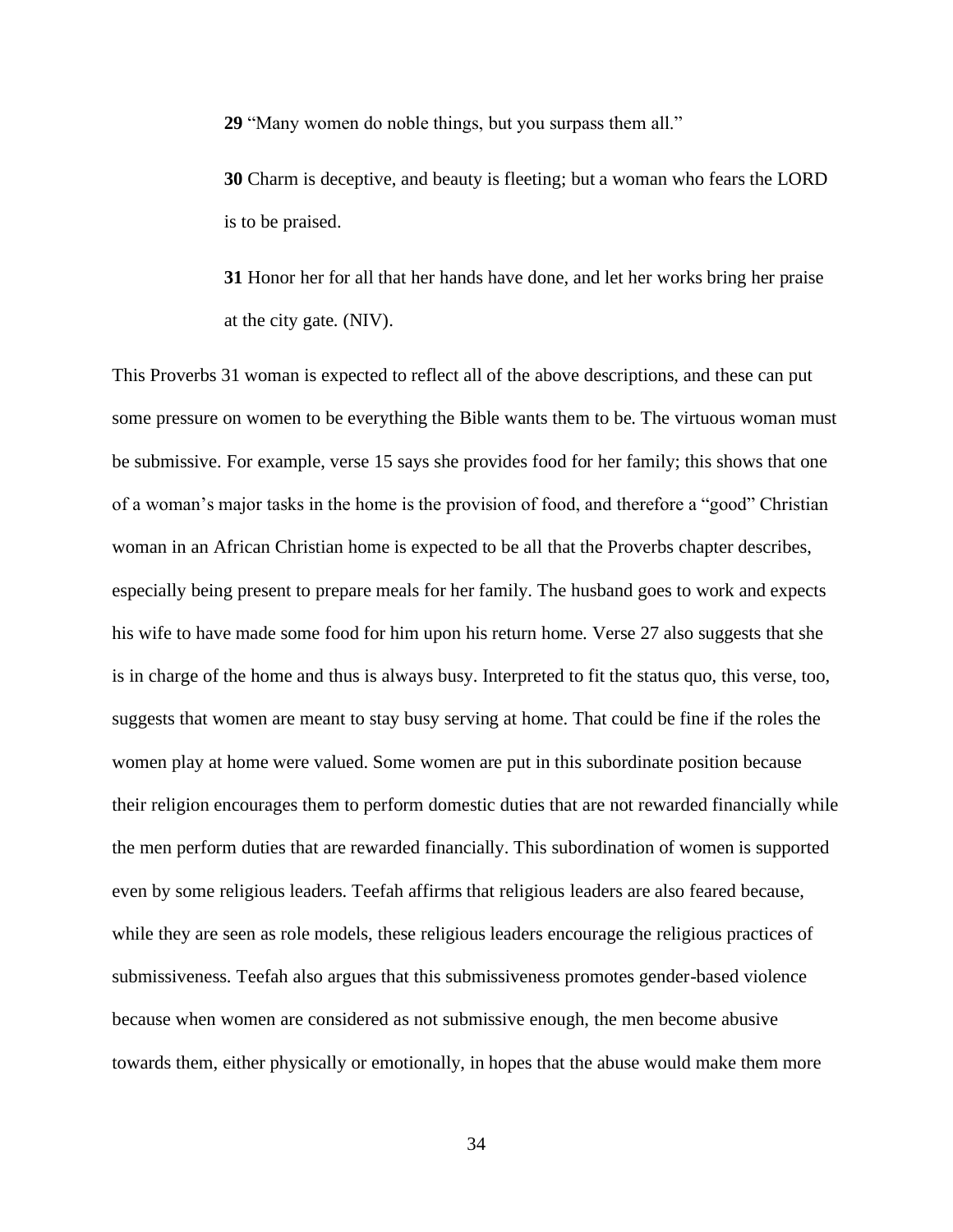submissive in order to fit the status quo. This misguided interpretation of scriptures that leads to the suppression of women is not restricted to Christianity and the Bible.

The Islamic religion puts pressure on women just like Christianity does. The Quran, verse 3 of Suratul Nisai says, "And if you fear that you will not be just towards orphan girls, marry the women whom you like—two at a time, or three, or four; then if you fear that you cannot keep two women equally then marry only one or the bondwomen you won; this is closer to your not doing injustice." This is basically telling men to marry more than one wife if they have the capacity to treat them all right. If they have the power to treat them all equally, they can marry up to four wives at the same time. But what is equal treatment in a marriage? Most Muslim women are not given the option of leaving the marriage if they do not want their husbands to marry another wife, hence most are forced to accept the status quo given to them by their religion.

Some Africans take these misguided religious practices seriously and adhere to the beliefs even more than Western countries because they have been brainwashed by the colonizers to always trust their religion.

#### *The Status Quo of Women in Africa*

<span id="page-35-0"></span>Like Falola and Anunobi have stated above, women in Nigeria and Africa have been subjected to the system of patriarchy for a long time. Anunobi argues that the common denominator between all African women is their subordinate position. She also argues that women's oppression in Africa worsened due to the colonialism that took place which led to economic dependency. This economic dependency led to the oppression, inequality, and lack of opportunities for both African men and women, however, women suffer more and have limited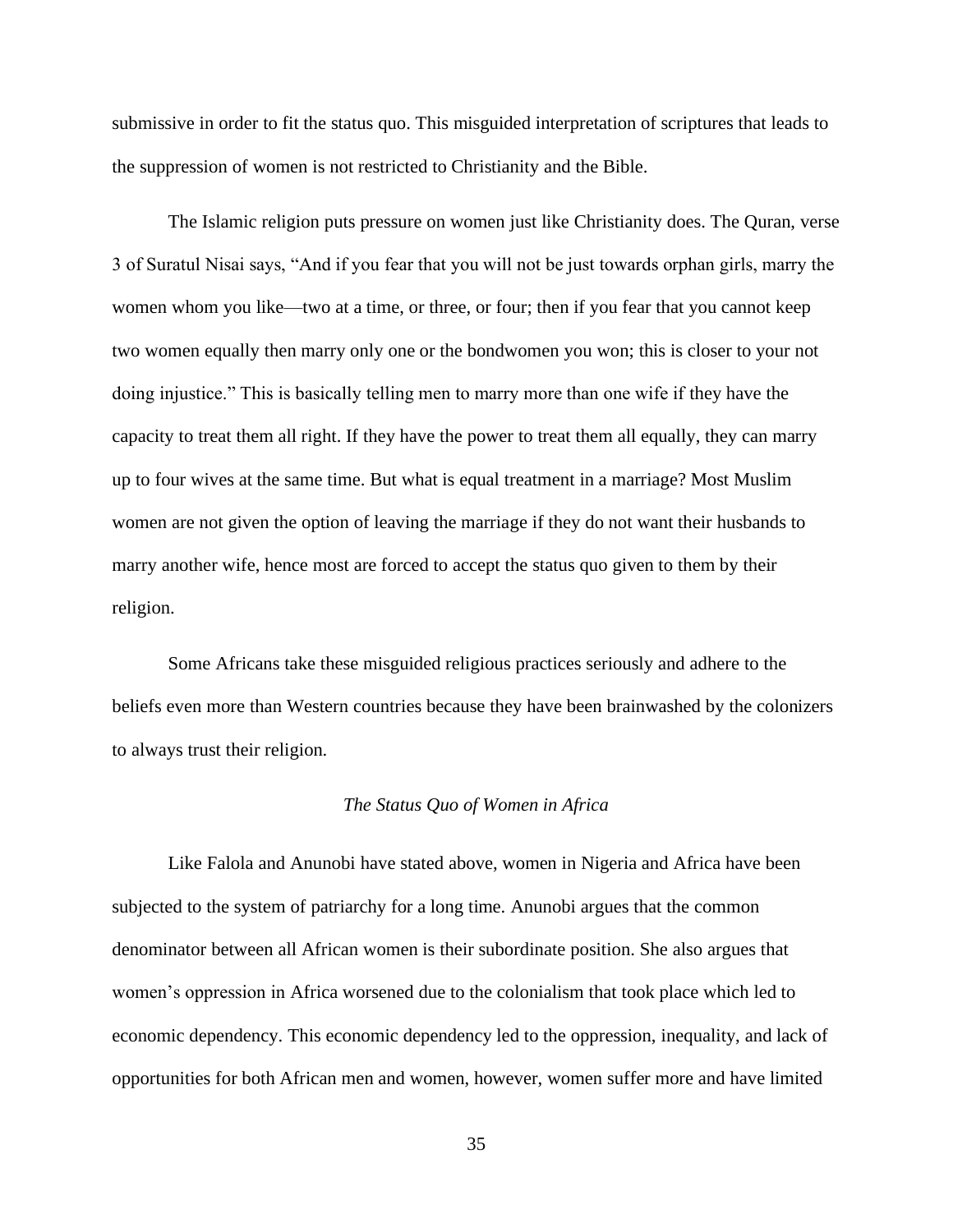access to resources like jobs and education. This scholar also points out that although some girls are born into prestigious and elite families, and thus have access to good education and jobs, they still have limited access to economic and political positions. It is therefore not just a question of limited resources in families but sometimes a deliberate denial of access to resources and services. Anunobi argues that although African women play important roles in the development of their nations, those roles are often unacknowledged. This study further asserts that some African traditions and practices have been interpreted in ways that favor men's control. She further asserts that this failure to acknowledge women's role in the society worsened with the arrival of colonialism.

Not only are women's roles undervalued and unacknowledged, but women suffer from other forms of oppression as well. Teefah argues, in her essay "Religion, Women, and Gender-Based Violence in Nigeria," that the patriarchal system in Africa imposes some sort of violence either physical, emotional, or mental against women as a means of correcting behavior and showing male dominance. Male dominance and female abuse are common in Africa as in many other parts of the world. Teefah also maintains that young African girls go through sexual violence, especially in cultures that promote child marriages.

Maria Rojas observes that the African society consider the women's role as subordinate to that of the men. They are built and expected to be complementing and assisting their partners instead of having an equal role. Rojas suggests that many African societies always try to control the lives of women and promote domesticity amongst women.

Endalcachew Bayeh claims that gender inequality happens all over the world in various cultures, but it is more common in underdeveloped continents like Africa and Asia. This may be because of how poverty and violence interact. A poor woman has no economic resources to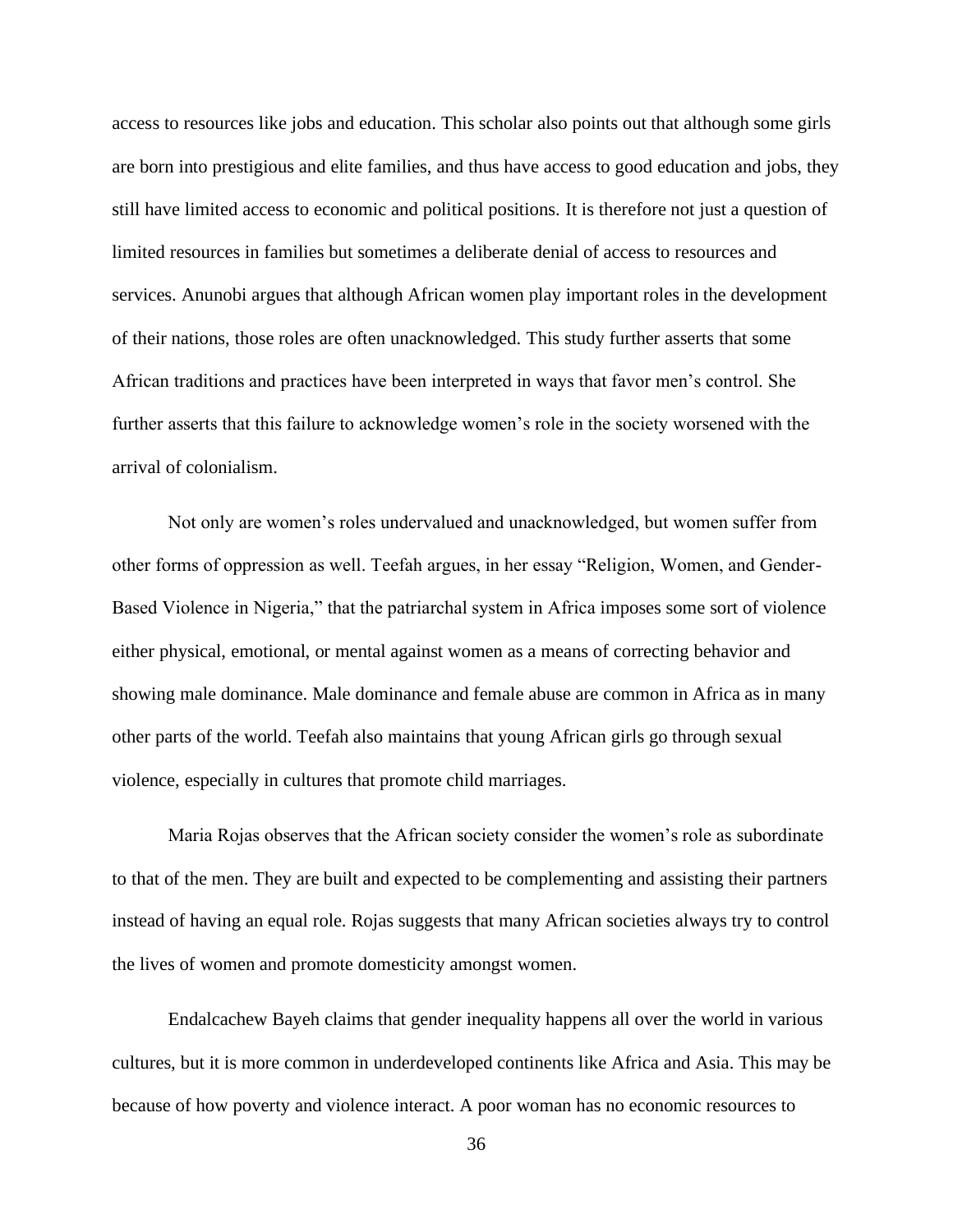defend herself. Like my grandmother who was forced to stay in a marriage because of her financial situation, many women are forced to stay in uncomfortable relationships and situations because they cannot afford to leave.

Women's subjugation in Africa goes as far as control over their sexuality and fertility. African women are subject to physical violence. A study carried out by the Ministry of Women Affairs and Social Development and United Nations Population Fund (UNFPA) shows that an average African woman who lives on the continent of Africa has experienced some form of physical violence since age fifteen.

Alyssa Qualls in "Women in Nigeria Today" claims that the life of an average Nigerian woman is different from that of a Western woman. She argues that their men take them for granted and don't value any form of contribution from them. She also asserts that while it is allowed for men in different cultures and religions to marry multiple wives in certain parts of Africa, it is frowned upon for women to do the same, hence, creating a double standard. For instance, Qualls observes that women in Africa are responsible for childbearing, and if there's any form of delay in this process or signs of barrenness, the women are blamed without there being any form of pressure on the men. Obviously, it takes both a husband and wife to achieve conception, but rarely does the society consider the possibility of the man being the reason for the delay in conception and having children.

Qualls also looks at another form of injustice toward and suppression of women: the inheritance system. She argues that in Nigeria, inheritance, which is the process or mechanism by which family heritage and endowment are passed down from one generation to another, favors men over women. When a husband dies, his wife receives nothing, and the treatment is usually worse for women who do not have children because they are seen as failures. In a sense a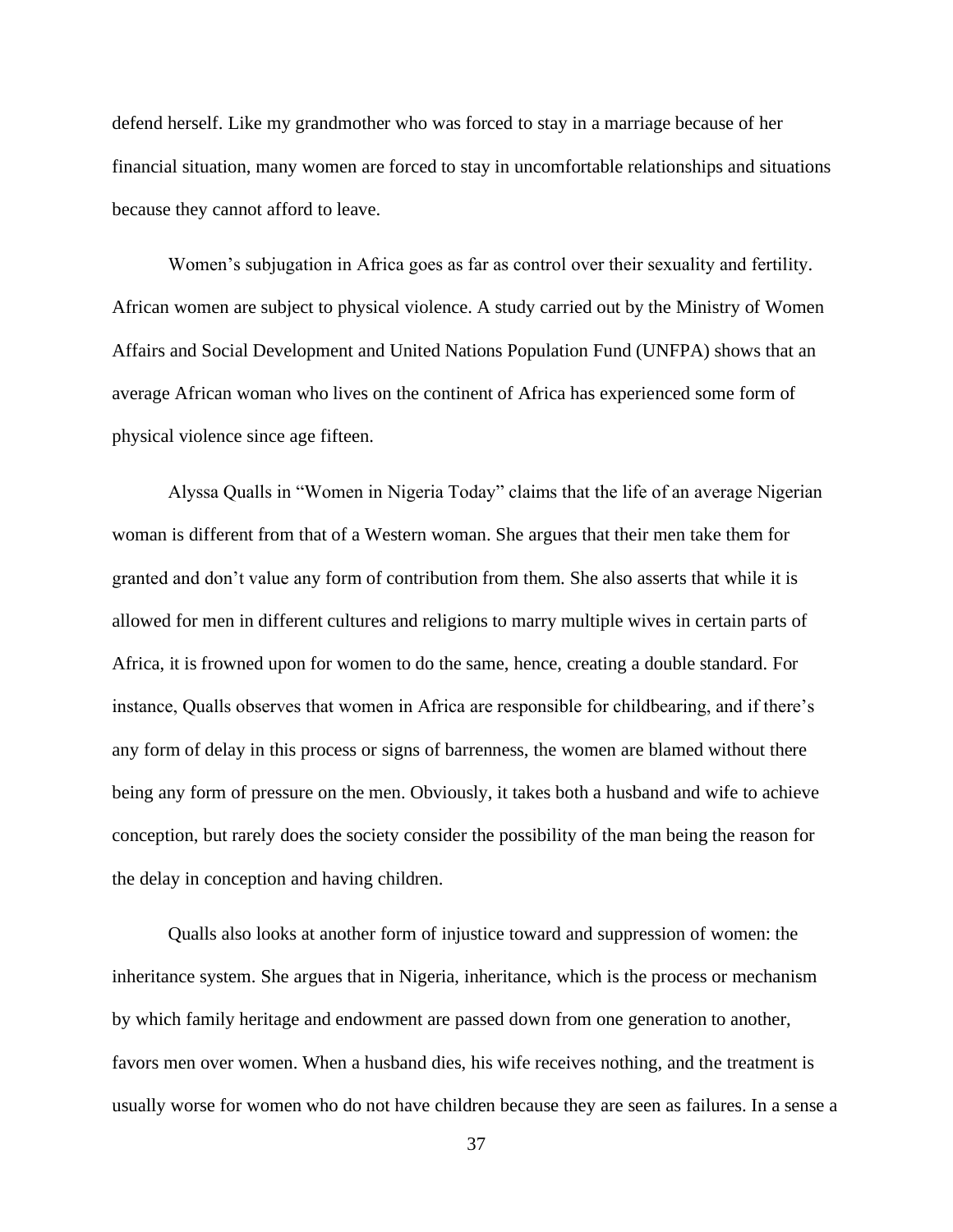woman's success in the family is determined by the number of children she bears. The same measure is not used for men.

Oloyede affirms that the social construction of gender roles for women and the patriarchal system in Africa controls the way society views women, and this perception has had an effect on women and how they viewed themselves in society. This perception has allowed them to see themselves as the "other" that is subordinate rather than complements. Women in Africa have been subjected to patriarchy either through religion or colonialism. African women are expected to be submissive to their husbands. Patriarchy is a major influence on a status quo in Africa that has led women to been viewed as "the other."

# *Trauma in African Women*

As discussed in the previous chapter, trauma is a past event that causes reoccurring stress in people. It is an emotional response to past experiences and events. The patriarchal structure of Africa can cause trauma. The way African women are subjugated under patriarchy and the pressures placed on them due to the religious practices can breed some trauma in these women. Oloyede claims that African women go through physical and emotional abuse from their spouses, and this can lead to the toxic effects of trauma having impact on women's lives, either mentally or physically. Any form of abuse, whether physical, verbal or mental can lead to trauma in anyone, and it can be worse when this abuse comes from a spouse because of the trust and intimacy that has been lost.

Stephanie Covington, in "Women and Addiction: A Trauma-Informed Approach," asserts that trauma can affect women's relationships and their psychological growth as well. When a woman goes through abuse, this can affect the way she views situations and others because of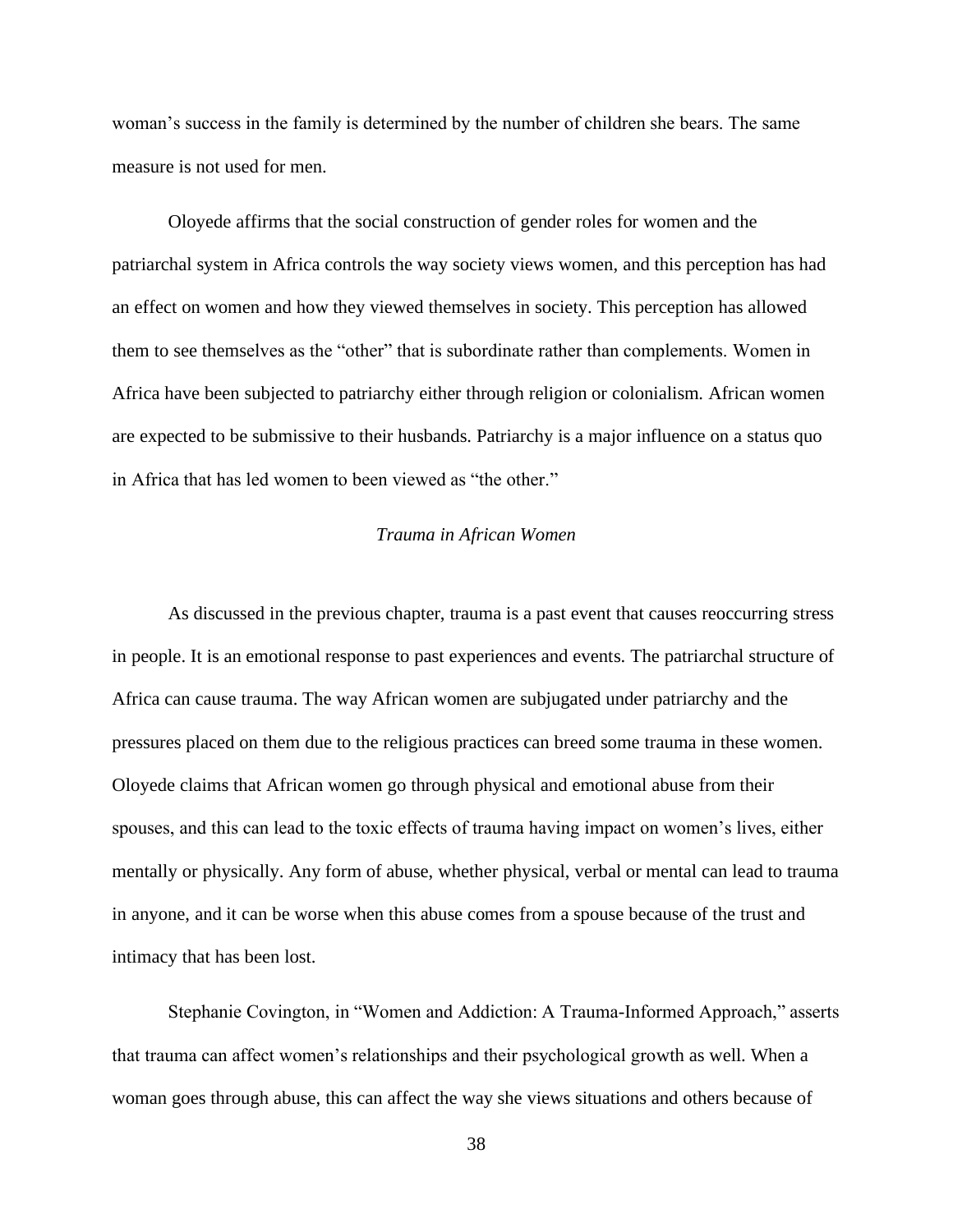the trauma from that abuse. This can also affect her psychological growth. Solomon Ademiluka, in "Patriarchy in Abuse: Perspectives from Ancient Israel and Africa," affirms that women's abuse stems from patriarchy. This maybe because of how men are placed in a higher position than women, and this can make a man believe he is in a position to punish the woman by abusing her. Sylvia Tamale in "Gender Trauma in Africa: Enhancing Women's Links to Resources" claims that the domesticity of women, which is due to patriarchy, can lead to gendered trauma. Women are underpaid in their domestic labor because their work is viewed as less important. Their work is often unacknowledged, undervalued, and unappreciated. There are several ways to devalue and dehumanize people, such as failing to recognize their labor, and doing so can cause a level of toxicity that has traumatic effects. Tamale claims that in Africa, womanhood is associated with domesticities like cleaning, childbearing and farming. To perform such duties without any form of recognition can have traumatic effects in the lives of these women. She claims that "African women engage in the drudgery of domestic work for an average of 17 hours a day" (53), and this unrecognized labor can lead to the women feeling undervalued which causes traumatic effects.

Penelope Eckert and Sally McConnell-Ginet in "Language and Gender" argue that men's activities and occupations involve greater societal power than that available to females. Women are restricted because of other activities that they must perform such as childbearing. Apart from women's reproductive ability, women are kept out of certain jobs like engineering because they are deemed too weak to perform them. In the past, they have been offered positions that involve nurturing other people. Women have commonly held jobs such as nursing, teaching, and being secretaries. Most women have not been allowed to engage their potential, and that can cause toxicity that leads to traumatic events. Working so hard for so long can lead to stress and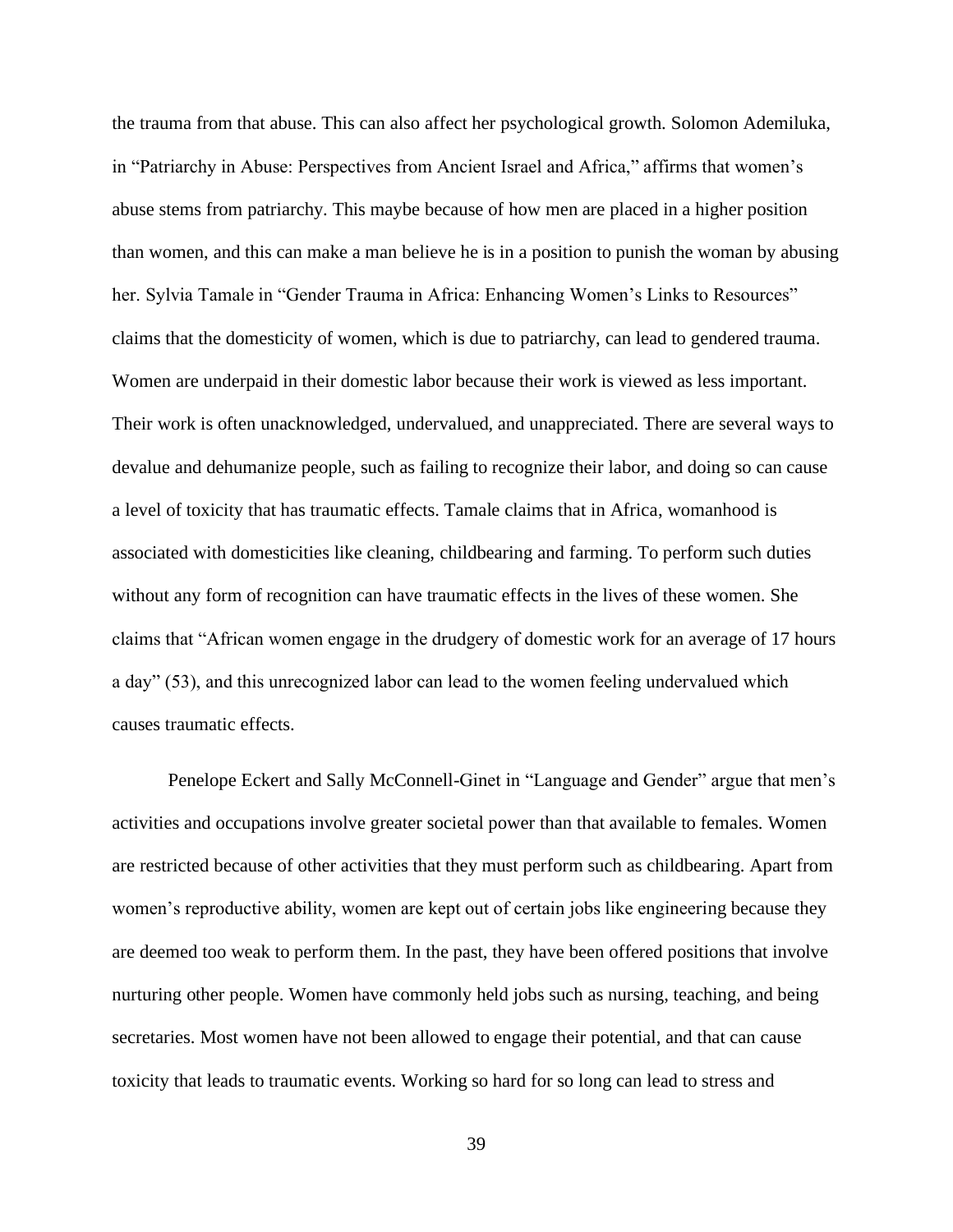confusion, and the way women respond to this stress and confusion can be different depending on each woman; for instance, the trauma could manifest in one woman as the feeling of inadequacy or incompetence and in another woman as dependence on one's partner despite all the unrecognized hard work.

Psychologist Valeria Rein, in her 2019 book titled, *Patriarchy Stress Disorder*: *The Invisible Inner Barrier to Women's Happiness and Fulfillment*, proposes a type of trauma in women called Patriarchy Stress Disorder (PSD), which is the "emotional, mental, and physical impact of gender inequality, and those who suffer from it find it difficult to express themselves" (6). Rein argues that PSD could be passed down from generation to generation just as genes are passed down from generation to generation. The neuroscience related to this type of trauma is called epigenetics, and it shows that trauma changes the brain and has intergenerational effects at the DNA level. This means that generations of African women pass PSD unto their daughters without realizing it. According to Rein this has an intergenerational effect, and many women cope with it using counterproductive methods. Some women resort to addictive behaviors such as turning to alcohol or shopping all the time. PSD can be passed down to generations because daughters mostly learn from their mothers, and if all they learned from their mother is how to accept and cope with patriarchy and not how to break free from it, then they will continue in the same. According to Ruth Adimula and Ignatius Ijere, in "Psycho-Social Traumatic Events among Women in Nigeria," women that live in a patriarchal society like Nigeria go through gender bias which subjects them to trauma.

David Oluwole, in his research titled "Patterns of Stress, Support and Mental Health among Nigeria Women," finds that Nigerian women rarely have balanced mental health because of the stress from their trauma and changes of life events. He also argues that women's feeling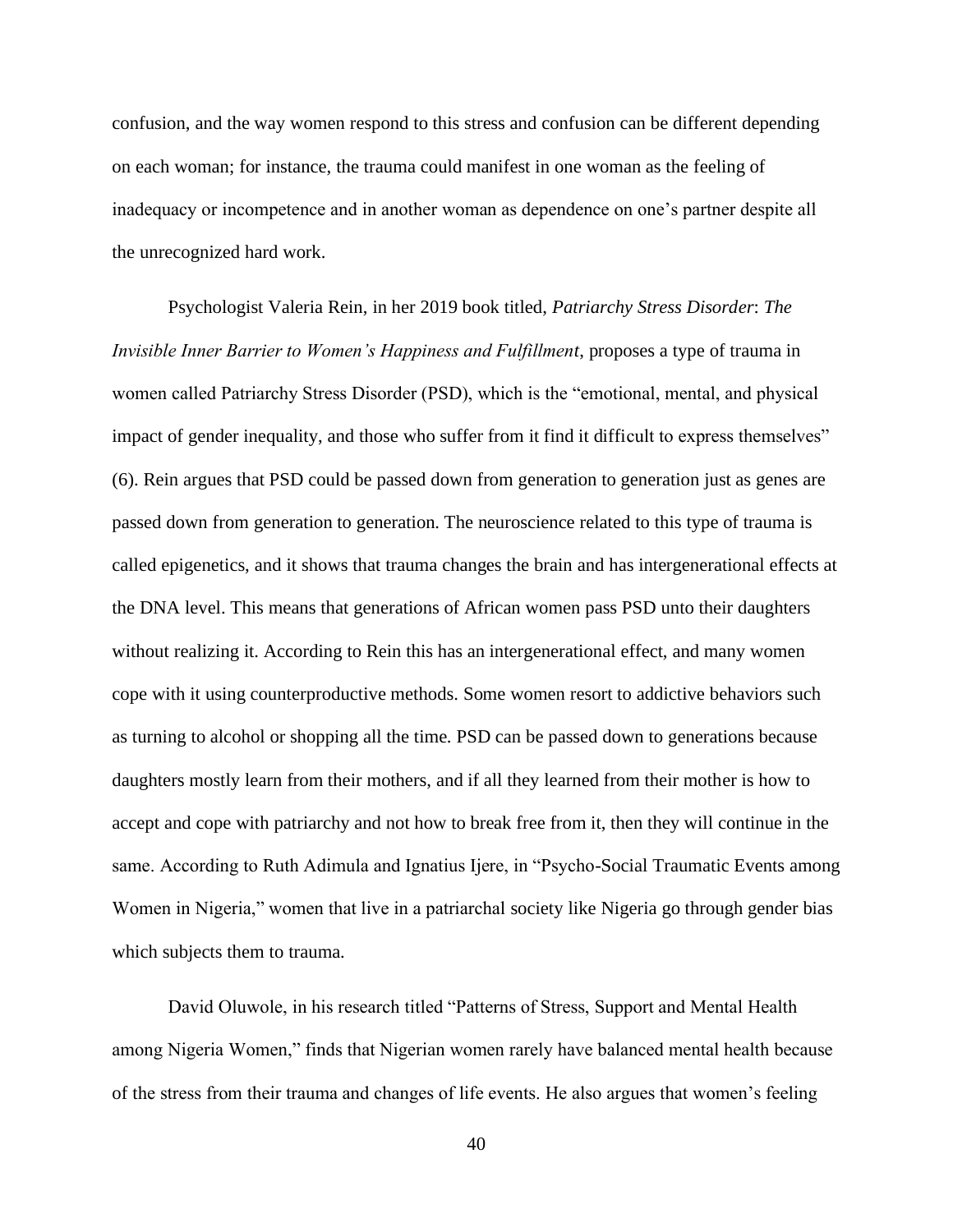like they are a form of property to their husbands and fathers can lead to a decline in their selfesteem. The concept of polygamy, infertility (when a woman cannot bear a child, all the blame is placed on her), and widowhood (women are not treated well after the demise of husbands) in Africa can lead to a decline in their mental health and engender some form of trauma.

Despite the various views scholars hold on the status quo of women in Africa, history maintains that women are given the subordinate position and are expected to be submissive to their partners.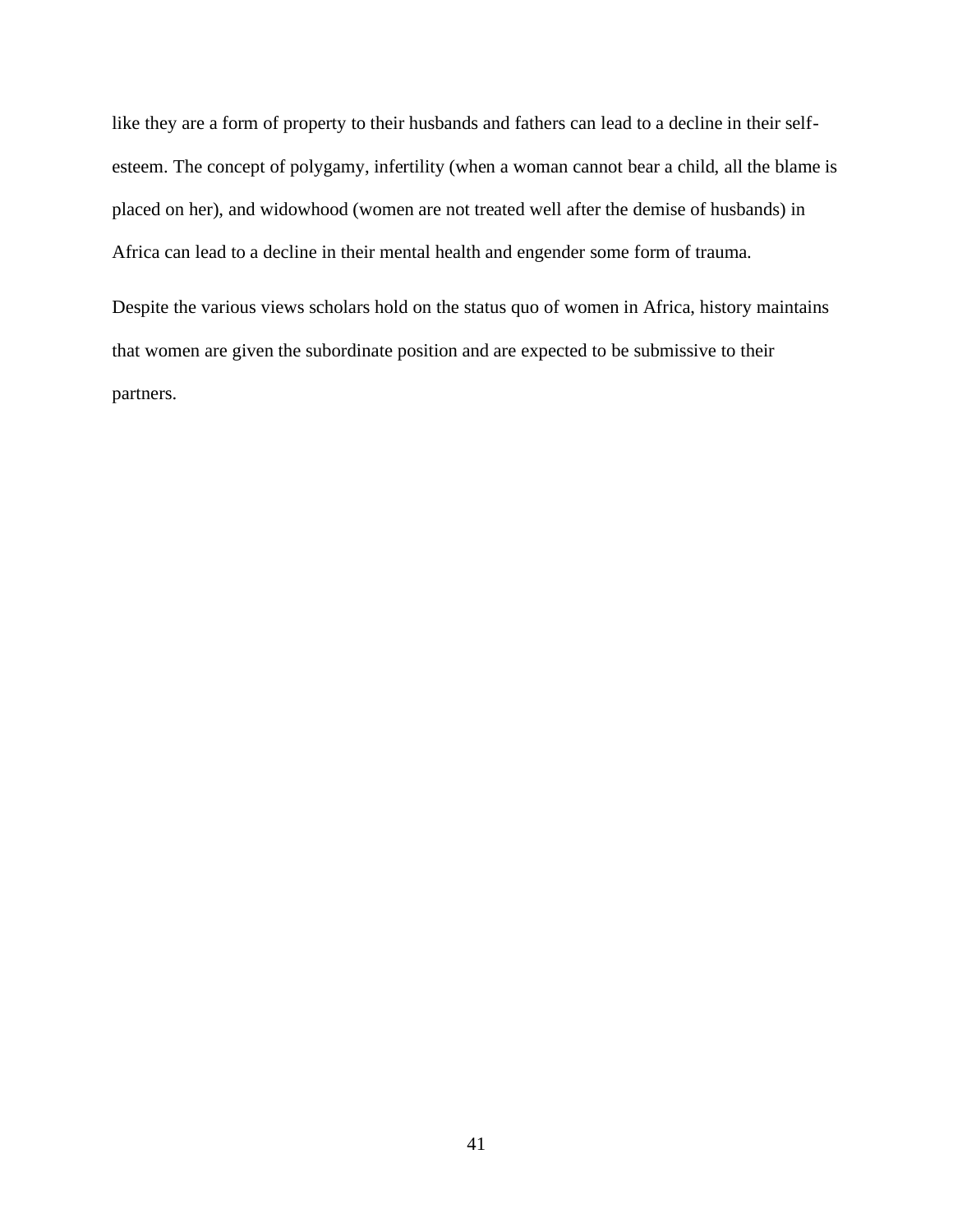# CHAPTER 3. MARIAMA BÂ'S *SO LONG A LETTER* (1981)

## *Introduction*

This chapter focuses on how the female characters in Mariama Bâ's *So Long a Letter*  oppose and/or accept the status quo of patriarchy that the West African society places on them. It examines how the female characters in the novel despite the restrictions imposed on them by the patriarchal system navigate their way in their country, Senegal, a Muslim country. Furthermore, the chapter provides multiple perspectives on how different female characters in Bâ's novel respond to patriarchy and religion.

#### *Mariama Bâ's So Long a Letter (1981)*

This 1981 epistolary novel centers on the life of Ramatoulaye, the protagonist and narrator of the novel who writes to her best friend, Aissatou who lives in America. The main essence and drama of the letters is the betrayal of Ramatoulaye's husband, Modou. He is described as a good husband who is charming, handsome, and smart. Despite him being described as a good husband, he takes on a second wife, a young lady named Binetou who is also the close friend of Daba, Ramatoulaye's eldest daughter. Modou abandons Ramatoulaye and her children when he takes on his second wife.

The novel is in the form of a letter Ramatoulaye writes to her best friend because of the sudden death of Modou. She sends Aissatou a copy of her journal which consists of everything she has gone through at the hands of Modou and his family before and after his death. In addition to marrying Binetou, he also used the house he and Ramatoulaye worked hard to build as collateral for the new house he built for Binetou. After his death, she must go through the Muslim rites of forty-day isolation and mourning period. Although Modou abandoned her and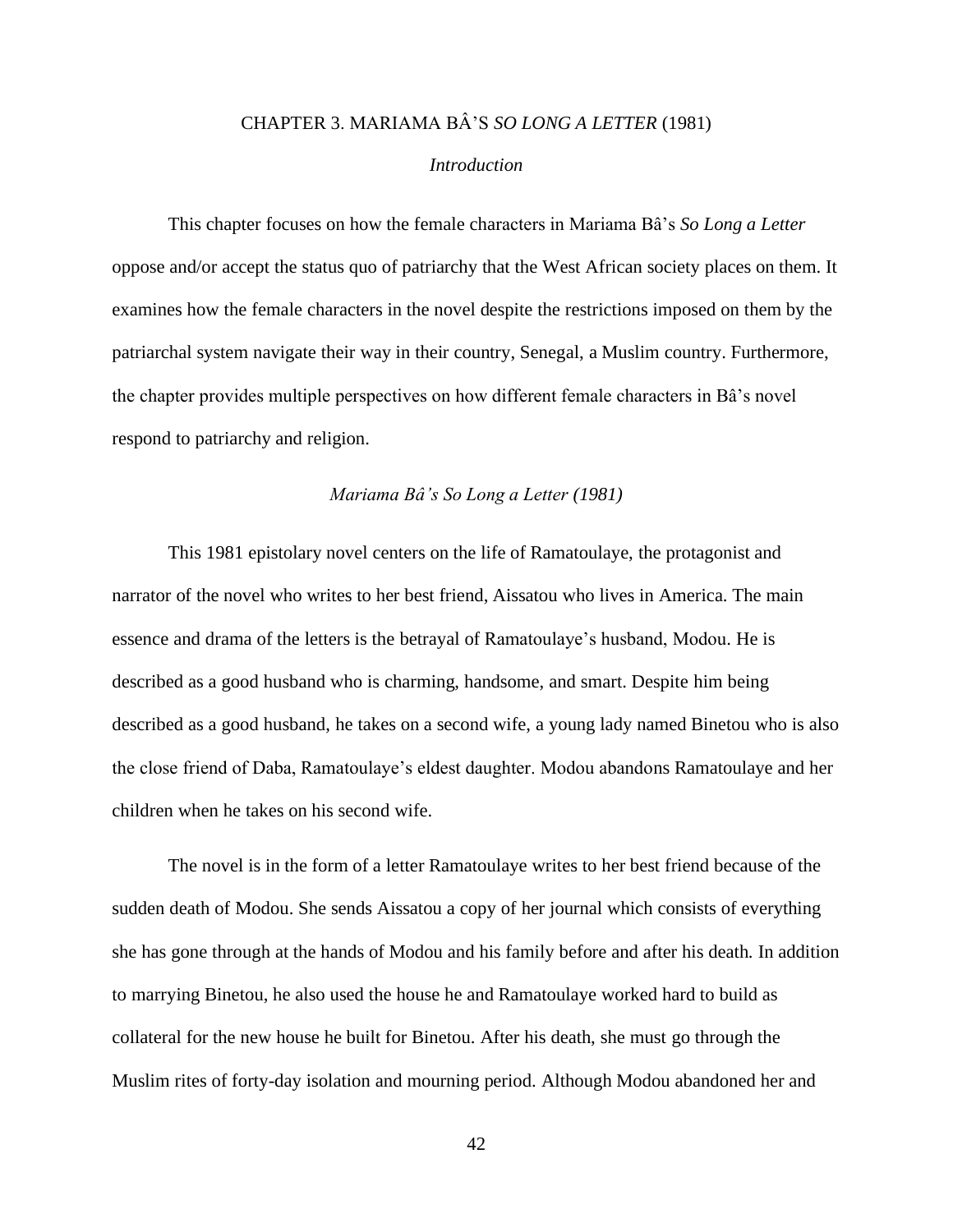did not want to have anything to do with her, she is still required to serve well-wishers and give him the expected honor during a mourning party.

While she is still mourning her late husband, his elder brother, Tamsir, proposes to marry her because he is entitled to get married to her as the older brother of the deceased. She reflects to Aissatou how she got married to Modou despite her education and the disapproval of her family who thought he was not good enough for her. She chose him over a more sensible, and financially stable man named, Daouda. Although Modou betrayed her by marrying her daughter's friend, she endures her marital misfortune and remains married and loyal to him. Even when her children protest this and question her staying in such a marriage, she stubbornly holds on and refuses to divorce him.

Ramatoulaye's children have embraced modernity more than she has, although that does not mean that their lives are easier or better. Modernity brings both advantages and disadvantages. Her daughter Daba, for instance, marries a young man, Abdou, who respects and treats her as his equal, but her other daughters are engaged in destructive practices that are viewed as a form of modernization. At one time Ramatoulaye catches three of her daughters smoking and is mortified by that because girls are not supposed to smoke in their community. Her second oldest daughter, Aissatou, gets pregnant out of wedlock, but her university boyfriend is responsible enough to marry her once he is out of school. Her pregnancy out of wedlock goes against their religious beliefs, but Ramatoulaye provides support and stands behind her.

Ramatoulaye writes to Aissatou as a friend but also as one who had undergone a similar experience with Mawdo, an affluent medical doctor. While Mawdo is from an affluential family, Aissatou was the daughter of a goldsmith, and this caused his mother to object to their marriage. Years after they are married, Mawdo's mother convinced one of her brothers to give his daughter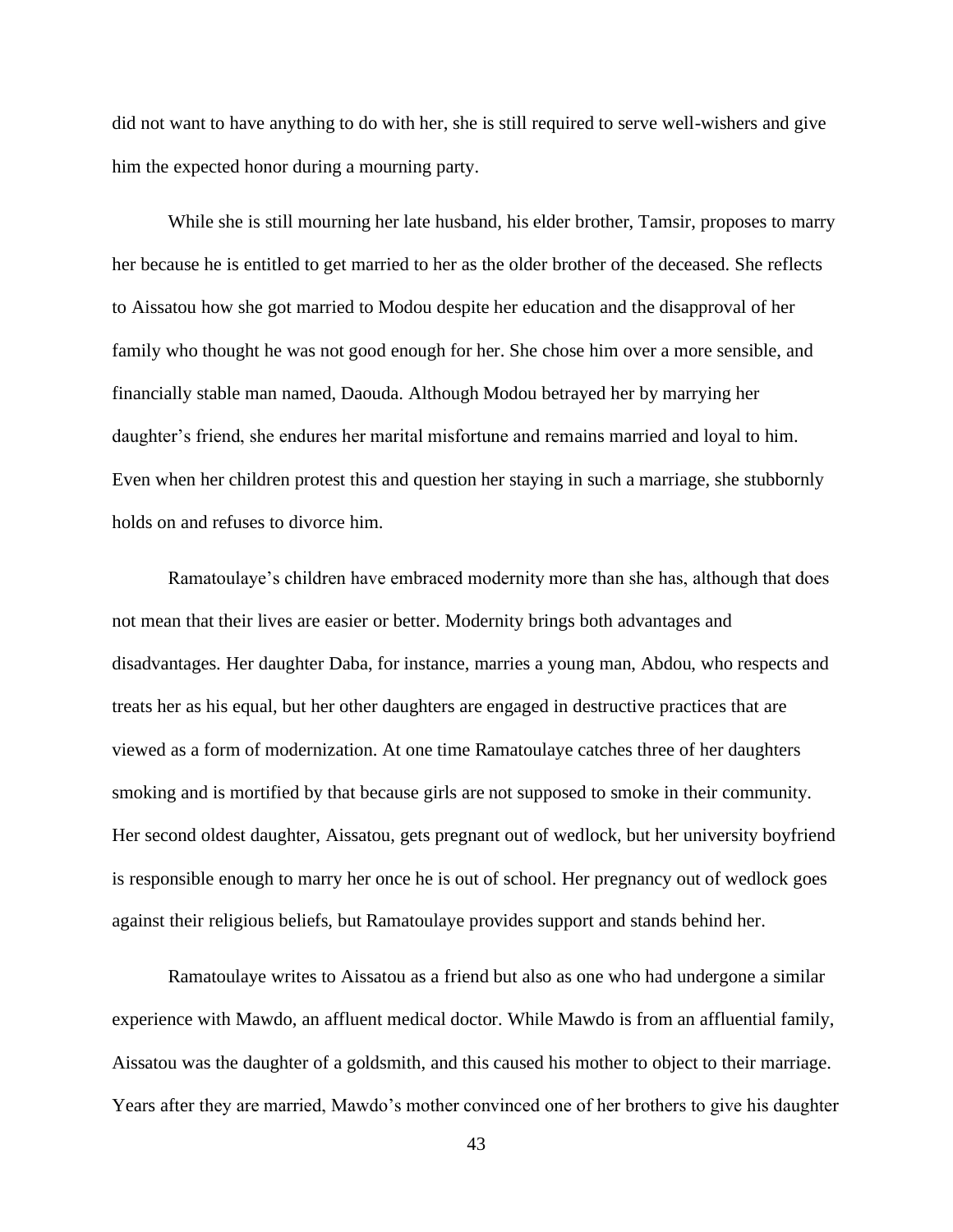to Mawdo in marriage. She then convinced Mawdo to take the young girl as a second wife, which he did because he did not want to cause any kind of stress or illness to his old mother. Despite assuring Aissatou that he did not love the girl, he had children with her. Aissatou could not accept this behavior, so she divorced him. She focused on herself, received a degree in diplomacy, and moved to America to work in the Senegalese embassy.

This novel digs deep into the harsh realities of the Senegalese Muslim society, a society that calls for the submissiveness of women to their husbands. It is an account of the trials that are particular to Senegalese Muslim women. Meanwhile, Ramatoulaye and Aissatou represent mature, troubled women, who provide models and stand for women supporting one another in West Africa, Senegal to be precise (*So Long a Letter* i).

### *The Influence of Religion in So Long a Letter*

Religion plays a major role in the decisions that both men and women make in this novel; it also determines their views and how they react to situations. Ramatoulaye's religion, Islam, permits polygamy—i.e., a man taking more than one wife—and dictates that the woman remains with her husband even after he marries another woman. Ramatoulaye is shocked by her husband's new desire for Binetou, their daughter's friend. She has been married for 25 years and they have twelve children. Her husband, Modou Fall, cannot claim that he is looking for children. Bâ attacks the idea of polygyny, which she considers a humiliation for women. None of her major characters accepts it. Where it appears some of them do, it is because they have no choice, within the confines of marriage or limited opportunities, should they walk out. Ramatoulaye, for example, is held back from possible action by her children. She thinks she is too old to start over again (39, 41, 52). Aissatou, on the other hand, wants all or none as she says in her letter to Mawdo (31).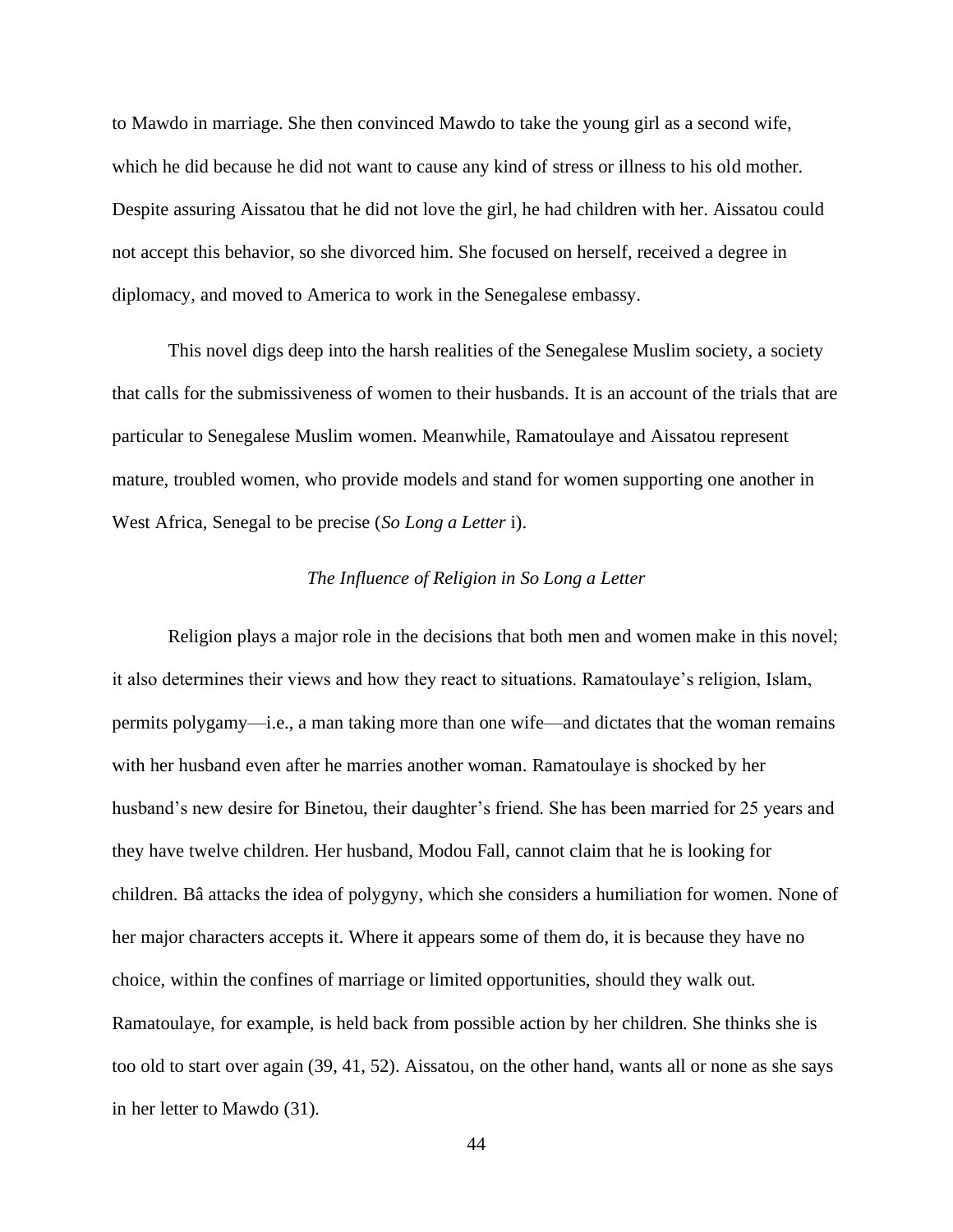Religion influences the lives of most of these women. Despite their knowledge and western education, they are still subjected to certain Islamic norms such as the rights of their husbands to marry more than one wife and the exhausting tradition of practicing a series of mourning rights. All the family of the deceased are required to stay under one roof for the funeral, and this forces Ramatoulaye to remain in the presence of her in-laws and the young woman who took her husband from her. There is a three-day mourning period, and the full mourning period for the wives is forty days. Ramatoulaye has to go through several mourning rites. This period is a difficult time in the lives of every Senegalese widow, but Ramatoulaye is aware of the expectations and is determined to do her best: "My heart concurs with the demands of religion. Reared since childhood on their strict precepts, I expect not to fail" (*So Long a Letter* 8). This statement uttered by Ramatoulaye shows the demand and pressure that Muslim women face from their religion right from childhood. They are expected to act a certain way, be treated a certain way, and are expected to accept what their religion gives to them. Despite the harsh treatment by Modou when he abandons her, stops visiting the children or paying the bills, leaves her with his responsibilities, she remains faithful and loyal to him because that is what a good Muslim wife does. She does not divorce him or move on from him due to his absence mainly because of the strict rules of their religion which permit him to have multiple wives at a time, but do not look favorably on divorce, especially one initiated by a woman.

Like many religions, Islam favors men and grants them greater power and authority, just like Pamela Scully affirms in "Feminist Theory, African Gender History and Transitional Justice," that many Islamic countries subjugate the rights of women. Marriage is considered a woman's greatest achievement, which is why right after Modou dies, men found it necessary to approach Ramatoulaye for her hand in marriage without even giving her time to get over her late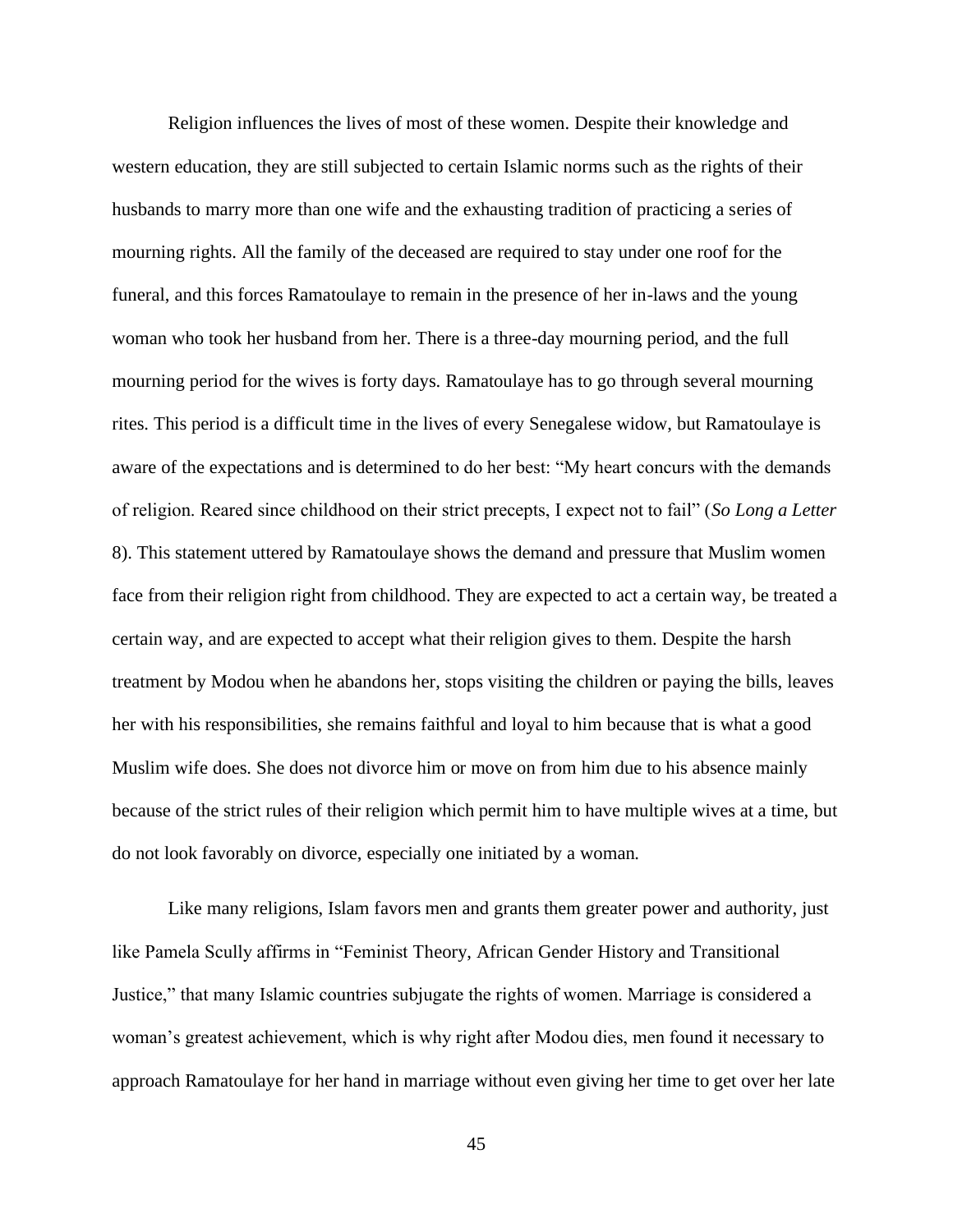husband's death. Women are treated as commodities that can be passed down from one man to another.

In the novel, the Islamic culture of the Senegalese people permits the younger brother or his friend to inherit the widow of his late brother/friend but in Ramatoulaye's case, the older brother wants to inherit her once she comes out of mourning. Tamsir says,

'When you have "come out" (that is to say, of mourning), I shall marry you. You suit me as a wife, and further, you will continue to live here, just as if Modou were not dead. Usually it is the younger brother who inherits his elder brother's wife. In this case, it is the opposite. You are my good luck. I shall marry you.' (*So Long a Letter* 59-60)

In this interaction which took place in front of Mawdo and an Imam in a house that is still in mourning, Tamsir made his proclamation to Ramatoulaye. He expressed his desires without giving her the chance to agree or disagree, declaring his intentions to her in that way showed that he thought she was obligated to marry him because of their religion. This proclamation angered Ramatoulaye, and for the first time, she broke her silence on the way she has been treated by Modou and his family. Ramatoulaye writes, "My voice has known thirty years of silence, thirty years of harassment" (*So Long a Letter* 60). For the first time, Ramatoulaye stands up for herself after feeling and being treated like an object both by Modou and his family. As we see from Ramatoulaye's experience, women in Senegal have been silenced by both patriarchy and religion; they have lost their voice due to their subordinate positions. Women like Ramatoulaye have been subjected to silence because their silence is linked with their submissiveness and this silence allows the men to establish control over them.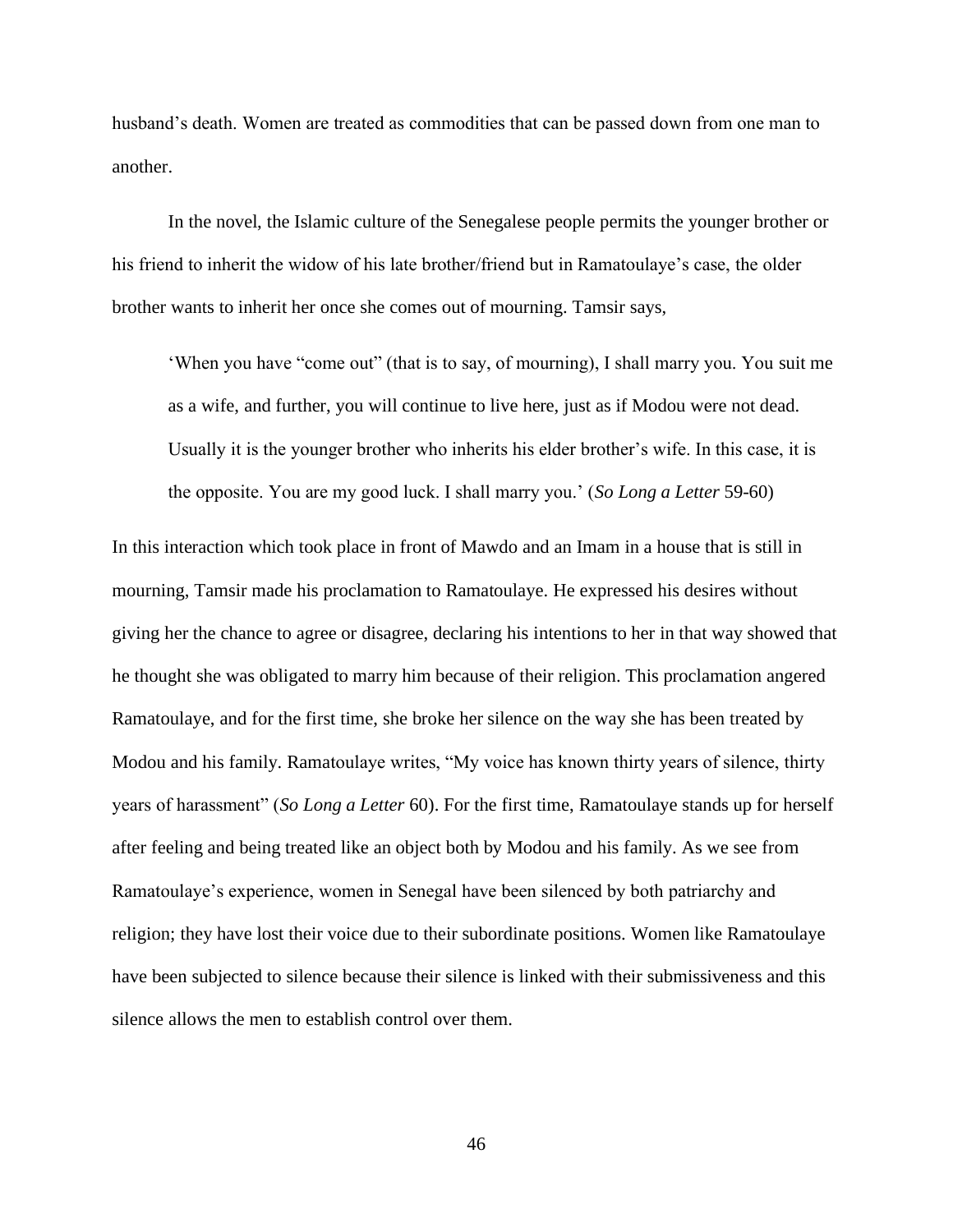Audre Lorde, in "The Transformation of Silence into Language and Action," speaks on her silence and how her silence never protected her and how silence wouldn't protect any woman (40). Ramatoulaye's silence to Modou and his family never protected her; instead it allowed her to be treated worse because they knew she did not have a voice for herself, and for the first time she voiced her opinion on what she believed in despite her religion. She replied Tamsir saying, "You forget that I have a heart, a mind, that I am not an object to be passed from hand to hand" (*So Long a Letter* 60). This reply suggests that Ramatoulaye is tired of being an object in the eyes of men. We know that Ramatoulaye does not accept the status quo and that she has simply tolerated it all along. In addition to her response to him, she reveals that he is financially unstable; his income can't support his three wives and children, so his wives have to support him financially by working menial jobs even though their religion requires him to take care of them. Despite his financial status, he still feels the need to take on a fourth wife because his religion permits him to do so; yet even if his religion requires him to take care of them, he ignores that part of the religion and keeps getting married to women that he can't take care of. His wives have to bear the burden of taking care of him and their children. Tamsir can marry as many as three wives simply because his religion and culture permit him to do so. When Modou marries Binetou, Tamsir tells Ramatoulaye that "God intended him to have a second wife, there is nothing he can do about it" (*So Long a Letter* 38). Sadly, it is believed by them that it is God's will for a man to marry multiple wives, and this has forced the women to accept polygamy as part of their culture and tradition.

As seen in Bâ's novel, polygamy seems to be an intricate part of the Islamic religion which is why most of the wives are afraid to voice their feelings and opinions when their husbands take on other wives. Sometimes the women themselves are forced into being second or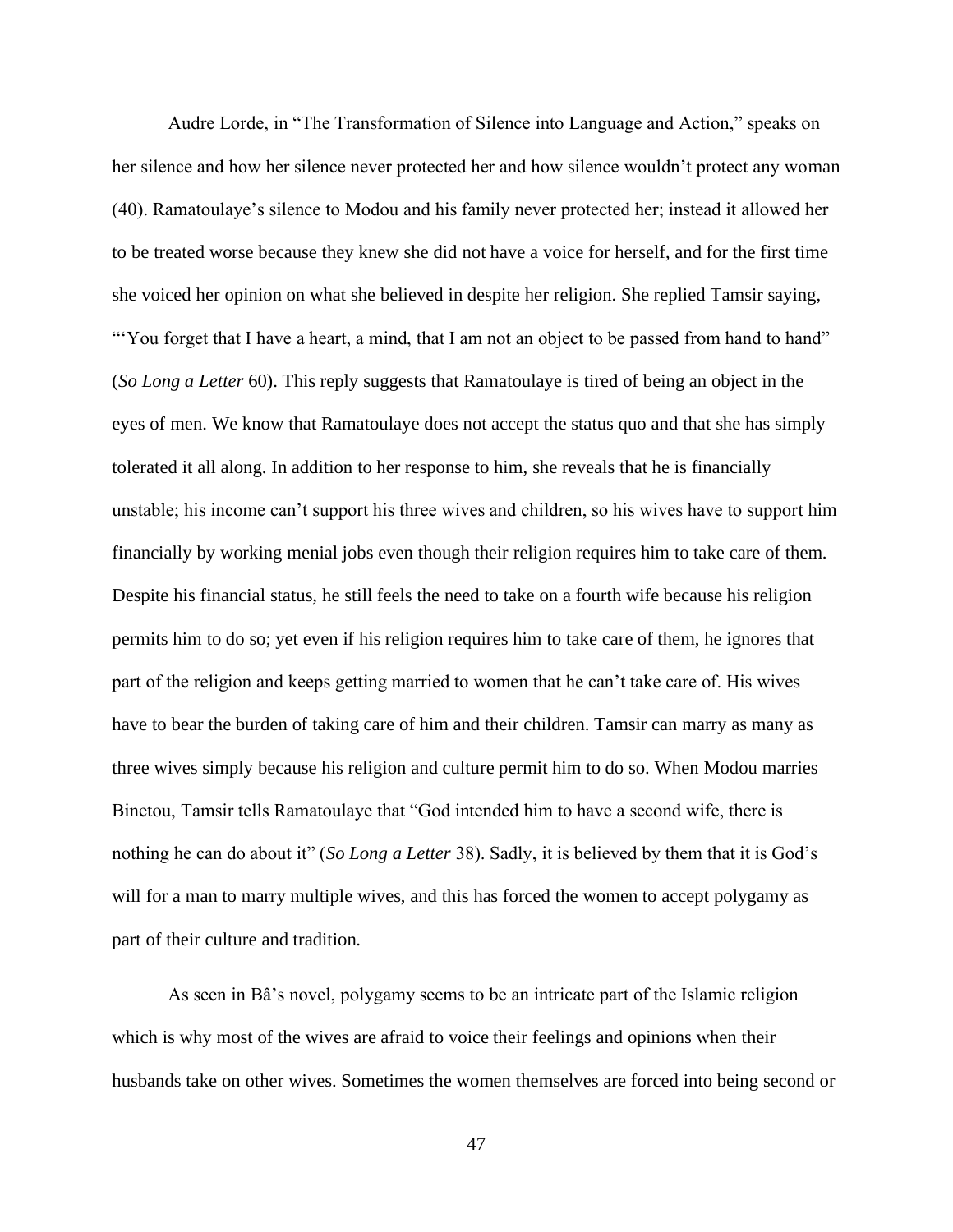third wives because of difficult financial situations. Binetou's family goes through some financial hardships and in turn, she is forced to have a "sugar daddy." Binetou is forced to accept Modou's advances because of her financial situation. She does so at the urgings of her mother, who is after Modou's money. Binetou, the poor young woman, does not accept polygamy out of choice. She had little option but to marry this potbellied sugar daddy (39). There is every reason to suspect that she was pressured to accept this man that she described in such derogative terms. She had even confided in Daba that she didn't think this could be her reality (39). Ramatoulaye seems to understand Binetou's struggles: "but what can a child do faced with a furious mother?" (39). Her mother pushes her because she knows Modou could provide her family with some financial security and comfort. Modou could even afford to take them to Mecca on a religious pilgrimage, which most Muslims partake in, and he eventually sponsored their trip there. Modou also fails to honor the Quran's second condition of treating the wives equally as he abandons Ramatoulaye completely by focusing entirely on Binetou. He leaves her to take care of herself and their children.

Ramatoulaye is open to the liberation for women from certain religious practices, she allows her daughters to wear trousers, which she used to frown upon, because she believed that trousers accentuated the figure of a woman. Ramatoulaye knows that women in Senegal were meant to keep their bodies and figures hidden because their religious practices did not promote women showing off body parts. The Islamic religion expects women to dress a certain way, hence, denying the women control even of their fashion or bodies.

Lucy Creevey's "The Impact of Islam on Women in Senegal" posits that Islam plays a major role in the education of women in Senegal. In Senegal, religion determines the kind of job or education a woman does and receives, it is required that most Muslim women select feminine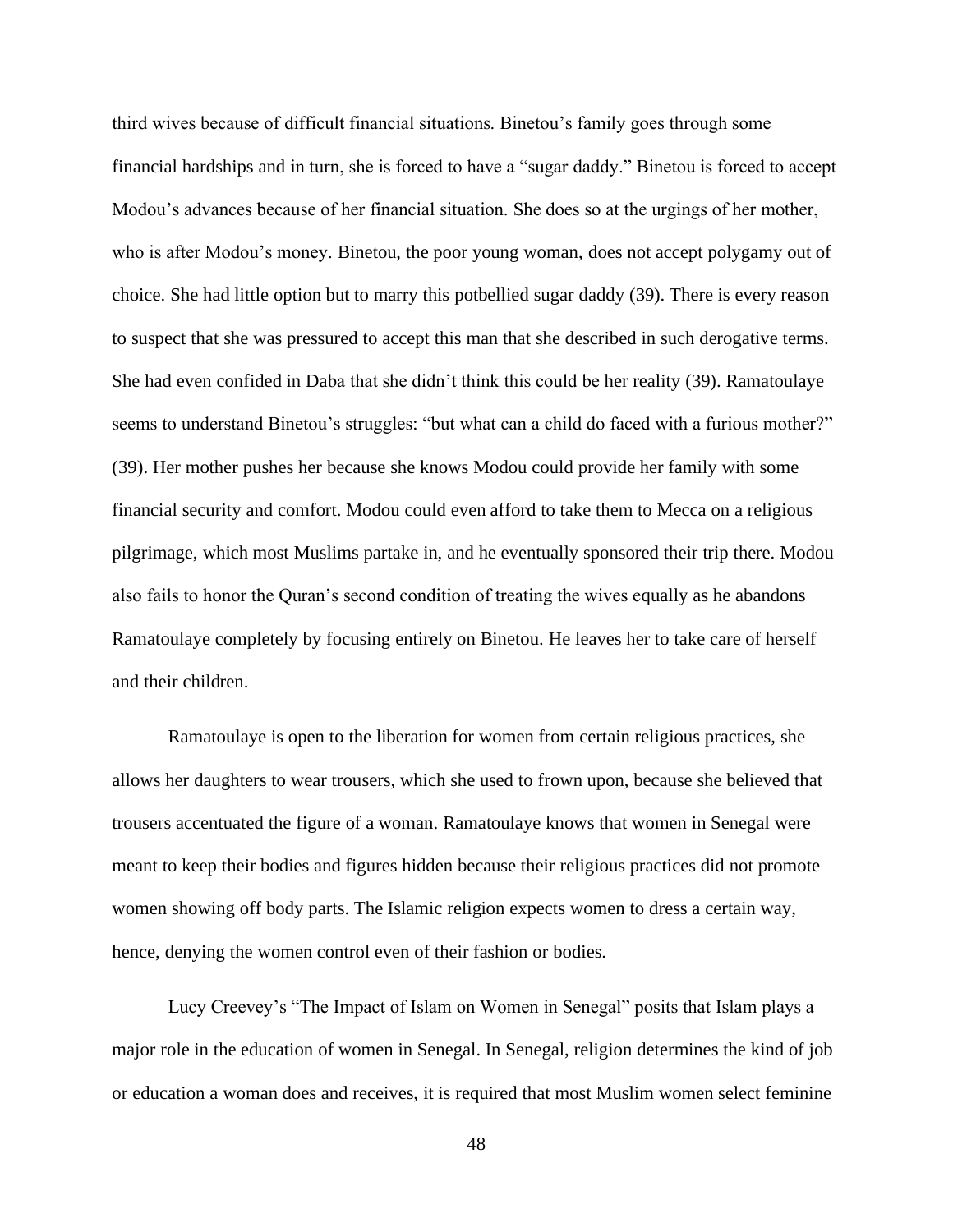jobs. In the novel, Aissatou's mother-in-law who forced her son to marry his cousin trained the young wife through school. She advised the girl to go to a school of Midwifery:

'This school is good. You receive an education there. No garlands for heads. Young, sober girls without earrings, dressed in white, which is the color of purity. The profession you will learn there is a beautiful one; you will earn your living and you will acquire grace for your entry into paradise by helping at the birth of new followers of Mohammed, the Prophet. To tell the truth, a woman does not need too much education. In fact, I wonder how a woman can earn her living by talking from morning to night.' (*So Long a* 

## *Letter* 30)

What Aunty Nabou is suggesting is that the profession a woman chooses determines her destiny and whether she gets to heaven or not. It is unfortunate that Aunty Nabou has resigned to the status quo and in fact gets to enforce it on other women. She has been brainwashed to believe that women who do jobs other than nurturing are not fulfilled. In her view a woman does not require too much education because she is dependent on her husband. Unfortunately, that is what oppression does to people. The oppressed get used to that status quo and may even oppress those below them for they do not know any better.

The religion in Senegal allows women to be treated differently than men; they are held to different standards than men. Creevey affirms this by saying that "Islam has reinforced the second-class position of women" (362). While Modou takes on a second wife in his free will, Mawdo is convinced by his mother to take on a second wife; meanwhile the women were not allowed to have multiple partners at a time. Creevey further mentions that under no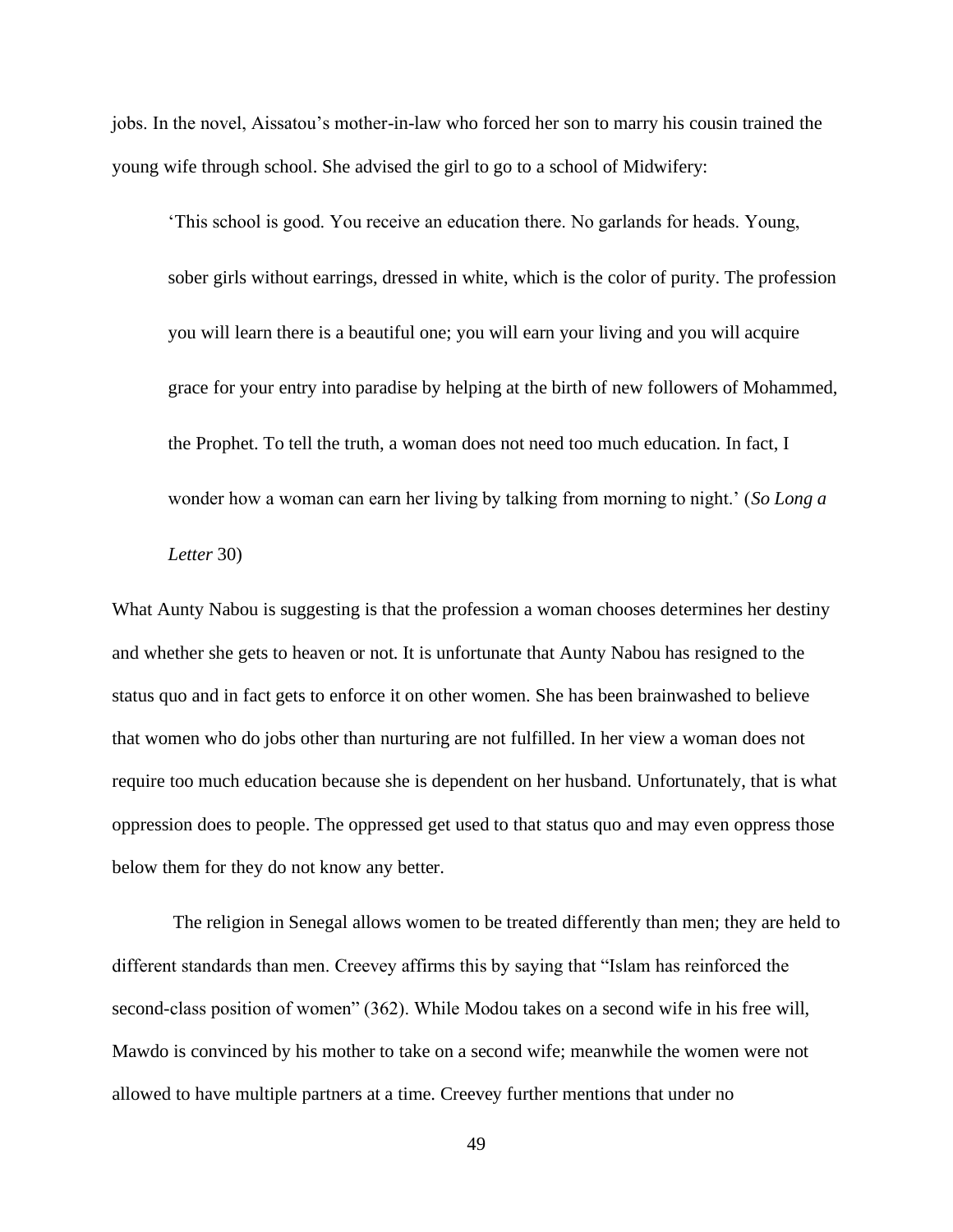circumstances can a woman marry more than one at a time, although she is allowed divorce on the ground that her husband did not meet an obligation.

While Ramatoulaye is forced to accept her fate, her friend, Aissatou rejects polygamy not minding the consequences. When her husband marries a second wife, he persuades Aissatou that he does not love the young wife and is only marrying her to gratify his old mother's wishes. Given that tradition and the Islamic beliefs permit the marriage, Aissatou believes him. Despite fixing his new wife in a different house away from Aissatou, he goes ahead to impregnate the young Nabou, and at this point Aissatou decides to leave the marriage, thereby breaking the ancient habits of Islamic subjugation. She decides to stand up for herself in defiance of a religion that thrives on the subordination of women and their marital rights. She will not bend her head in silence and accept a destiny that oppresses her. She does not allow Mawdo and his family to disrespect her and minimize her to nothing, which is why she left with her dignity, even though he never abandoned her and always did his duties. Mawdo claims not to have taken a second wife out of his selfish desires but because it was the will of his mother. Aissatou leaves with her four sons and takes to her studies training as an interpreter and eventually goes to America. Aissatou blames her mother-in-law for tempting Mawdo with Nabou and claims, and rightfully so, that her mother in-law played a major role in the sad misfortune of her marriage because her mother-in-law could not live with the fact that her son was married to someone from a poor background. She grooms young Nabou to be an obedient young wife in the strictest precepts of Islam and trains her in the domestic arts. She uses polygyny to exert her revenge on Aissatou.

By leaving her marriage, Aissatou does not denounce her religious practices; she still goes on to be a practicing Muslim, because she does not believe that it is the religion that caused her husband to marry another wife but the misinterpretation of the religion. She, however,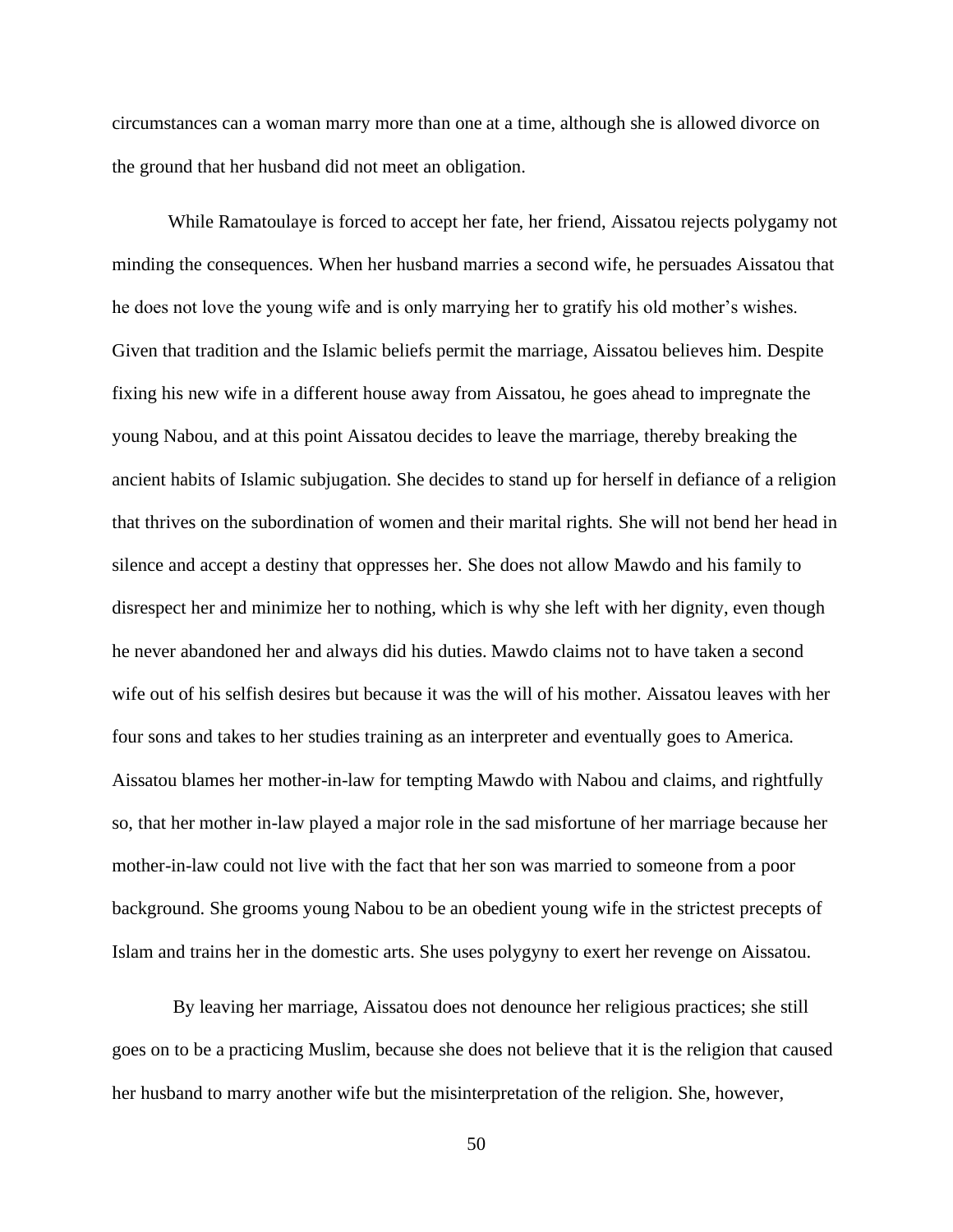denounces the society that allows the misinterpretation of these religious practices and beliefs to favor men over women by moving to a different country where she can be independent and respected. The religion has woven polygamy so deep into the society that it has been forced on young girls like Binetou to accept it even though they are not happy. Aissatou was advised by other women to compromise and not leave her husband because most women have learnt to unwillingly accept polygamy while others have been forced to accept it.

Despite their western education and social class, these women still deal with the religious subjugation of women in their country; however, they make different decisions on the acceptance or refusal of polygamy and subordination. Aissatou does not support polygamy and she tells Ramatoulaye how she felt about Mawdo impregnating Nabou:

He was asking me to understand. But to understand what? The supremacy of instinct? The right to betray? The justification of the desire for variety? I could not be an ally to polygamic instincts. What, then, was I to understand? (35)

Despite not being an ally to polygamy, Ramatoulaye tolerates it because she doesn't have a choice and is forced to accept it because she still stayed in her marriage with Modou when he practiced polygamy and even abandoned her. Bâ uses the different stories of Ramatoulaye and Aissatou's experiences with polygamy and religion to describe the different ways polygamy and religion can affect one's life and marriage. She also captures the different responses women have towards religious and traditional practices like polygamy; while some might be forced to accept the status quo like Ramatoulaye, others oppose it and leave the marriage like Aissatou. The novel focuses on the negative effects of polygamy on the lives of women.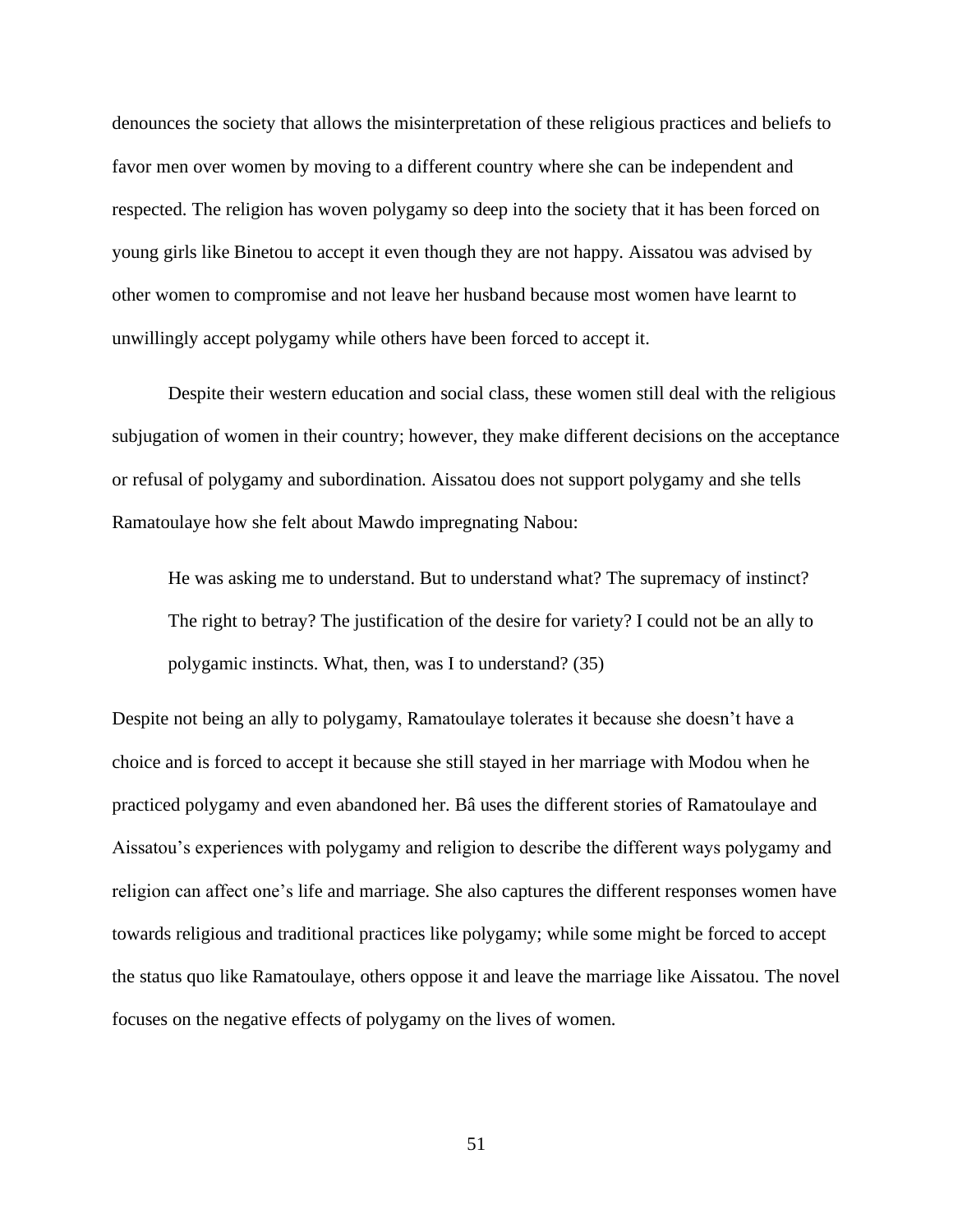#### *Patriarchy in Mariama Bâ's So Long a Letter*

Just like religion, patriarchy is also woven deep into the Senegalese culture. Men are respected and placed over women. Women are expected to be obedient to their husbands, take care of the household and children while the husband is the main provider of the family. Ramatoulaye is an example of a stereotypical Senegalese Muslim wife; although she is progressive in the sense that she has an education and a job, she is the sole nurturer of the house and children. She is still oppressed, silenced, and has been forced to tolerate and accept the societal norms of her community. The first time she uses her voice and expresses her thoughts on how she is being treated is when Tamsir disrespects her by declaring his intentions to inherit her as his wife. Despite Modou not being with her before his death, Ramatoulaye still performs the funeral rites like shaving her head without objection even though she describes it as

. . . the moment dreaded by every Senegalese woman, the moment when she sacrifices her possessions as gifts to her family-in-law; and, worse still, beyond her possessions she gives up her personality, her dignity, becoming a thing in the service of the man who has married her, his grandfather, his grandmother, his father, his mother, his brother, his sister, his uncle, his aunt, his male and female cousins, his friends. Her behavior is conditioned: no sister-in-law will touch the head of any wife who has been stingy, unfaithful or inhospitable. (*So Long a Letter* 4)

Even after the death of the husband, the Senegalese society still expects a woman to sacrifice her dignity and personality to the family of her husband. Her behavior while she was married would be judged during the funeral process; if she had ever been unfaithful, she would face the repercussions for that. Meanwhile, her husband is permitted to take on multiple wives at a time without any repercussions. In addition to her taking care of the home and children, she is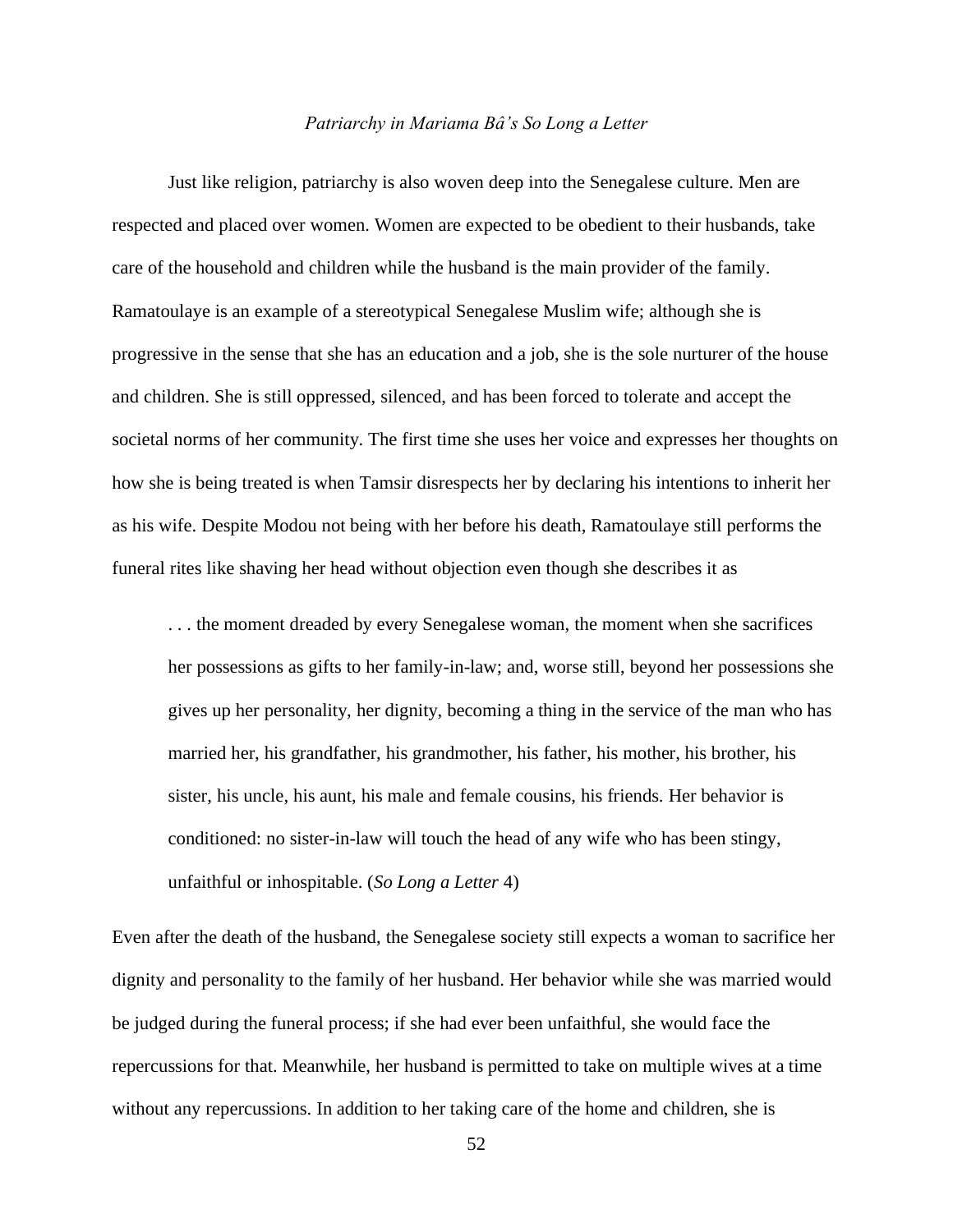expected to be hospitable towards his friends and family as well, else she would face the repercussions during the funeral process. Her entire life, then is lived with this funeral day in mind.

The expectations placed on Senegalese women exceed the expectations placed on men. Women are expected to be hospitable, loyal, submissive like Ramatoulaye while domination of women by men is common. A woman is expected to have a husband to lead her, which is why multiple men came up to Ramatoulaye to propose marriage to her right after her husband's death. It is not just Tamsir, Modou's brother, who seeks her hand in marriage. One of the other men that proposes marriage to her was her first and ex-boyfriend, Daouda Dieng, a deputy at the National Assembly, who already has a wife but is willing to make Ramatoulaye his second wife. Ramatoulaye declines his request because she is beginning to believe in the independence and liberation of women, like her friend Aissatou does. Daouda Dieng is referred to as a "feminist" by society because he believes and expresses his views that women should no longer be seen as accessories to their husbands or objects to be passed down from man to man, and he supports women's interests and participation in politics. He married his wife out of his duty as a citizen and not out of love. Despite his belief in women's politics, he has not been able to make much change in Senegalese politics, as only four women have political seats in the country and there are no female ministers yet. Bâ shows how the politics in Senegal is dominated by men through the conversation between Ramatoulaye and Daouda.

The politics in Senegal is dominated and controlled by men while women play little or no role because of their subordinate position and the belief that they are meant for more domestic roles. Ramatoulaye and Daouda believe in the participation of women in politics and equality in education. They both question when their country will base education on talent and not sex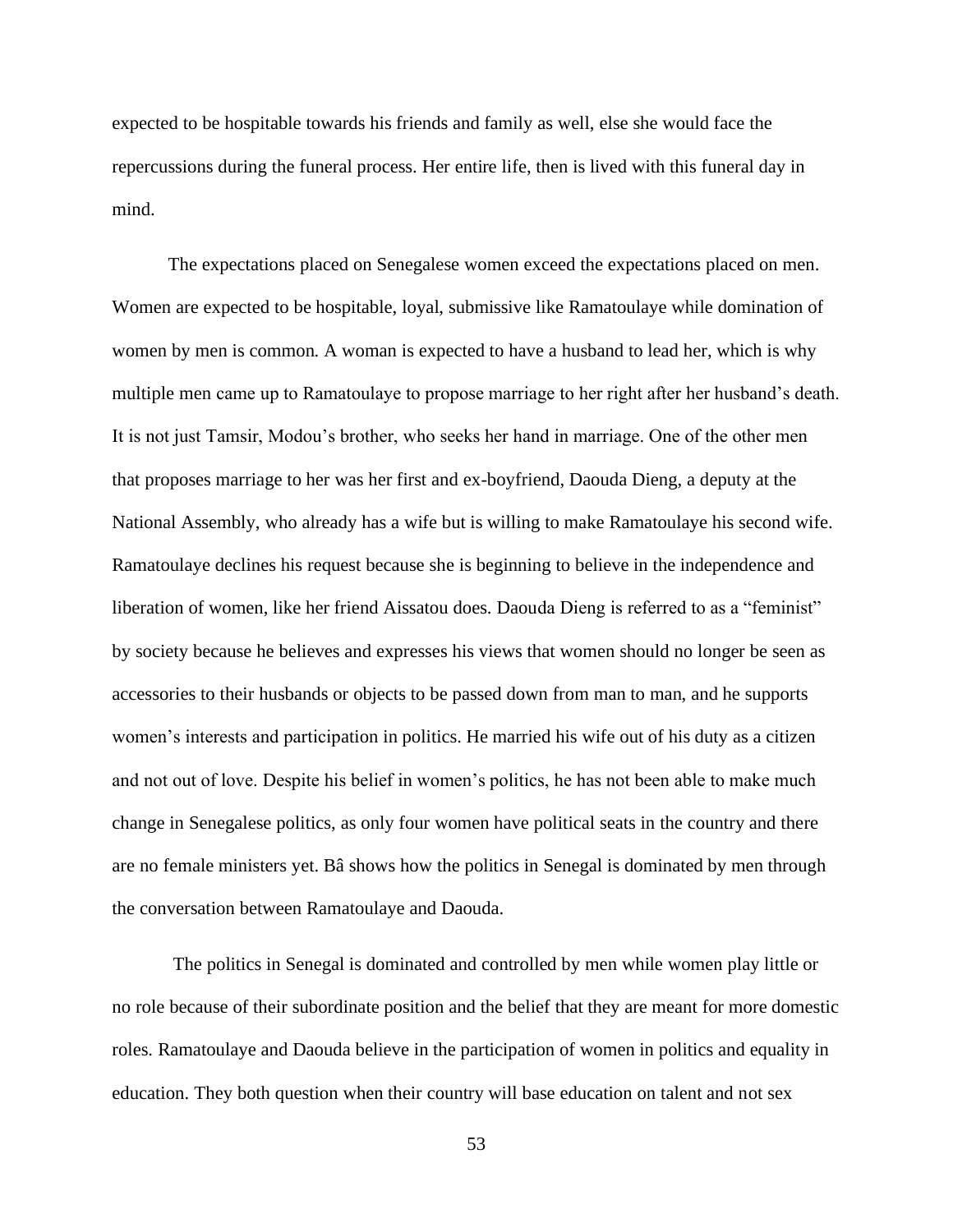because girls are geared towards certain fields like teaching and nursing because it is believed that those are nurturing roles and women are born nurturers while men are geared towards fields like businesses because it is believed that men are more assertive. Women like Ramatoulaye acknowledge that there is a problem with the patriarchal system in their country, but they are not willing to leave a marriage or the country because of that. Ramatoulaye does not want to bear the responsibility of her twelve children alone, which she eventually does when her husband abandons her. She believes in the happiness that comes with being married, which is one of the reasons she stays married to Modou despite his abandoning her. In her letter, she tells Aissatou,

I am one of those who can realize themselves fully and bloom only when they form part of a couple. Even though I understand your stand, even though I respect the choice of liberated woman, I have never conceived of happiness outside marriage. (*So Long a Letter* 58)

By using the phrase "liberated woman" Ramatoulaye confirms that while some women have liberated themselves from the shackles of patriarchy, most women in the country are still oppressed by patriarchy. Her refusal of both Tamsir and Daouda gives her the nickname "lioness" or "mad woman" (73); either she must be a very strong woman to refuse those men or she must be mad to think she can survive without a man. After a while Ramatoulaye begins to be grateful to Modou for abandoning her and their children because of the new sense of independence she experiences. She is able to take on new responsibilities and roles that were once Modou's. This gives her a new form of power she did not have when her marriage was intact.

On the other hand, women like Aissatou outrightly oppose patriarchy by leaving a marriage that is not serving the purpose it is supposed to serve, which is sharing love. After her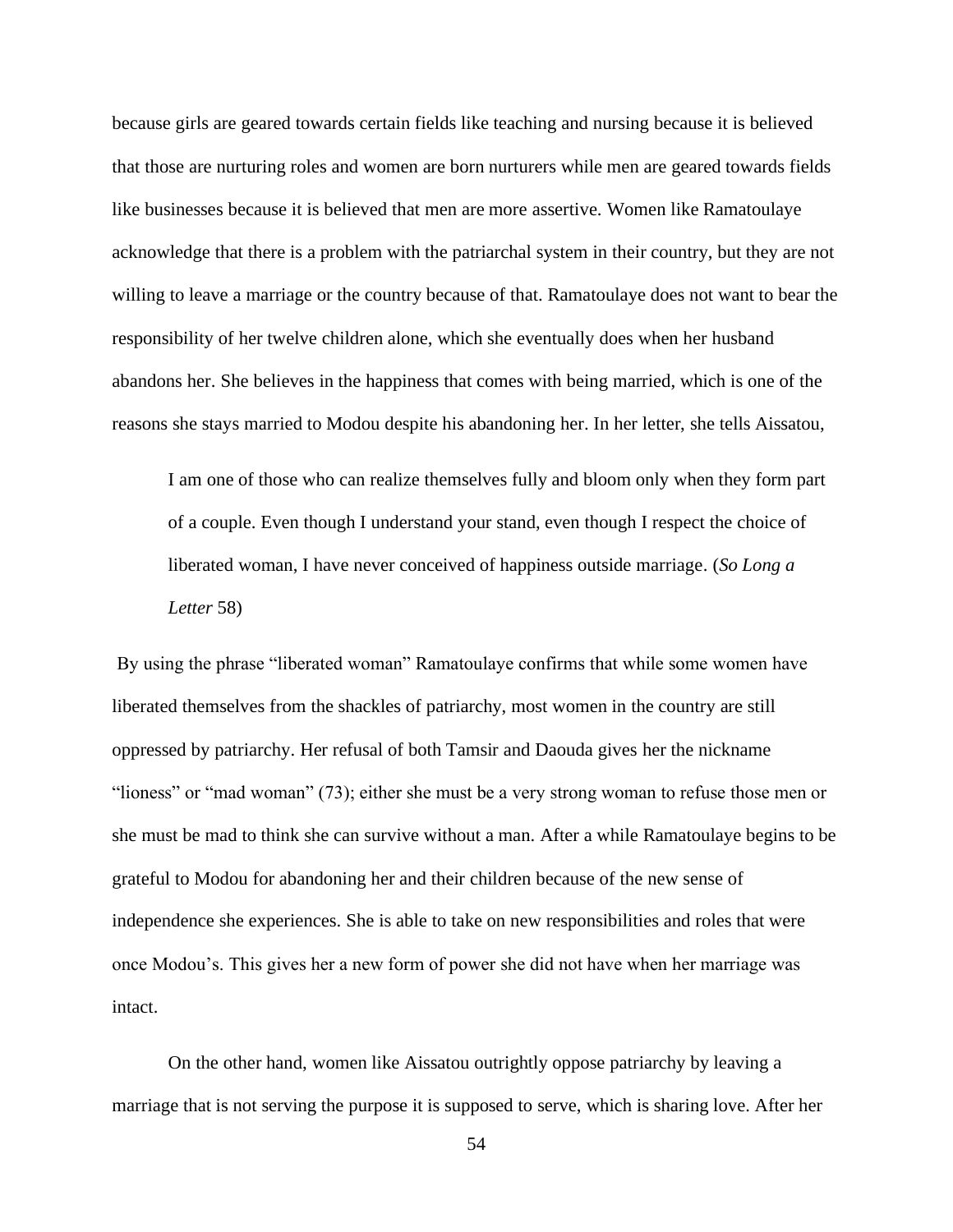husband Mawdo chooses to follow what society believes, she decides to take her life into her hands by moving to another country and pursuing another degree that makes her life better. She decides to honor herself by leaving the marriage and taking her children along. She was advised that she could not raise her four boys because only a man knows how to raise boys: "'Boys cannot succeed without their father" (32). This belief that only men can raise boys is one of the effects of patriarchy in the Senegalese culture. Women are deemed unfit to raise a boy because they believe that women do not have the power to tell a man what to do and not do; only a man has such powers.

The story of Senegalese men and women is not singular though. In contrast to Ramatoulaye and Aissatou is Daba, Ramatoulaye's first daughter, who is logical and levelheaded when it comes to religion and patriarchy. Daba's character and relationship with Abdou shows that Senegalese Muslim women and men do not have a single story, and some are opposed to the idea of patriarchy and polygamy. Her husband, Abdou treats her like his equal, unlike other Muslim men in Senegal who assume the role of unquestionable heads of the house. He treats and sees her as his wife and not his slave as other Senegalese Muslim men do. When Ramatoulaye suggests that Abdou is spoiling Daba because they both take care of the household, he responds by saying, "'Daba is my wife. She is not my slave, nor my servant'" (77). The Senegalese culture is infused with patriarchy to the point that it is frowned upon when a man does house chores and is seen as spoiling his wife. Abdou does the same amount of chores as Daba without hesitation or acting like he is doing her a favor. Daba also advises her mother to leave her father when he marries her friend Binetou. Daba's beliefs in patriarchy and female independence are synonymous with those of Aissatou. The younger generation of Senegalese men and women like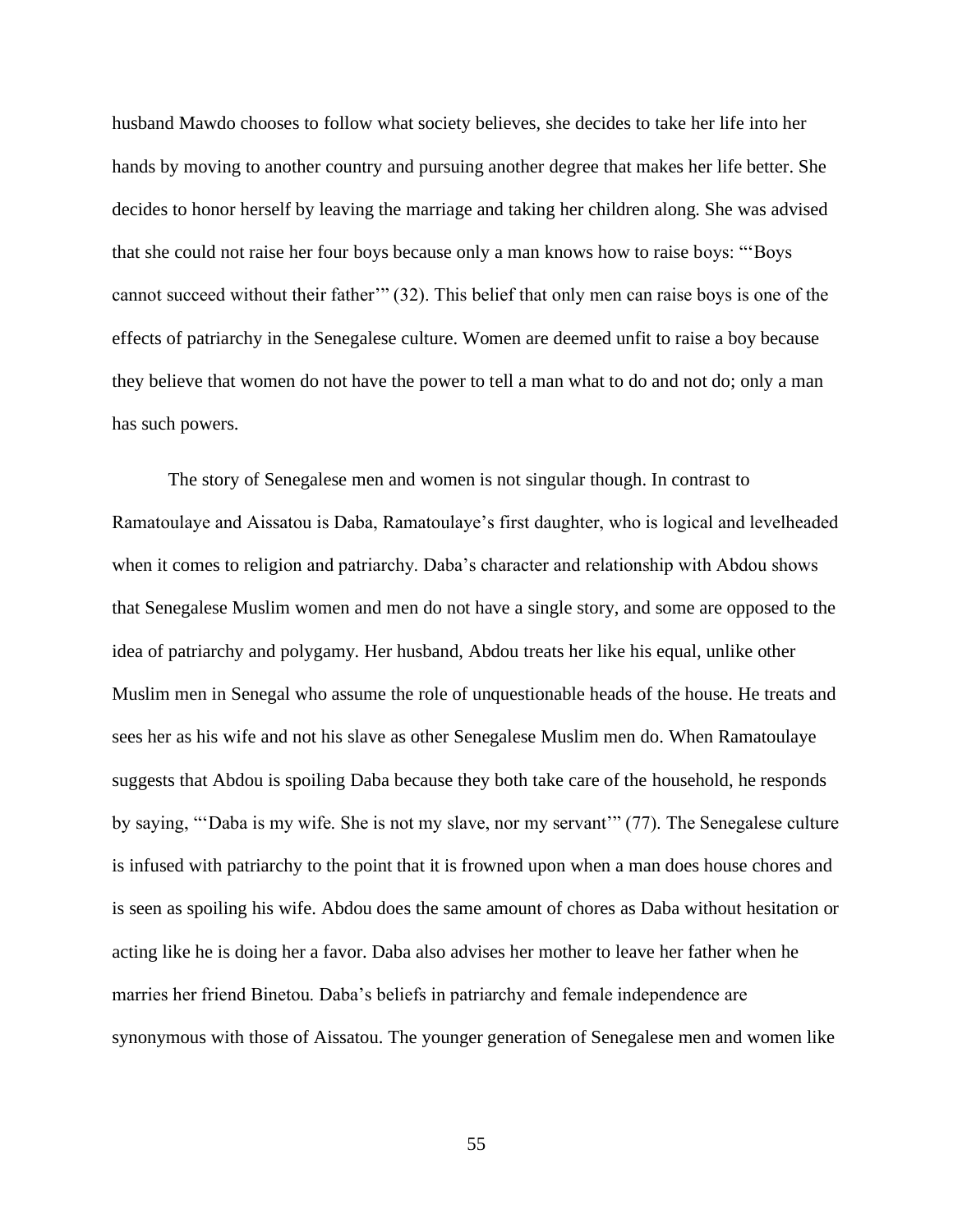Daba, Abdou, young Aissatou, and Ibrahima Sall is logical in how it handles the patriarchal society.

Ibrahima Sall is responsible enough to have an extensive plan on what to do and how to take care of Aissatou during her pregnancy. Despite still being a student, he does not abandon her like most men could. He helps her with her schoolwork and sees the need to build a relationship with his future mother-in-law. Despite not being married, he takes responsibility for his actions, unlike the other men like Modou who abandons his wife for another woman and Tamsir who takes on too many women he cannot take care of. Young Aissatou's getting pregnant makes Ramatoulaye realize the importance of making the girlchild aware of the value of her body and sexual powers, a conversation that was always avoided in the community. Ramatoulaye understands the necessary education every girlchild must receive in order to fight for herself.

Modou's abandonment of Ramatoulaye caused some self-doubt in her; she did not believe any man would find her attractive. This abandonment caused a form of trauma for Ramatoulaye, due to which she sees herself as not good or attractive enough for any man. She compares her mental stress to that of her acquaintance, Jacqueline, an Ivorian Protestant who marries Samba Diack, a friend of Mawdo. Jacqueline is shocked by the Senegalese culture which allows the men to have multiple partners. When Samba Diack begins to pursue other women, Jacqueline, finds it strange and this causes her a lot of physical distress. She begins to experience different types of physical pain that the doctors cannot diagnose despite several medical tests and X-rays. Her condition remains a mystery till a doctor diagnoses her with depression. The diagnosis helps her overcome everything as she turns her energy towards herself and feeling better mentally. Polygamy and patriarchy can cause trauma and depression in women, and they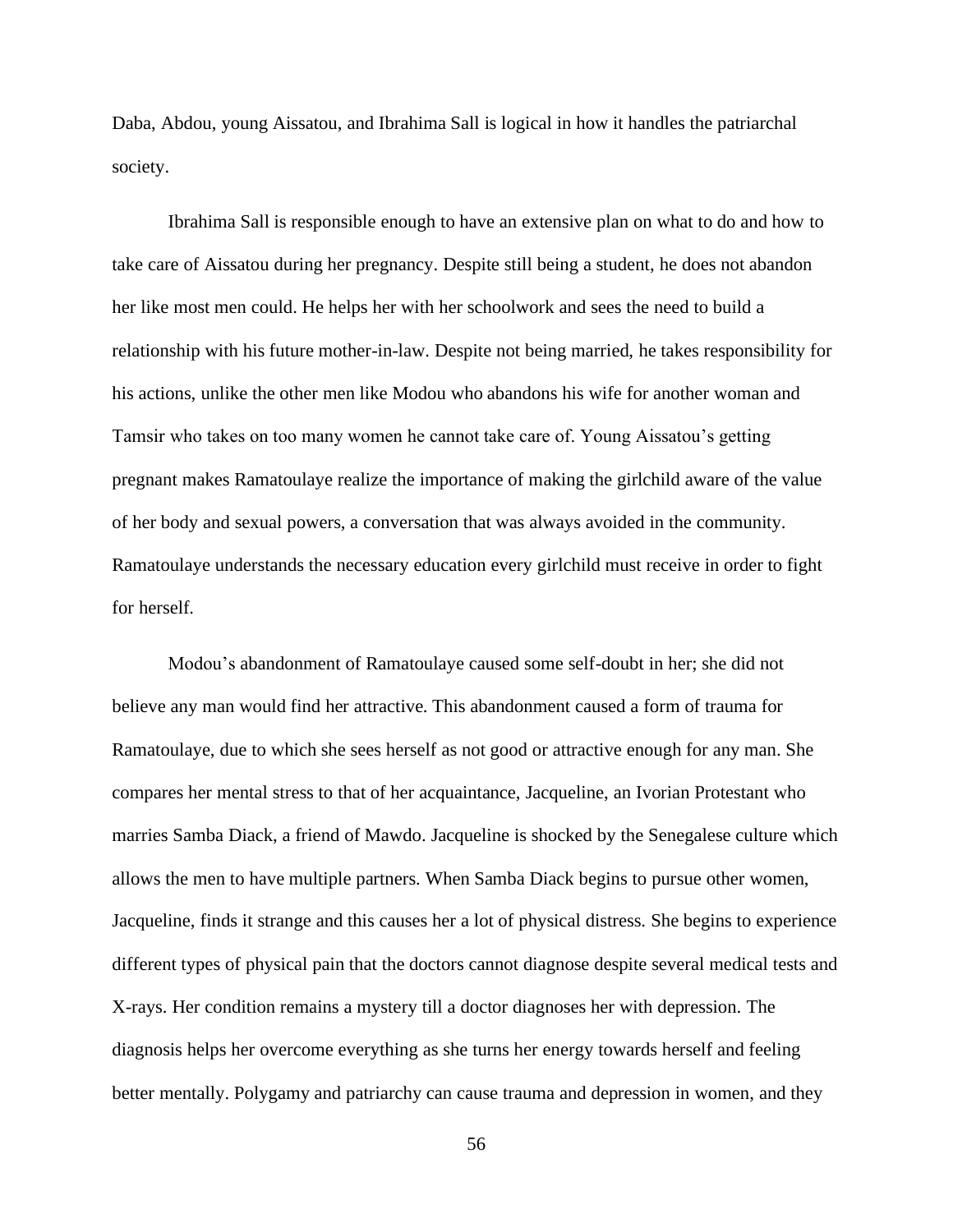can manifest in various forms like inferiority complex as in the case of Ramatoulaye and physical sicknesses as in that of Jacqueline.

## *Conclusion*

Patriarchy and polygamy are the souls of Bâ's novella, and it is an effort to reconstruct the status of women in Senegal, particularly Muslim women—how they are viewed and how they view themselves. Bâ provides a balanced description of various Senegalese women and how they deal with their oppressive society. Through her characters, Bâ captures the intricate lives of Senegalese women, their fears and their struggle to be liberated from the shackles of patriarchy. Bâ depicts the position of women in African society and how different women respond to both patriarchy and religion; some are forced to accept the status quo while others outrightly reject it. Others like Jacqueline and Binetou are completely traumatized by the situation, but there are those like young Daba who show signs of a possible way out and a new mind set.

According to AnnaLouise Keating in "Teaching Transformation Transcultural Classroom Dialogues," status quo stories make the mind believe that the way things are is the normal way since inception and must be left that way (22). By providing varying perspectives, Bâ is able to clear some misconceptions that Senegalese/African women all behave and react towards patriarchy and religion in the same way. By clearing these misunderstandings, Bâ creates a clearer picture of the variety of women and disrupts the dominant thinking of the women available in her country and creates awareness of the types of women in her country and that not all women are submissive and have accepted that status quo. She shows through her characters that it is possible to write new stories about the status quo of women in Africa; it is not a single story. Each woman has her own story; some women oppose the standards and stand up for what they believe in like Aissatou, while others like Ramatoulaye tolerate the situation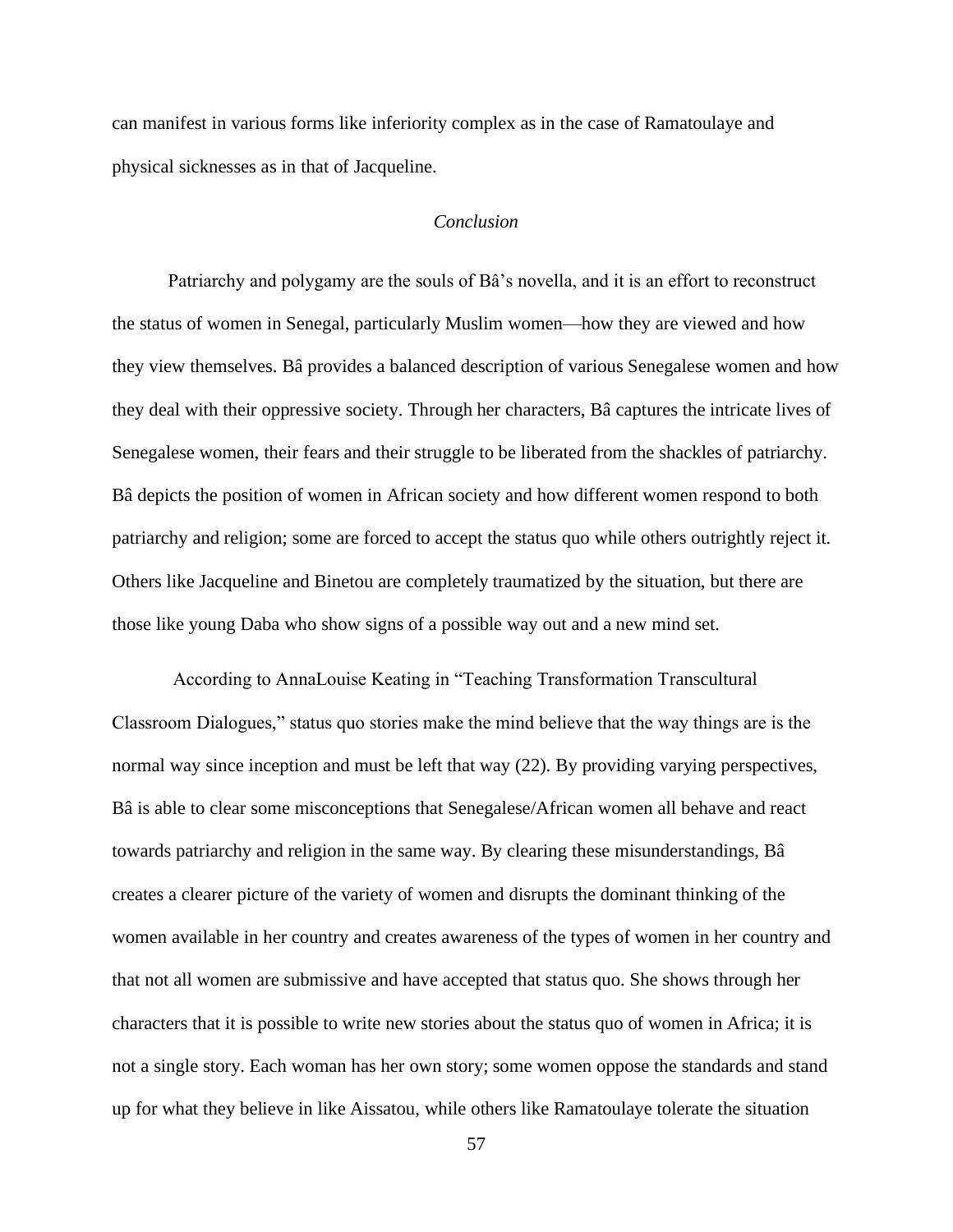and work towards making it better for younger generations. Her characters show that there is no normal or single way to be an African woman, and there is a change taking place in the way some women think today.

By debunking the stories on the status quo of women in Senegal, Bâ has helped show that there is more than one story and one way that African women accept or oppose patriarchy. The status quo does not have to be left in the dominant thinking of others. Bâ uses the epistolary form of writing to narrate Ramatoulaye and Aissatou's experiences. The letter can be viewed symbolically as representing the letters of the law regarding women in Senegal, and by using this method Bâ may be disrupting the dominant thinking about the status quo of women in Senegal. Besse Van Der Kolk's, in "The Body Keeps the Score," establishes that the difficulty in recovering from trauma is to retake ownership of self, i.e., the mind and body and one good way to do so is by revisiting the trauma (240). Ramatoulaye heals from the trauma of her silence and the patriarchal society that she accepts by revisiting her problems through the letters she writes to Aissatou. By writing these letters, she is able to relive and remember these experiences, which is a form of self-expression and reflection, and this can help with the healing of her pain and trauma. The act of letter writing can help the writer find meaning and patterns in the jumble of events that compose a life. Sending letters to Aissatou can help Ramatoulaye find some comfort to her pain; she pours her pain in writing and uses her voice, forgetting her silence and suffering for a while.

Bâ attacks the idea of polygyny in her novella, and none of her major characters accept it. Where it appears some of them do, it is because they have been forced to accept; they have limited opportunities and no choice. Each character has different reasons for their decisions on polygyny; Ramatoulaye's position should not be conceived as an act of submission or acceptance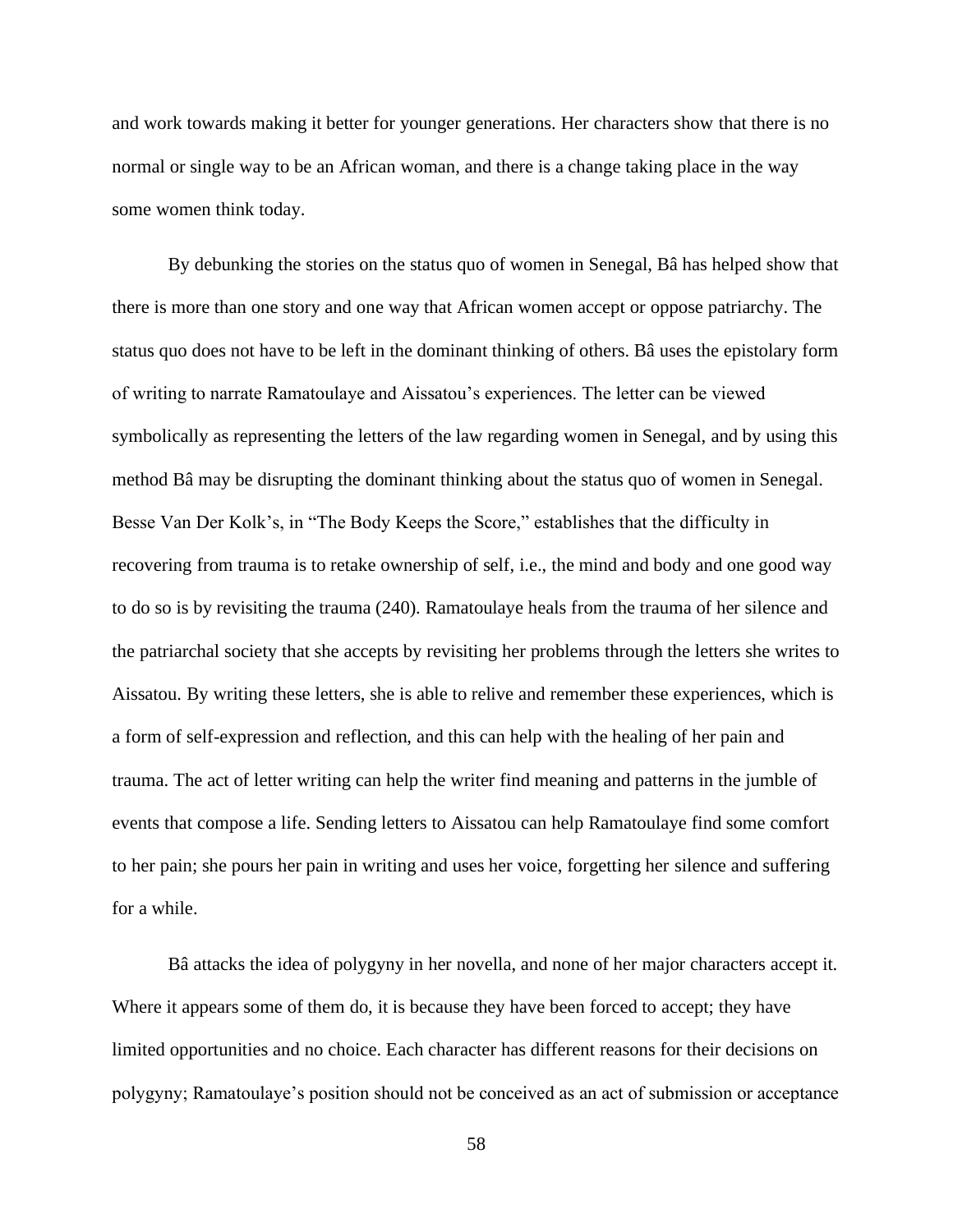of this humiliating condition. She respects marriage and has never conceived of happiness outside marriage. Binetou does not accept polygamy out of choice but resigns to it because of her financial situation.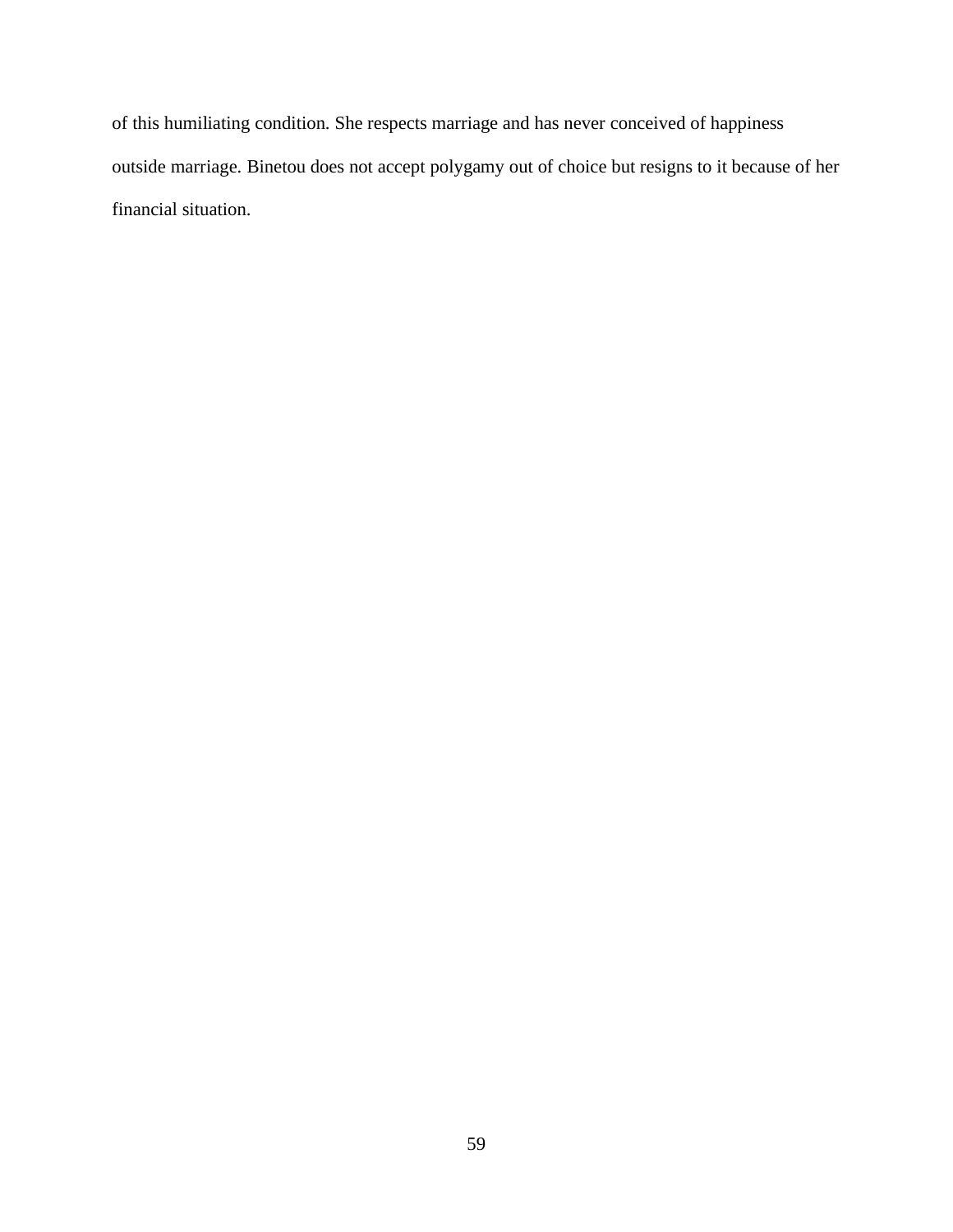# CHAPTER 4. CHIMAMANDA NGOZI ADICHIE'S *PURPLE HIBISCUS*

#### *Introduction*

Chimamanda Ngozi Adichie's *Purple Hibiscus* provides a vivid description of the different ways Nigerian female characters like Mama, Aunt Ifeoma, Amaka, and Kambili respond to trauma, patriarchy, and religion. The novel focuses on how various women react to being controlled by patriarchy and religion. Adichie provides the effects of male dominance and challenges the dominant thinking about Nigerian women and their response to patriarchy.

#### *Chimamanda Adichie's Purple Hibiscus (2003)*

*Purple Hibiscus* is a 2003 postcolonial novel that focuses on the lives of the Achike family (both nuclear and extended). Through the narration of the main character, Kambili, Adichie provides a vivid description of the struggles of the women in the family in the hands of Papa, who is a wealthy man but also a strict authoritarian and religious fanatic. Papa has very strict rules and standards for his wife and children (Kambili and Jaja) on how to run the home and attend school and church. He even tries to extend these rules to his only sister, Ifeoma. He inflicts physical pain on his children whenever they do something he deems wrong or sinful, like taking the second position in the examinations or refusing to take the holy communion at church. His wife, who is referred to as Mama does not have any say in how he treats the children or in making any big decisions at home. She allows him to take control and bully both her and the children. He never shows any form of affection towards her and the children, and Mama never complains because she is forced to accepted Papa's rules and control because she is afraid and helpless.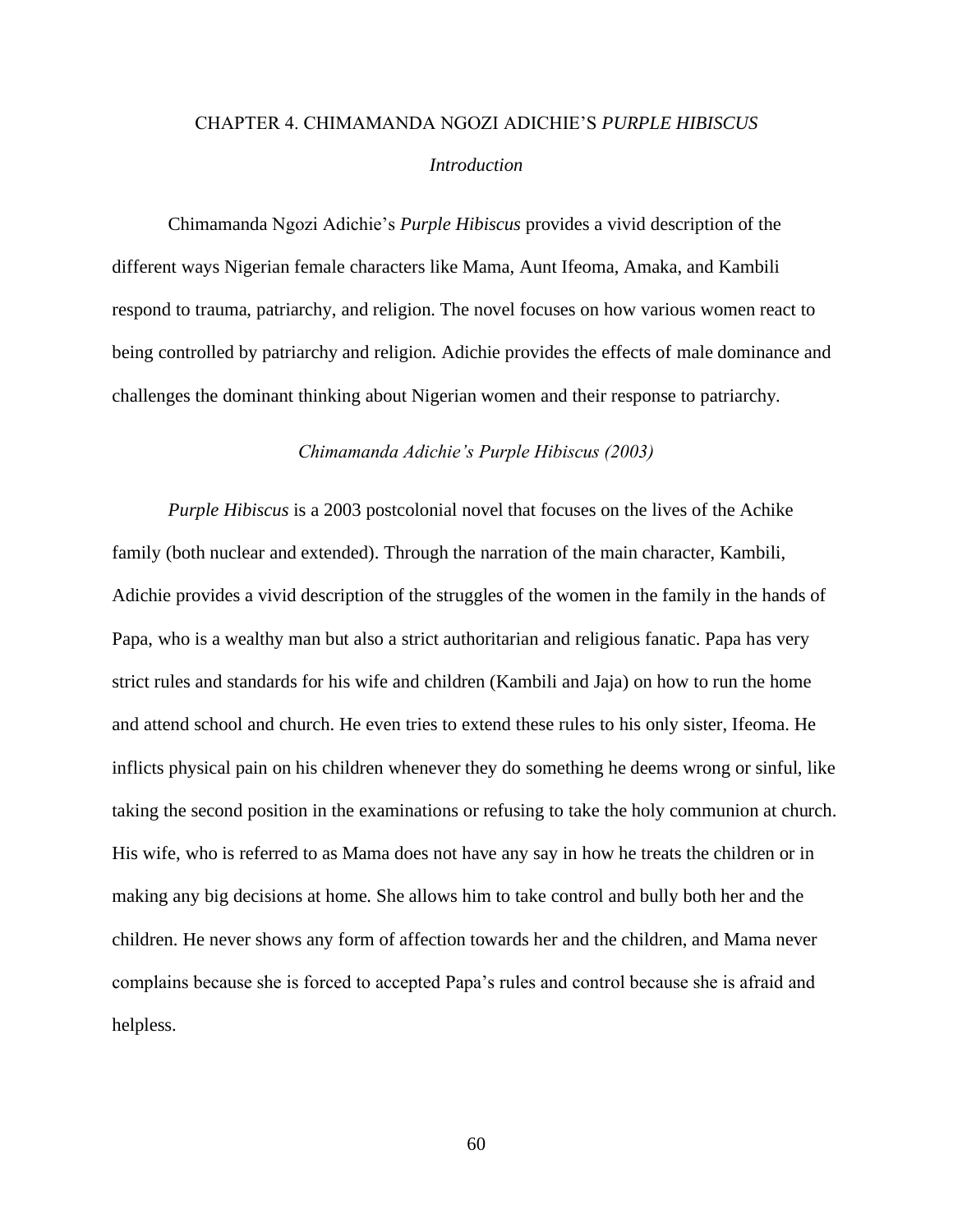Papa also takes his misguided Catholicism very seriously: it guides his way of life and how he views other people. He cuts ties with his father, Papa-Nnukwu because his father holds on to his traditional gods. He does not want his children and wife to be corrupted by Papa-Nnukuwu's "paganism" and thus keeps them away from him. Papa was raised by the British colonial masters who brought religion into Nigeria and has believed in the Western culture and way of life. He has adopted the Western ways and does not want to have anything to do with his Igbo traditions. He avoids speaking Igbo and makes sure his children do not speak Igbo either; he tries hard to speak in a British accent. Kambili says, "Papa changed his accent when he spoke, sounding British, just as he did when he spoke to Father Benedict" (46). Despite Papa's supposed strong belief in God, he does not have a forgiving spirit; he has refused to forgive his father for not adopting the new religion and for being stuck in the old ways and traditions. He also does not have a close relationship with his only sibling, Ifeoma, because she is not a Catholic fanatic like he is and because she has a close relationship with their father.

Despite, being a widow with three children, Ifeoma does not allow herself to be controlled by her brother and his wealth. She stands up for what she believes in. She believes in her father and is not afraid to show him affection and support his religion. She also confidently embraces modernization. She takes on the sole responsibility of taking care of her three children without help from anyone. She is a hard worker, a professor at the University of Nigeria, Nsukka. Unlike Papa who is a Catholic and a Western fanatic, Aunty Ifeoma is more liberal with her Catholicism. She welcomes both the new and old ways and ideas in the religion and does not mind including Igbo songs in her worship. She and her children explore other religious practices, unlike Papa, who says that such a practice is heathenism.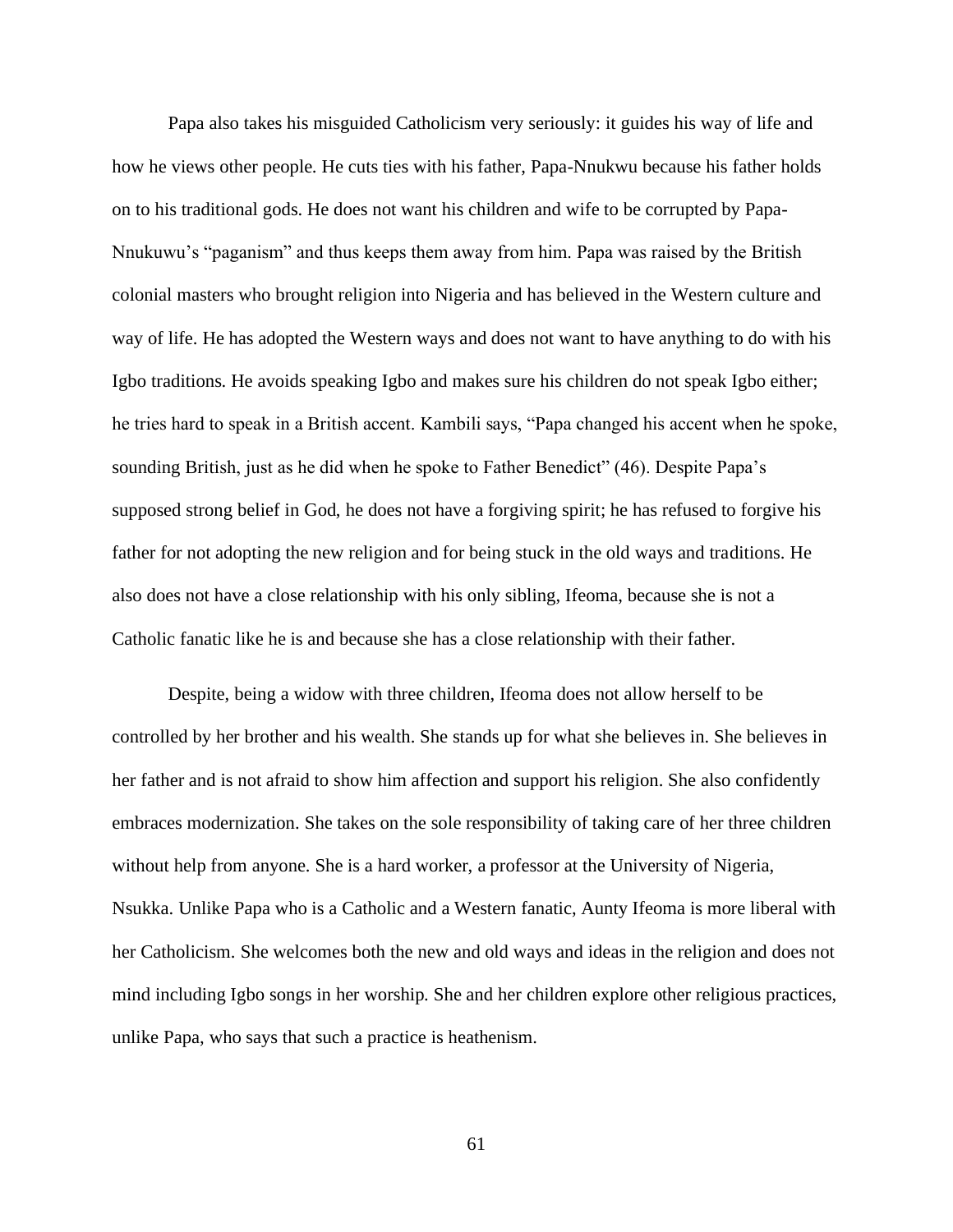Aunty Ifeoma's daughter Amaka turns out to be a strong, opinionated fifteen-year-old who has a vast knowledge of her femininity, politics, and the economy because her mother raised her to be involved and knowledgeable about things going on in the government and in the world. Meanwhile, Kambili who is also the same age as Amaka, is timid, shy, and dull. Although Kambili is intelligent, her father's intimidation has pushed her into a shell from which she rarely emerges. Her father shelters both her and her brother, Jaja, from the world in the hope of making them innocent and making them fear him and the gospel. The lives of the Achike women, though, are connected and interwoven but still very different. Adichie, through the characters of these women, captures the different stories and ways to oppose and/or accept patriarchy. While Mama is obedient and dependent on her husband, Aunty Ifeoma is strong, independent, and rises above whatever life throws at her. When the Nigerian government, economy, and the educational system fails, Aunty Ifeoma can stand up for herself and her family by looking for ways to leave the country despite her financial challenges, while Mama is unable to leave her controlling and authoritarian husband because of fear of what the society would think. She is also afraid of what life could turn out like without the financial security Papa provides.

# *Religion in Purple Hibiscus*

Adichie provides varying descriptions of different religions practiced by different characters and how their religions affect their lives and relationships with others. There is Papa-Nnukwu, a traditionalist who attends traditional festivals and rituals; he does not believe in the God brought by the Western colonizers. Despite both his children's conversion to Roman Catholicism, Papa-Nnukwu does not change his beliefs. His beliefs and refusal to believe in Christianity causes a strain between him and his son. This in turn affects his relationship with his son's children, Jaja and Kambili. When Kambili gets the chance to spend quality time with Papa-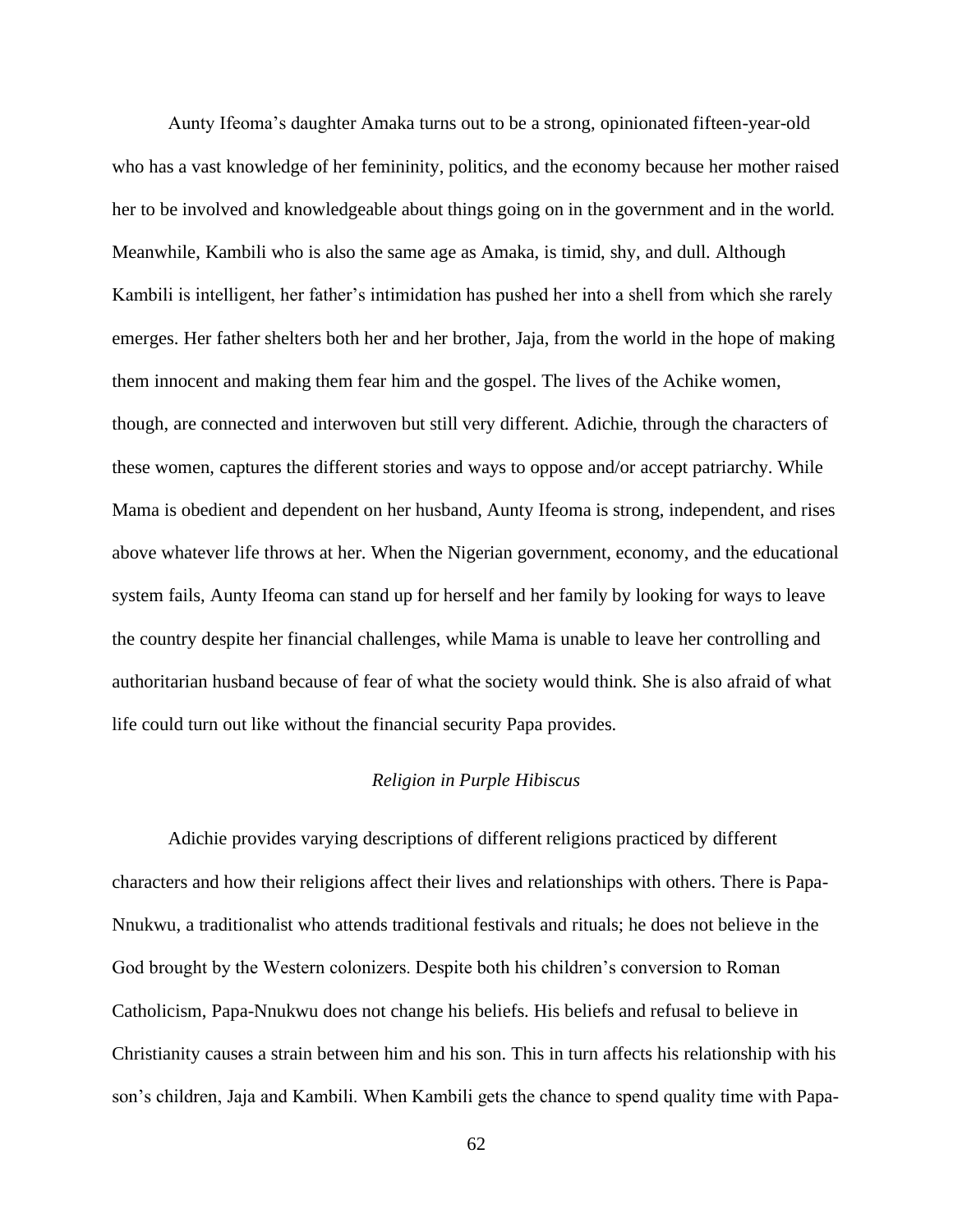Nnukwu, she realizes how similar both religions are; she realizes that religion is not as important as faith, which is what all religions have.

Papa-Nnukwu's faith in his gods and devotion is similar to that which Papa has in his Roman Catholic faith. While Papa-Nnukwu prays for the protection of his children and grandchildren because he cares about them and their wellbeing, Papa prays for Papa-Nnukwu's conversion because he only cares about religion. When Papa finds out that his children lived in the same house with Papa-Nnukwu when they visited him, he gets angry at them for staying in the same house, touching and eating with a "heathen." He decides to punish them very cruelly for the sin of associating with their heathen grandfather, and he does this by forcing them to stand in boiling water a physical reminder that the feet that led them into sin will be punished. He asks Kambili a series of questions while pouring the hot water on her feet: "'You knew you would be sleeping in the same house as a heathen?""; "So you saw the sin clearly and you walked right into it?"" (194). He also tells her to strive for perfection because that is expected of them as Christians. Papa considers living in the same house with an unbeliever of his religion a sin and places high demands and standards on his young teenagers; he is quick to punish them for not meeting those demands and standards.

Papa has been greatly influenced by his religion and would punish anyone that goes against it, including his father and children. Papa-Nnukwu believes that it is the Catholic religion and the leaders of the church that taught his son to disobey and talk ill about him. He believes that the Catholic religion does no good but to tear families apart. Even when Papa-Nnukwu dies, Papa does not show any form of remorse but instead requests that he is given a Christian burial and scolds Aunty Ifeoma for not calling a priest to pray for Papa which Aunty Ifeoma declines saying Papa-Nnukwu was not a Catholic.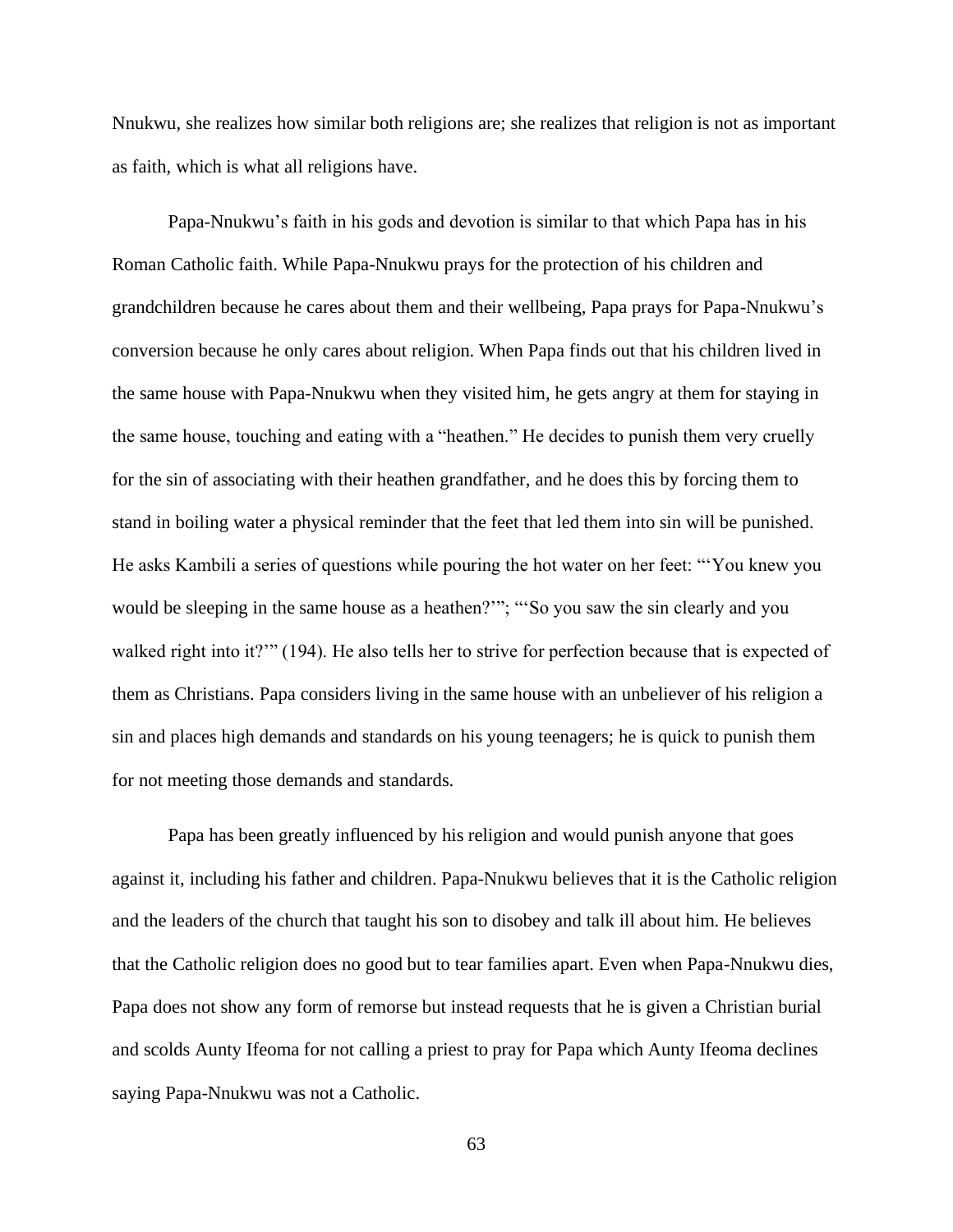Unlike Papa-Nnukwu, Papa and Aunty Ifeoma are Catholics. While Papa denounces Papa-Nnukwu because of his traditional religion, Aunty Ifeoma accepts and encourages his faith. She follows him to some of his festivals and is open to learning about the old traditions. She does not allow their different religions to affect her relationship with her father. She has a close relationship with her children because she does not present herself like a god to them as Papa does . She also has a close relationship with her priest, Father Amadi, who is just as liberal as she is. Father Amadi is a young, Igbo priest who has welcomed the Igbo traditions into his Catholicism. He believes in the progression and modernization of the Catholic practices, and he is also in tune with the Igbo culture and traditions. He blends the two perfectly well.

While Papa and Aunty Ifeoma believe in the same God and practices, they have different approaches on how to serve God. Papa believes in his Westernized ways, and he thanks the colonial masters for bringing the religion into Africa. He does not see the other forms of oppression that the colonizers brought. He appreciates education and language as well, and he has been brainwashed to believe that the western language and education are better than his traditional language and education. Kambili says, "He hardly spoke Igbo, and although Jaja and I spoke it with Mama at home, he did not like us to speak it in public. We had to sound civilized in public, he told us; we had to speak English" (13). He blindly believes in his priest, Father Benedict. Unlike Father Amadi, who is Igbo, Father Benedict is a white man from England who practices and teaches his European customs and rejects the traditions of the people he teaches and mentors. Papa follows the conduct and practices of Father Benedict, hence abandoning his Igbo traditions. The way Papa raises his children is based on his misguided understanding of religion. Mama and Kambili are not allowed to wear trousers because in Papa's understanding it is sinful for women to wear trousers. All of Kambili's skirts were well past her knees because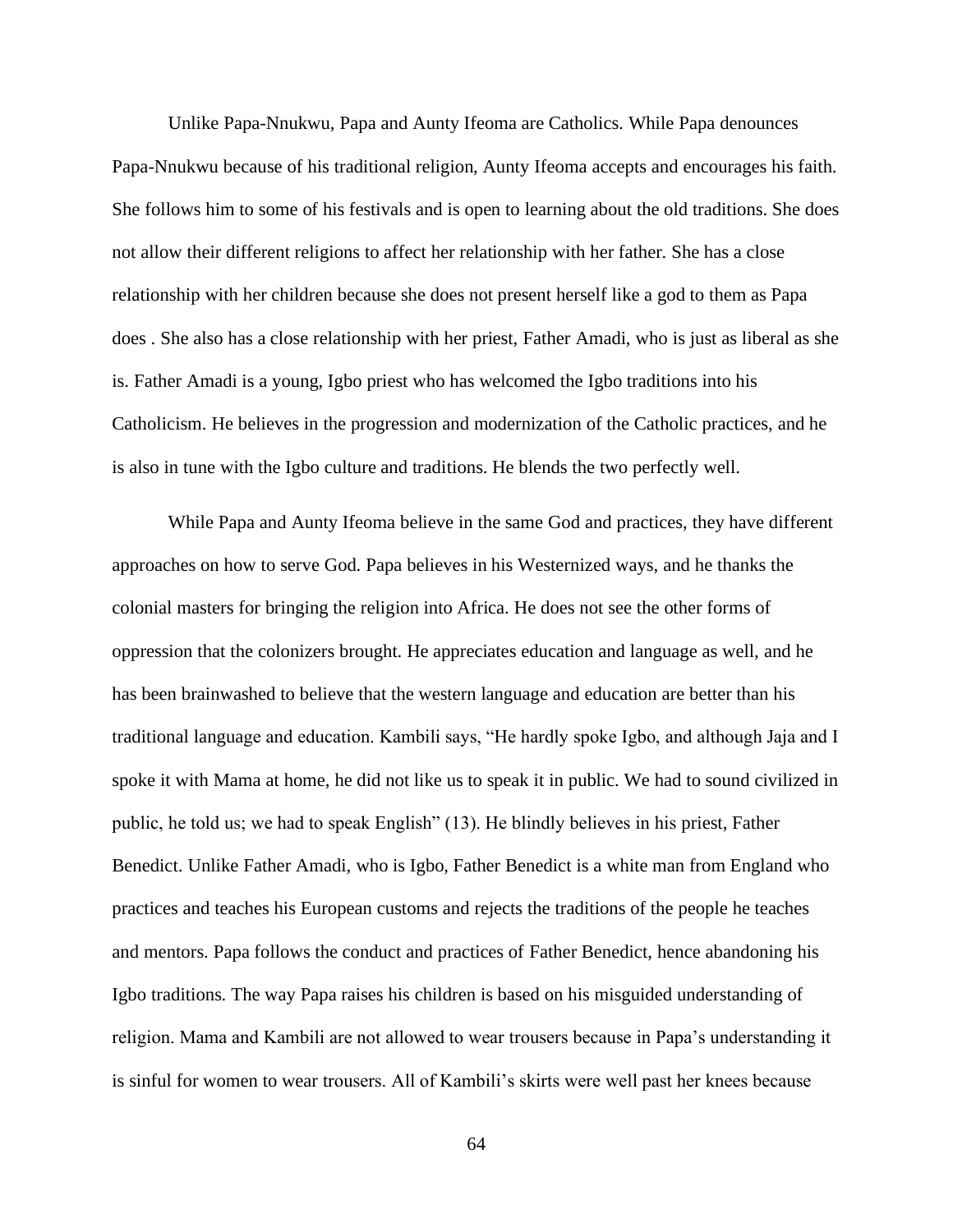Papa said that was the decent length for a Christian woman. Papa has taught his children that people who do not share his religious belief are not good people and that they should not be around them. He does not even want his children to be in the same space with their grandfather because of his beliefs. Papa does not see how oppressive his religion can be towards him and his family. He is a Catholic fanatic, and this has led him to be oppressive and violent towards his family. His religious leaders also refuse to acknowledge his violence towards his family. He constantly punishes both his wife and children for going against his religion.

The novel begins with Papa being angry with Jaja for not going to communion. Kambili narrates, "Things started to fall apart at home when my brother, Jaja, did not go to communion and Papa flung his heavy missal across the room and broke the figurines on the ètagére" (1). Papa becomes violent whenever he thinks that his religious beliefs have been violated or whenever he feels his power and position is questioned and/or threatened. Jaja begins to question his faith and religion because it is linked with Papa, whom he has lost all respect for because of how he handles religious situations. Jaja begins to link religion with oppression because of how Papa treats his family. Obiora, Aunty Ifeoma's son, has also noticed the oppressive powers of religion which is why he questions whether their religion exists without oppression or oppression exists without their religion.

Adichie, through this novel, provides vivid pictures of how religious fanaticism and misunderstanding can oppress and overshadow the thinking of Nigerian men, how religious extremists behave and treat their family members. Adichie provides descriptions of how people of the same religion can practice their faith differently. The idea of multiple stories is evident in religious practices as well. While Papa and Aunty Ifeoma are both Catholics, their stories are not the same at all. Adichie also shows the different effects of religion on the African family. Aunty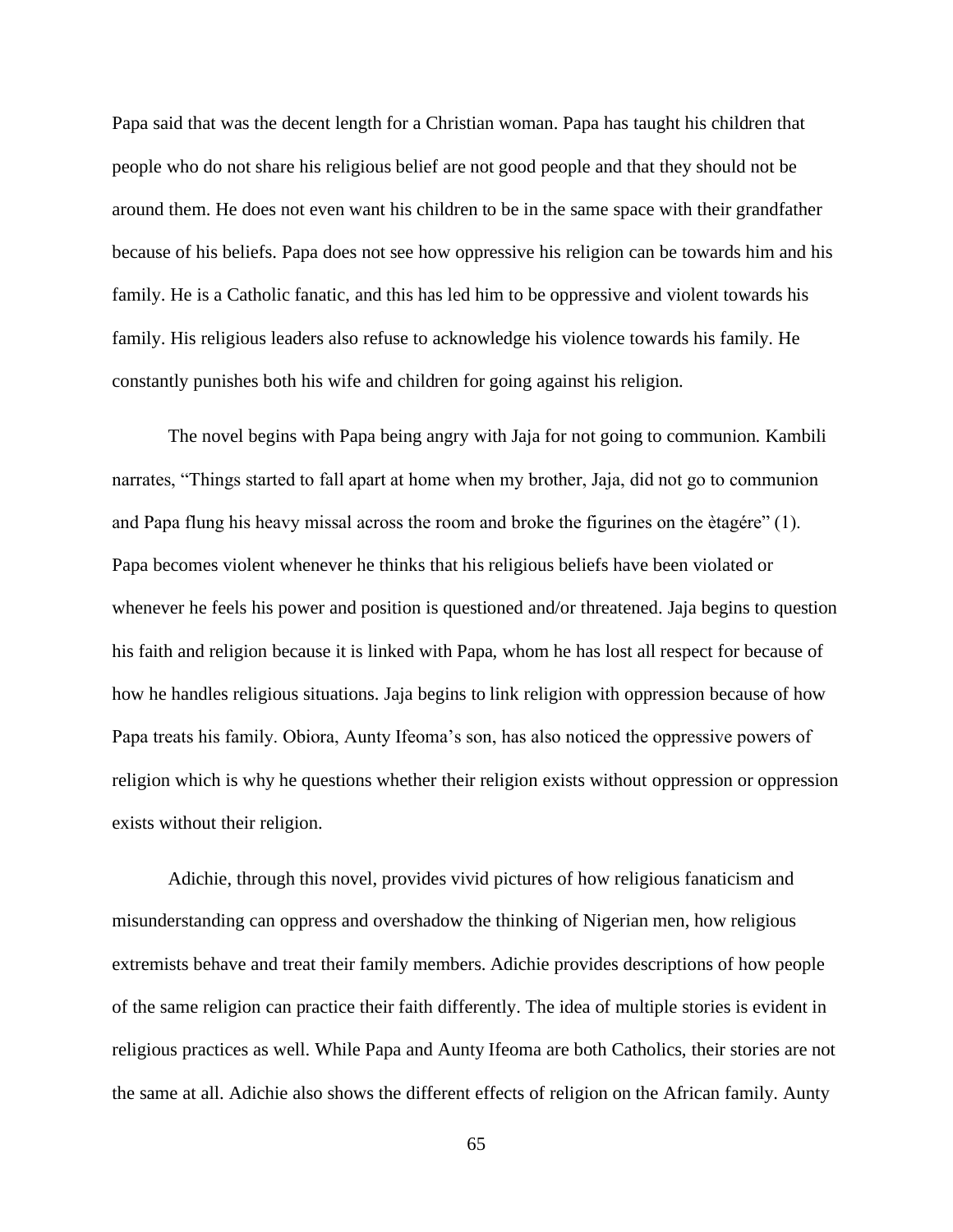Ifeoma and her family are happy and their home is filled with singing and laughter because they embrace the progression of their religion; Kambili's family is sad and lonely because Papa is a fanatic stuck in the old ways of practicing the religion. He calls a priest a "troublemaker" for singing Igbo songs in church. The joy and laughter in Aunty Ifeoma's home create a solid bond in her family, a bond that is missing with Papa and his children. He allows his judgments to become clouded by religious rules, which he enforces on his wife and children through violence and physical torture; he believes that confessions of sins are important, but he also believes he has to take the law into his hands by making them suffer physically for their sins.

Mama never questions his decisions whenever he is violent; she is represented as the "typical" African woman who listens and obeys whatever her husband says. She also never tries to stop this violence, either because she is too afraid or she has completely lost her voice. Mama always listens to Papa even in matters of religion, when Mama declines to visit Father Benedict after mass on Sunday because she feels ill due to her pregnancy, Papa insists she visit the Priest, which she eventually succumbs to. After lunch that Sunday, Papa punishes Mama for this sin of attempting to disobey by physically assaulting her in the room and this punishment leads to her losing her pregnancy.

Adichie reveals the different impacts of Western religion on African families and the different ways families react. Some are oppressed and some are liberated. Papa oppresses his family because of his religion, and this has led to the withdrawal of the children in the home and community. They are unexpressive and unable to relate to their mates because they have been sheltered by their religion. Kambili is called the class snob because she does not know how to communicate with her classmates while Jaja is rebellious towards his father. Mama on the other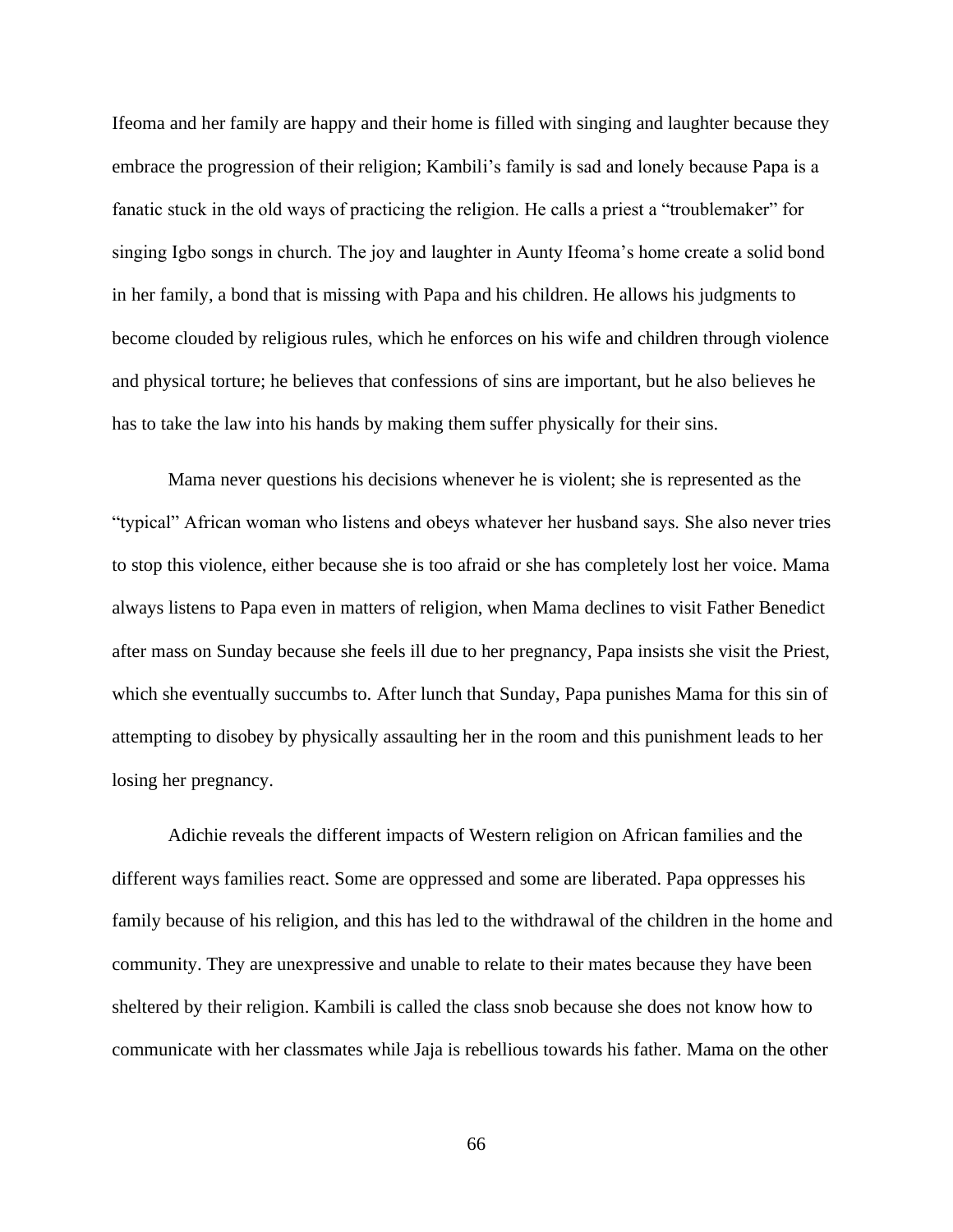hand loses her pregnancy because of a refusal to greet a priest. All these are forms of oppression are caused by Papa because of the way he views his western religion.

## *Patriarchy in Purple Hibiscus*

Aside from religion controlling the lives of the Achike's family, Papa is also a patriarch who controls his wife and children. There is a connection between misguided religion and patriarchy that leads to gender oppression in this novel. Papa is the head of the home and sees himself as a godlike figure in the house. The Achike family is defined by Papa and his rules; he makes the schedules for the children, and everything done in the house revolves around him. Adichie paints a picture of how a controlling misguided religious Nigerian man behaves in the home. He is in charge of all the financial responsibilities, which is one of the reasons he has absolute control over Mama. She is an uneducated full-time housewife who depends solely on Papa to support her, the house, and the children financially. Mama does not use her voice or say her opinion most times. She is very silent and resigned throughout most of the storm that comes her way. Kambili says about Mama, "She did not usually say so much at one time. She spoke the way a bird eats, in small amounts" (20).

Audre Lorde, in "The Transformation of Silence into Language and Action," claims that fear is the cause of silence in most women, either fear of recognition, loneliness, or separation, but above all the fear of not being heard or seen (42). Mama's silence is caused by the fear of not being able to provide for herself and her children if she leaves the marriage. Papa provides a form of safety for her and the children that she could not provide because she has always depended on Papa for it. Also, Mama's silence is caused by a fear of separation from her husband. Mama knows because Papa is wealthy and successful that many women would want to marry Papa and that some were willing to give their daughters to him. She tells Kambili about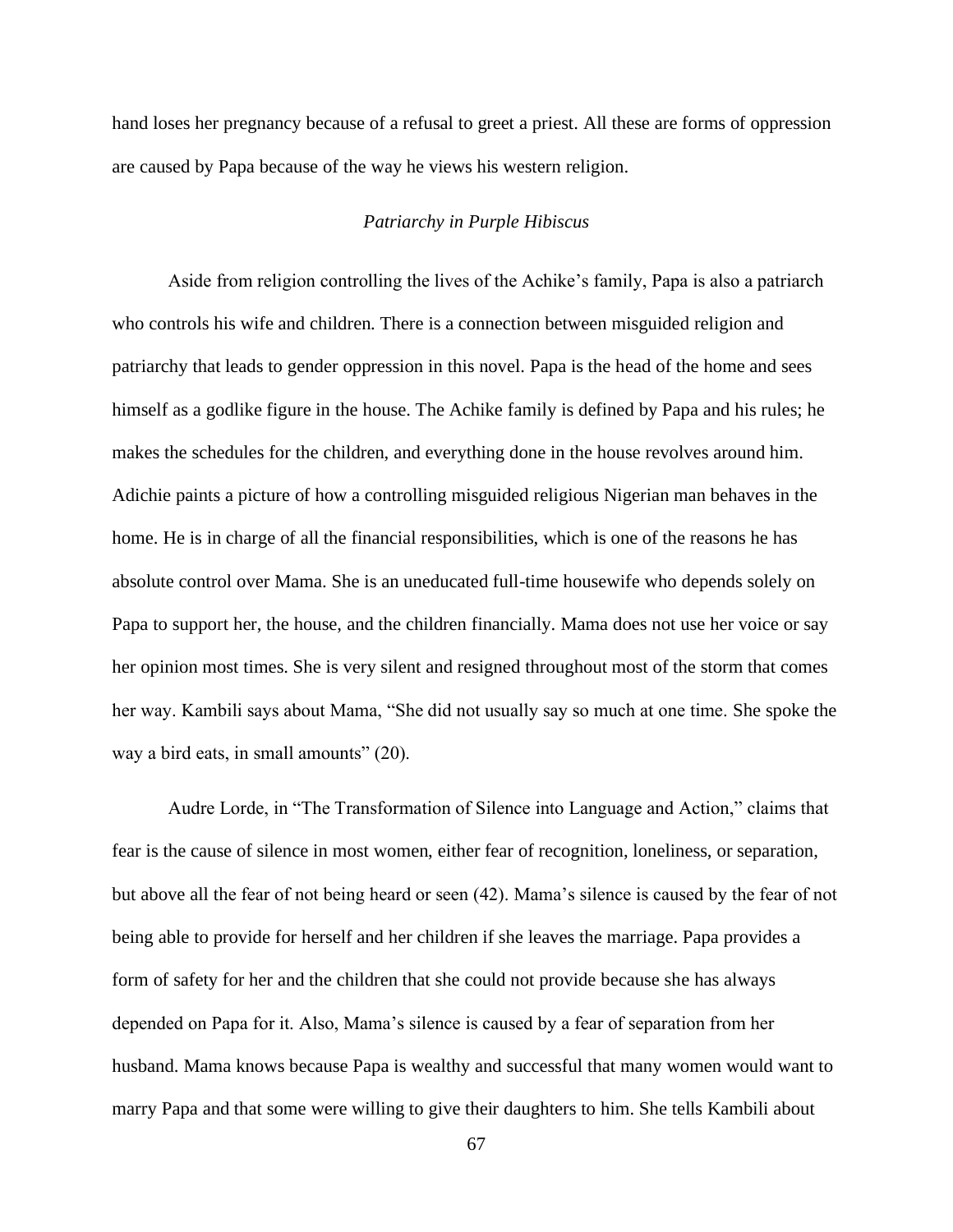her struggle to have a child after having Kambili and how members of their clan pressured Papa to have children with someone else. In this conversation with Kambili, she says, "'So many people had willing daughters, and many of them were university graduates, too. They have might borne many sons and taken over our home and driven us out. . . . But your father stayed with me, with us" $(20)$ .

Mama feels like she owes Papa for remaining with her and not yielding to the pressures to marry another wife. She and Kambili both praise Papa for not taking a second wife because that was what society expected of a man who did not have many sons or who had problems with his wife. It was expected of him to marry a new wife. Men were allowed to marry multiple wives while women were not. The women were often left to bear the burden of infertility alone because a woman not being able to bear children was always entirely to blame and the society rarely looked at the man as a possible source of the problem. Adichie paints a picture of patriarchy, polygamy, and female oppression with that conversation between Mama and Kambili. This shows the standard of most Nigerian marriages; they were held together by the presence of the children. Despite having children, Mama still fears replacement and so is indebted to Papa for not replacing her, and this leads to Mama's silence and tolerance of Papa's violent behavior. It is as if Papa is doing her a favor by keeping her as his wife.

Mama's silence towards the abuses of Papa leads to a decline in Mama's health; she exhibits a kind of distance in behavior and expression and is always in deep thought. Kambili describes the effects of Papa's abuse on Mama physically: "Her face was swollen and the area around her right eye was the black-purple shade of an overripe avocado" (190). Despite the physical evidence of Papa's abuse, Mama continues to make excuses for his behavior, a common practice of abuse victims who have resigned to their situation and see no way out.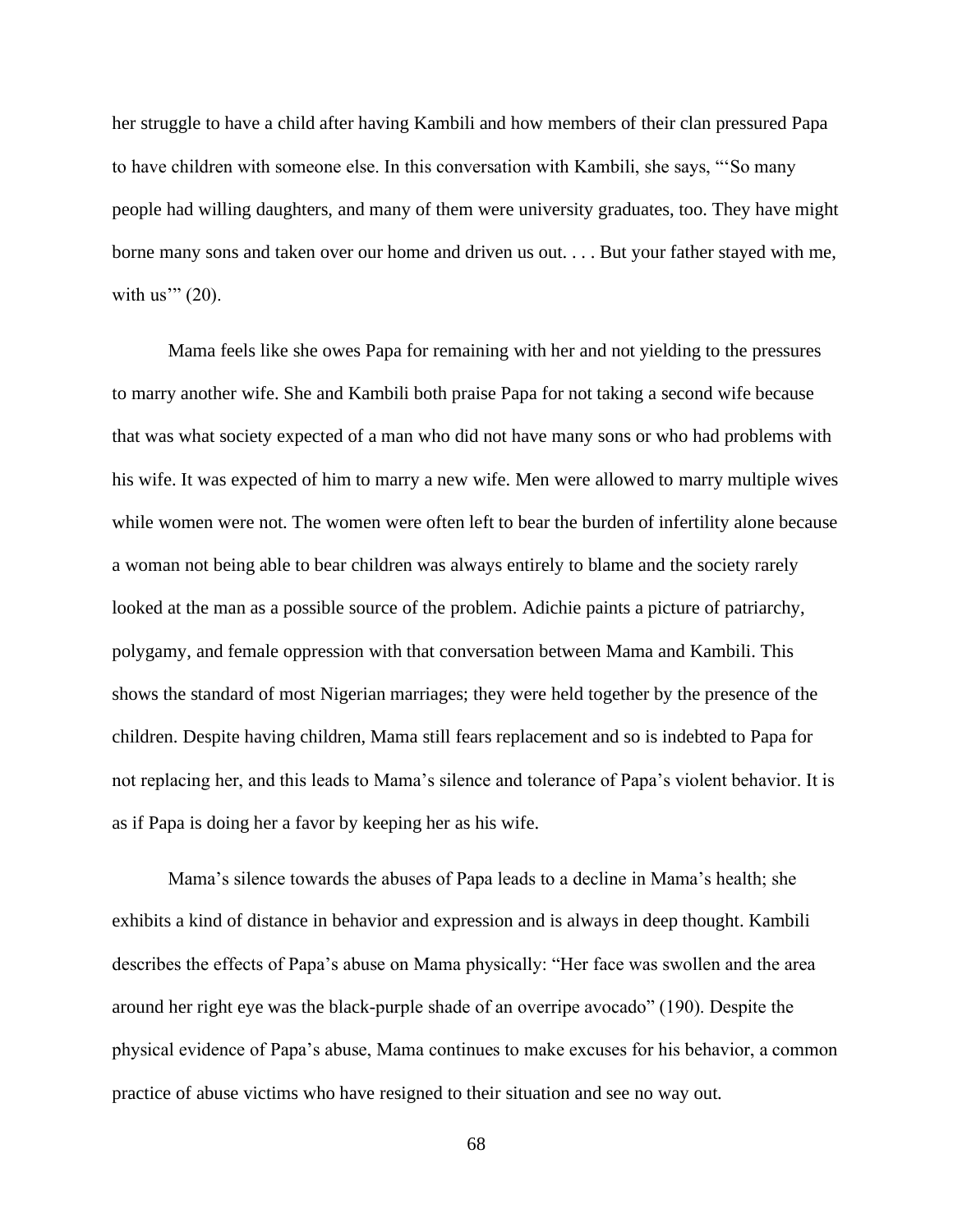Mama is fully submissive to Papa because of her total dependence on him, and this has led to her inability to escape oppression. Despite Papa's being abusive over the years, Mama endures the abuses because of her children and the societal expectations that she stay with her husband no matter the problem. After Papa abuses Kambili physically to the point of going into a coma because of a painting of Papa-Nnukwu, Mama realizes, with the help of Aunty Ifeoma, how much danger she and the children are in. She still does nothing but tries to make more excuses for him as she has always done. She wants to make him seem fair and considerate to Kambili by telling her, "'Your father has been by your bedside every night these past three days. He has not slept a wink" (214). In a response to Aunty Ifeoma on why she is still with Papa, she asks where she would go if she left Papa's house because she is totally dependent on him and could not survive on her own.

Besse Van Der Kolk's claims in her book "The Body Keeps the Score" that relief from trauma can only occur when the victim can acknowledge what has happened and the battles they're struggling with (247). After this incident, Kambili begins to understand the importance of having a voice. She has always lived in silence, just like her mother. Although she sees how Aunty Ifeoma stands for herself, she has never really had a good role model in her mother.

All the years of Papa's abuse causes such trauma in Mama that she does not know what to do or how to get out; she is mostly in a catatonic state and barely talks. Mama knows that she is abused and oppressed, but instead of leaving the marriage she stays on. She realizes that the only way to escape the abuses of Papa is not by just leaving the marriage because Papa's wealth and affluence would have been able to destroy her, so she devises a plan to get rid of him completely by poisoning him slowly. Mama tells Jaja and Kambili that "'I started putting the poison in his tea before I came to Nsukka'" (290). Mama's response to the oppression in her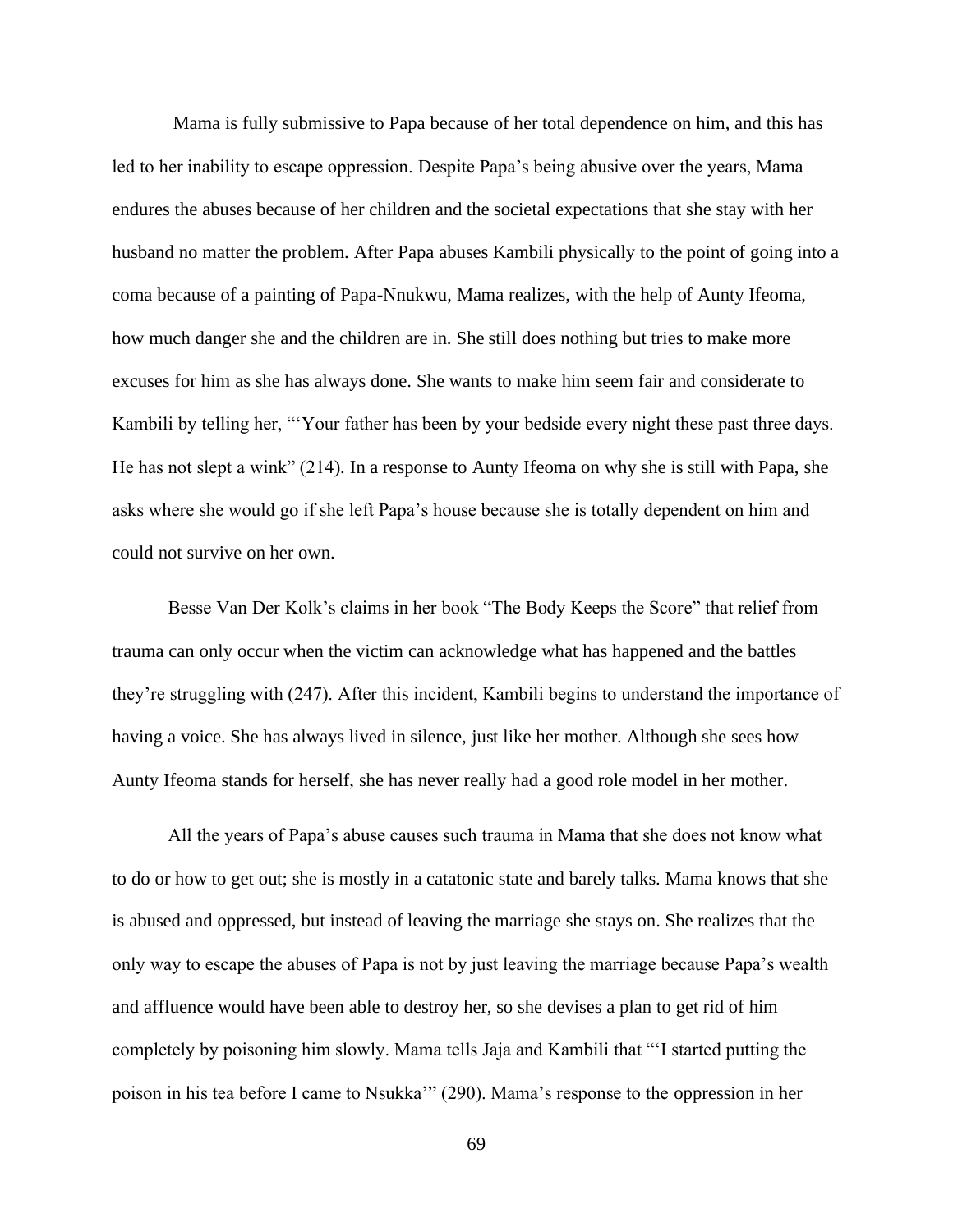marriage is murder. She has to find a way to get rid of the cause of her trauma. Besse Van Der Kolk's proposes in her book, that victims of trauma struggle to heal because they can't get rid of the cause of the trauma (242). Mama reaches a point where she realizes that the only way she can heal from her trauma is by getting rid of Papa. Instead of Mama voicing out her opinion on how Papa was treating her and standing up for herself, she resorts to murder because of her fear of Papa and his affluence and the societal expectation of her. Would there have been a better way to resolve her problems? What if she had spoken up? Her decision to kill her husband lands her son in prison, because he decides to take the punishment for her actions by claiming to have killed his father.

Instead of this silence, Audre Lorde encourages women to speak when scared and also speak when tired because women have more respect for fear than language and words and that silence and its weight can choke us (44). Kambili's trauma is different from her mother's. She was trained and groomed by Papa to believe that obedience is right and having a voice is considered defiance. However, Kambili decides to have her views and opinions after living with Aunty Ifeoma, and one of the ways she expresses her defiance is by screaming "No" when Papa shredded Papa-Nnukwu's portrait. Instead of obeying Papa and remaining silent, she protests Papa's actions. She also refuses to get up from the pieces even when he tells her to. Kambili's trauma is manifested through her silence because of her fear of Papa. After Papa's death, she begins to speak and use her voice more; she uses speech to comfort Mama after Papa's death, and she also does most of the talking when they visit Jaja in jail.

Through the character of Mama, Adichie highlights the marginalization, oppression, miscarriages, infertility, and education problems that some Nigerian women face because of patriarchy. Mama is calm and silent in nature, and her daughter Kamibili is the same way. Both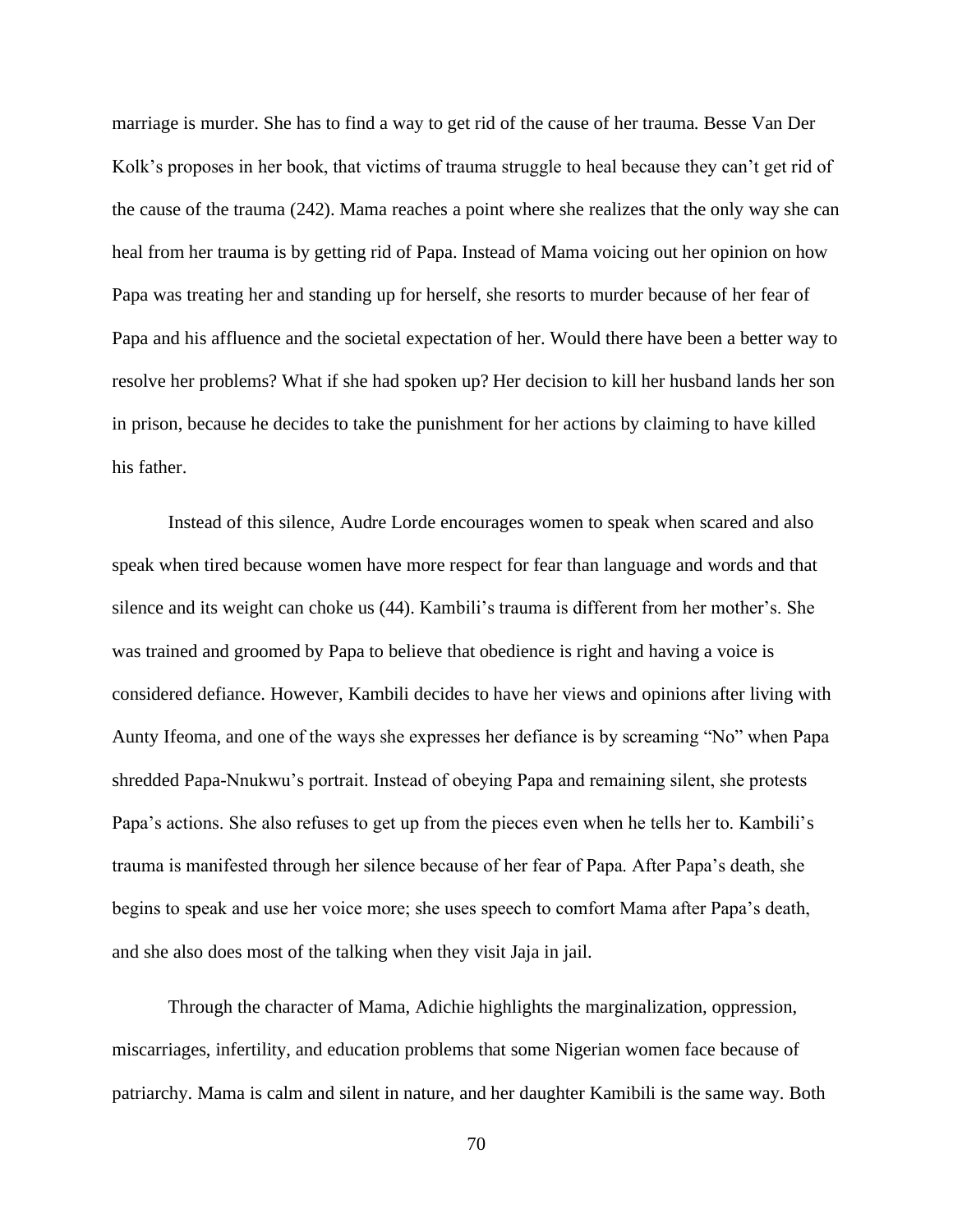are mute about most situations around them. It is as if Mama's trauma has been passed down to her daughter. Because Kambili is not used to Mama standing up to Papa, she does not know how to be confrontational either. She cannot stand up to her cousin Amaka and cannot express her feelings towards Father Amadi because she lives a sheltered and controlled life where she only speaks when spoken to. She allows Amaka and her school friends to bully her without standing up for herself because of fear. She does not know how to stand up for herself.

Unlike Mama, Aunty Ifeoma, Papa's sister, is an educated and independent woman. She supports herself and her children after she is widowed. She doesn't seek a man's help. Adichie posits these two women in this novel to show the different kinds of women and their different stories in the Igbo culture. Aunty Ifeoma has a university degree and is a university professor who takes control of both her career and her home. Despite being educated, Aunty Ifeoma is still open to the Igbo culture; she speaks her language to her children and dresses in her cultural attire as a way of identifying with her culture. She also allows her children to participate in some cultural practices. Unlike Mama who is scared of Papa, Aunty Ifeoma challenges him and even advises Mama to leave him because of his abusive and oppressive nature. Aunty Ifeoma opposes female oppression and male domination. In a conversation with Mama, she says that "'sometimes life begins when marriage ends'" (75). She tells Mama to embrace her independence from Papa.

Aunty Ifeoma understands the importance of women's independence because she has made it on her own after the death of her husband. Even though she has struggled financially, she refuses to succumb to Papa's wishes because of his money. Because she was not entirely dependent on her husband when he was alive, it was easier to have a life and take care of her children after he died. She ultimately helps Jaja and Kambili find their true voice to stand up to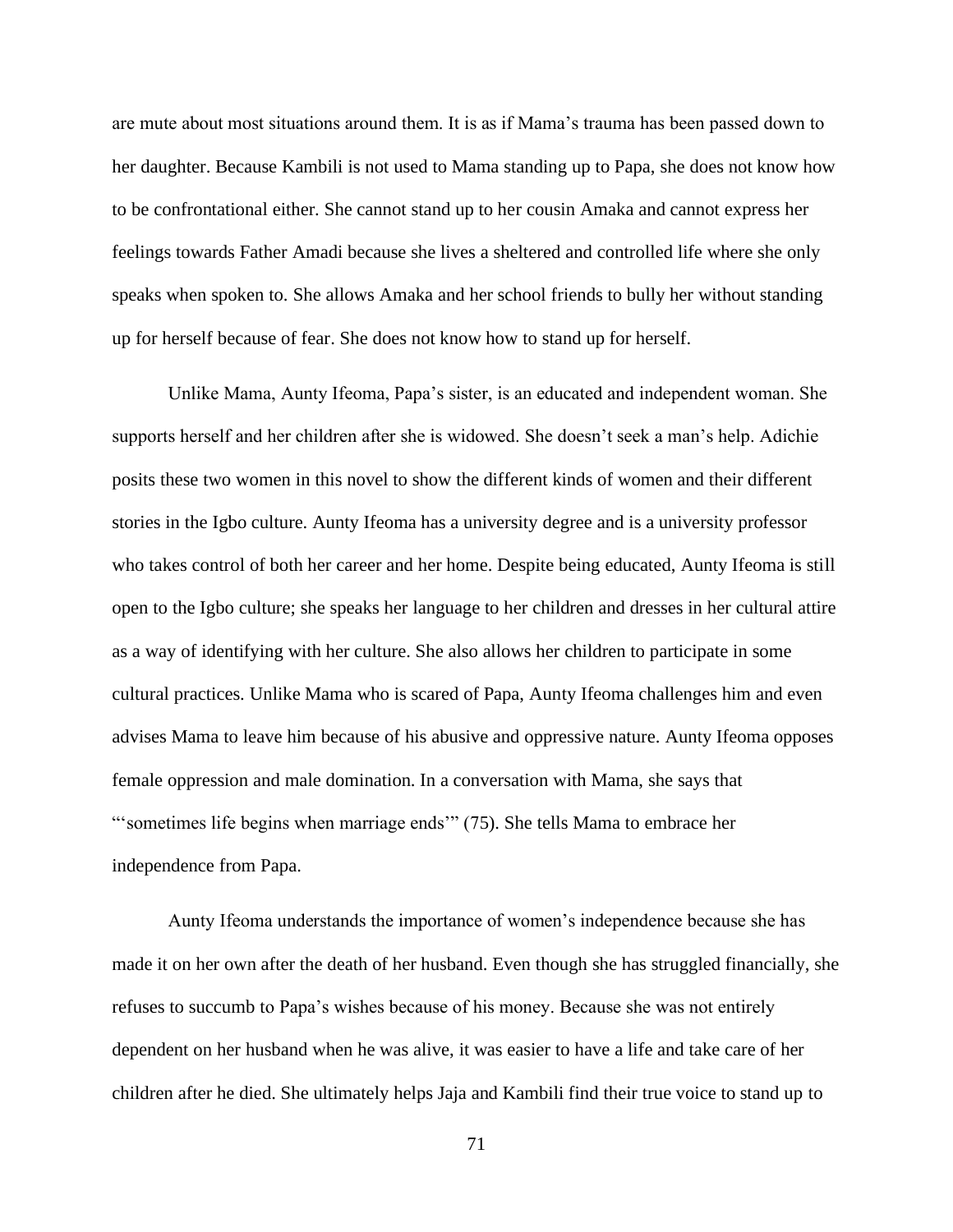Papa and his abuses. Aunty Ifeoma and her family might not be financially stable, but they serve as a yardstick for Kambili and her brother. Kambili and Jaja realize that money is not as important as having a family in which members support each other, are happy with each other, and are expressive towards each other. The freedom of speech they lacked in their home is granted to them in Aunty Ifeoma's home. She is also more modern than Mama. She is independent and is open to trying on new things such as makeup and new styles of dressing which Mama could not even try because of Papa and his beliefs. It is her independence and strong personality that influences her daughter, Amaka. Amaka is a young, opinionated and expressive girl who is just as modern as her mother. She is allowed to wear makeup, trousers, and be her genuine self without fear of her mother. Amaka lives off her mother's legacy as a strong, independent woman; she has her own views on religion and politics. She does not go through any form of physical or mental abuse from a parent, but she did go through financial hardship and saw her mother pull through as an independent woman. Her mother sets an example of how to be a strong, independent woman for Amaka, and that is why Amaka is a young fearless, and expressive girl.

Adichie juxtaposes the experiences of these women to show that each woman's trauma is different and that they cannot be fitted into one single story.

### *Conclusion*

Religion and patriarchy are the bedrock of Adichie's novel, and she reconstructs the dominant thinking of women in Nigeria. She shows that some women like Aunty Ifeoma reject the status quo of male dominance in Nigeria, while other like Mama are forced to suffer silently under patriarchy. Adichie's characters provide a balanced description of how women deal with their oppression and how PSD can be intergenerational; this trauma is passed down by mothers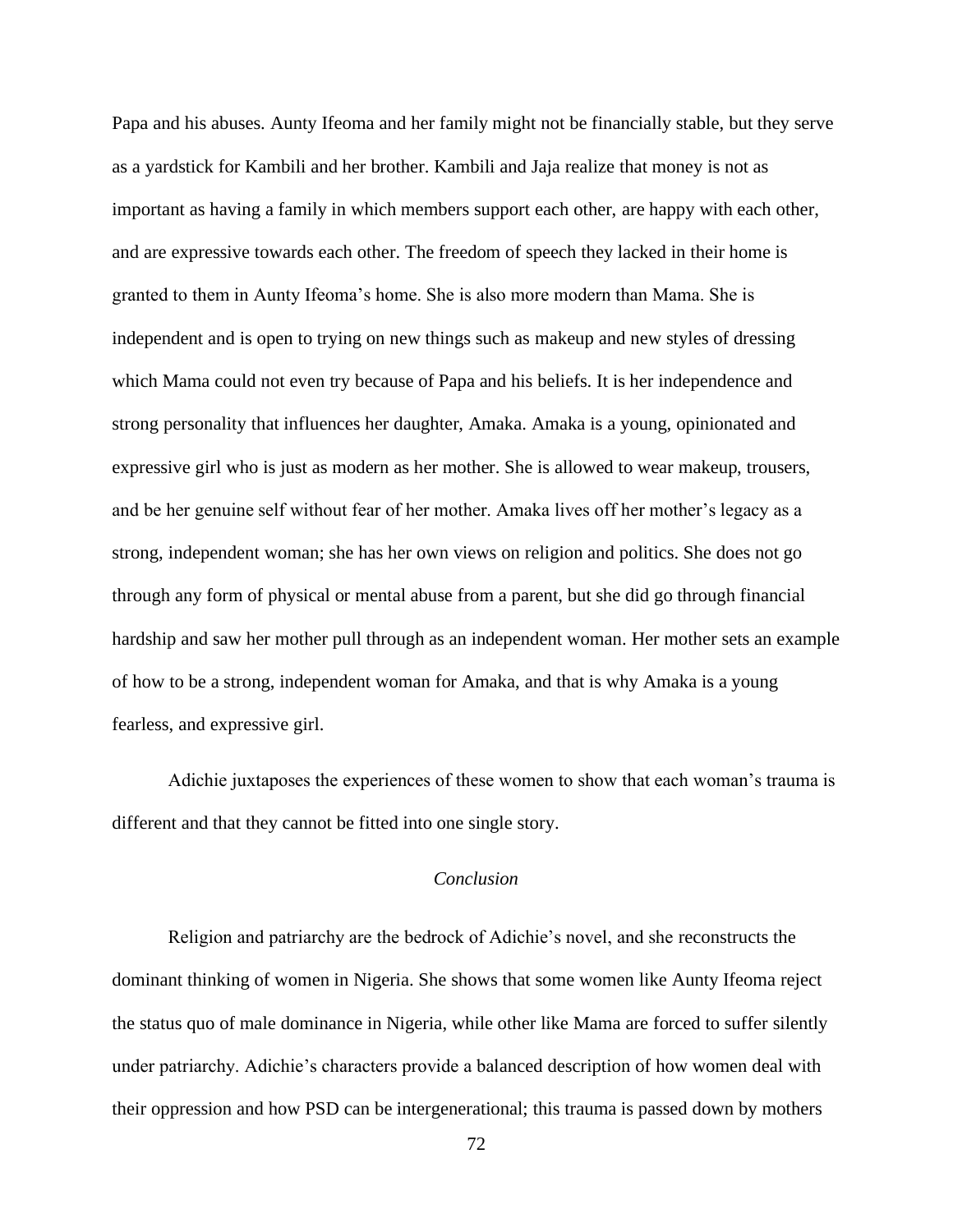to their daughters, like in the case of Kambili and Mama. She provides a balance between the dominant way of thinking and how women resign to this thinking and learn to live with it, though miserably, through the character of Mama and the new way of thinking through the character of Aunty Ifeoma.

Annalouise Keating, in "Teaching Transformation Transcultural Classroom Dialogues," claims that "new stories call for social changes" (23). Through the character of Aunty Ifeoma, Adichie provides a new perspective to the story and dominant thinking of African women by portraying Aunty Ifeoma as an educated and independent African woman. She clears misconceptions that all African women are submissive like Mama. Adichie also shows the essence and importance of having mothers that stand up for themselves and reject abuse through Kambili and Amaka's characters. She exposes some negative impacts of trauma on women like in the case of Mama. Sometimes when this trauma persists, the one way out is to try and get rid of the cause of the trauma. For Mama, that cause of trauma was Papa and to get rid of him as the cause of her trauma, meant killing him.

A new story about the status quo of women can be written through the character of Aunty Ifeoma's view on male dominance and the subordination of women. She provides a new perspective on female independence and mothers' legacy and leadership. Ultimately, Adichie shows the reader that each woman experiences and responds to trauma in her own unique way.

73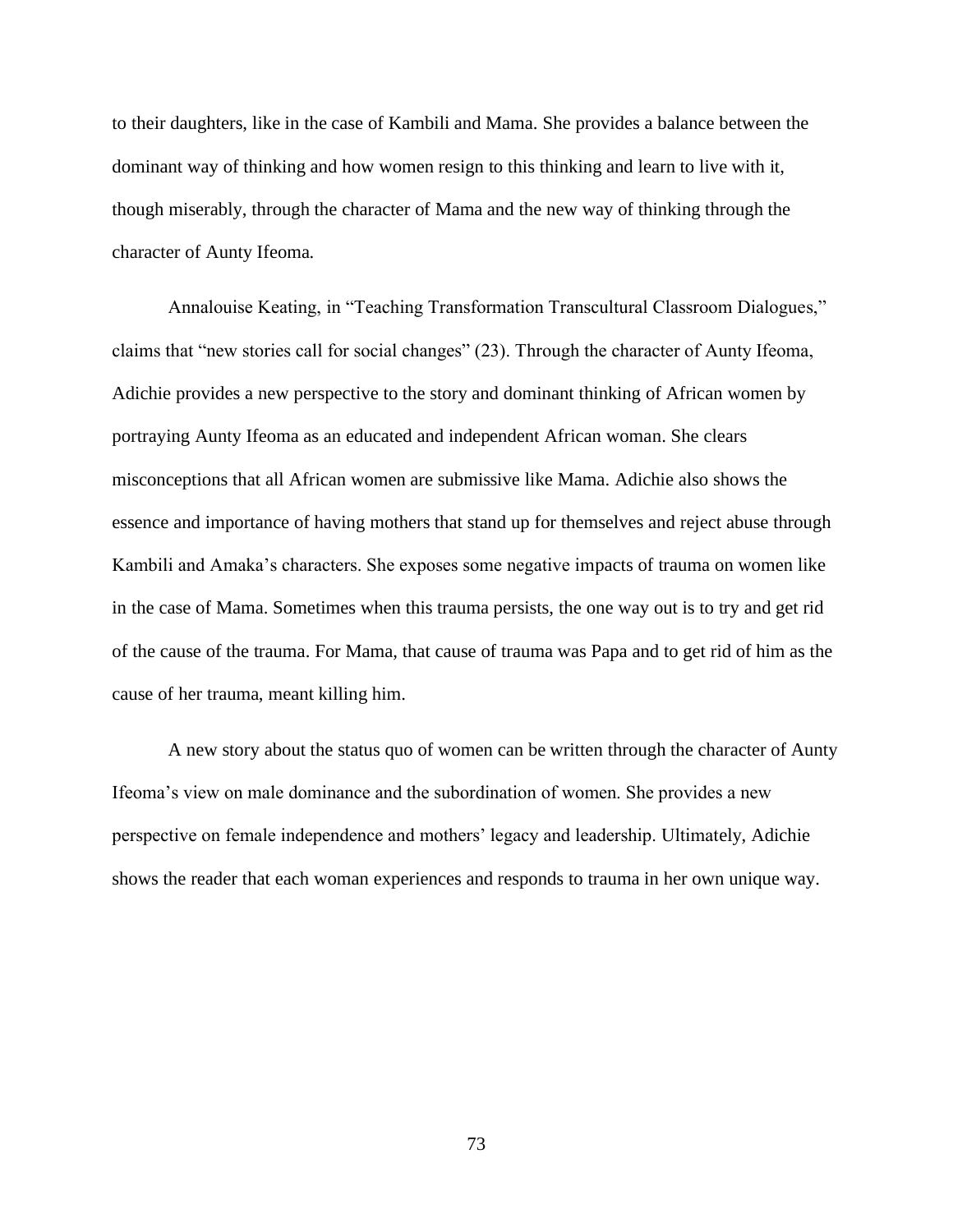#### WORKS CITED

Adichie, Chimamanda. *Purple Hibiscus.* New York: Algonquin Books, 2012.

Adichie, Chimamanda Ngozi. "TED Talk: The Danger of a Single Story" 2009.

[https://www.ted.com/talks/chimamanda\\_ngozi\\_adichie\\_the\\_danger\\_of\\_a\\_single\\_story?la](https://www.ted.com/talks/chimamanda_ngozi_adichie_the_danger_of_a_single_story?language=en) [nguage=en](https://www.ted.com/talks/chimamanda_ngozi_adichie_the_danger_of_a_single_story?language=en)

Adichie, Chimamanda & LaVoy, January. "Dear Ijeawele or a Feminist Manifesto in Fifteen Suggestions" 2017, Sound Recording.

<https://www.youtube.com/watch?v=SLJYFaTI54g> Accessed December 18, 2021.

Adimula, Ruth and Ignatius Ijere. "Psycho-Social Traumatic Events among Women in Nigeria."

Madridge Journal of AIDS vol. 2, no.1, 2018, pp. 17-28.

<https://madridge.org/journal-ofaids/mja-1000104.pdf>

Accessed February 15, 2022.

Anunobi, Fredoline. "Women and Development in Africa: From Marginalization to Gender

Inequality." African Social Science Review 2, no. 2, 2002, PP. 41-63

[https://digitalcommons.kennesaw.edu/cgi/viewcontent.cgi?article=1012&context=assr.](https://digitalcommons.kennesaw.edu/cgi/viewcontent.cgi?article=1012&context=assr)

Accessed January 23, 2022.

Bâ, Mariama. *So Long a Letter.* Illinois: Waveland Press, 2012.

Bayeh, Endalcachew. "The Role of Empowering Women and Achieving Gender Equality to the

Sustainable Development of Ethiopia." Pacific Science Review B: Humanities and Social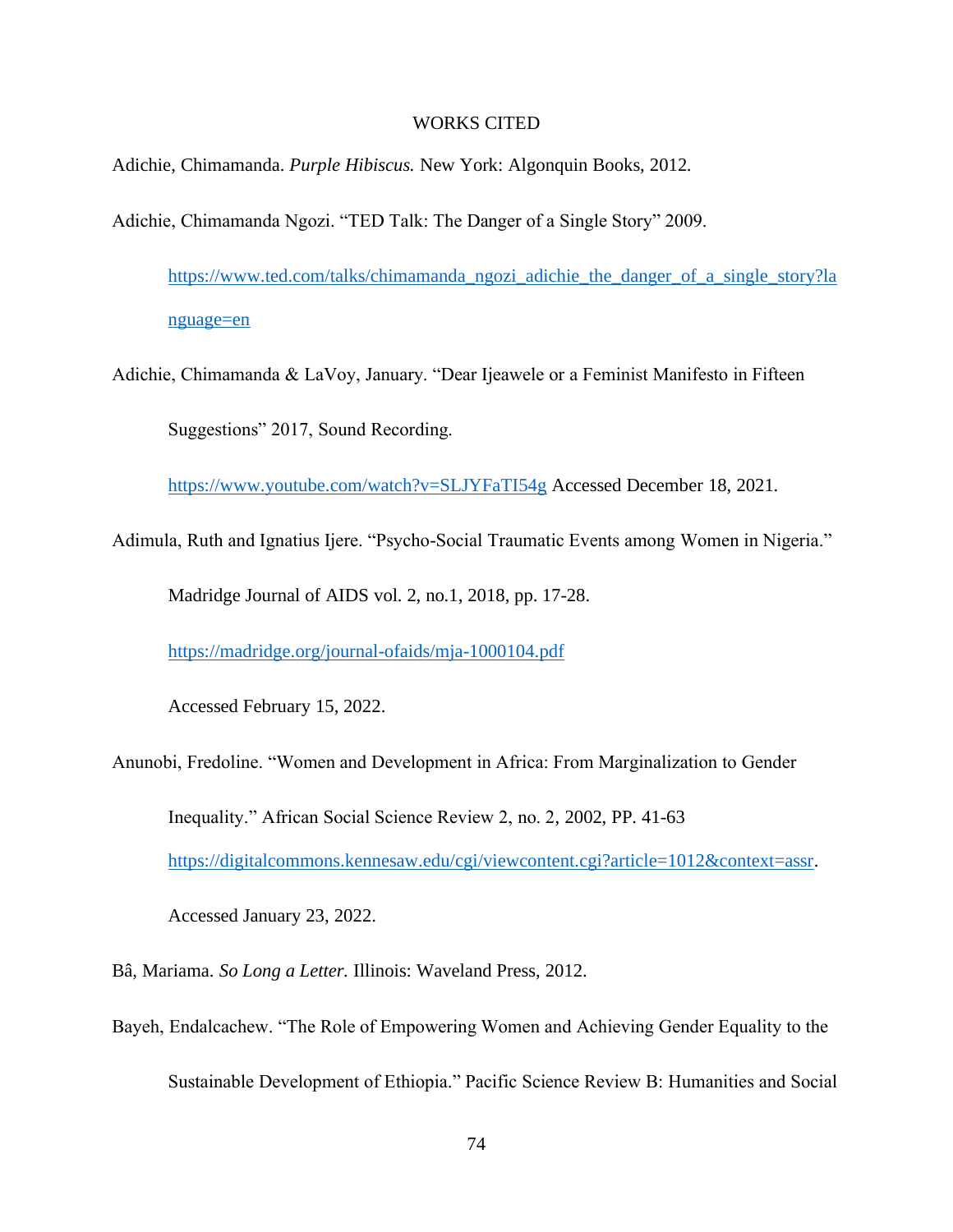Sciences vol. 2, no. 1, 2016, pp. 37-42. ScienceDirect.

Beauvoir, Simone. *The Second Sex.* New York: Vintage Books, 1989. Print.

Becker, Mary. "Patriarchy and Inequality: Towards a Substantive Feminism," University of

Chicago Legal Forum: no.1, Article 3, 1999.

[https://chicagounbound.uchicago.edu/cgi/viewcontent.cgi?article=1266&context=uclf.](https://chicagounbound.uchicago.edu/cgi/viewcontent.cgi?article=1266&context=uclf)

Bennet, Judith. History Matters: Patriarchy and the Challenge of Feminism. Philadelphia:

University of Pennsylvania Press, 2006.

Blakemore, Erin. "What is Colonialism?" *National Geographic,* Feb. 19, 2019.

<https://www.nationalgeographic.com/culture/article/colonialism>

Bloom, Sandra. "The Sanctuary Model of Trauma- Informed Organizational Change." *The* 

*Source,* vol.16, no.1, 2007, pp. 12-17.

[https://www.researchgate.net/publication/242222586\\_The\\_Sanctuary\\_Model\\_of\\_Trauma](https://www.researchgate.net/publication/242222586_The_Sanctuary_Model_of_Trauma-Informed_Organizational_Change) [-Informed\\_Organizational\\_Change](https://www.researchgate.net/publication/242222586_The_Sanctuary_Model_of_Trauma-Informed_Organizational_Change)

- Butler, Judith. *Gender Trouble: Feminism and the Subversion of Identity*. New York: Routledge, 1999. Print.
- Covington, Stephanie. "Women and Addiction: A Trauma-Informed Approach." Journal of Psychoactive Drugs vol. 40, no. S5,November 2008, pp. 377-385.

[http://www.stephaniecovington.com/assets/files/CovingtonSARC5.pdf.](http://www.stephaniecovington.com/assets/files/CovingtonSARC5.pdf)

Accessed January 25, 2022.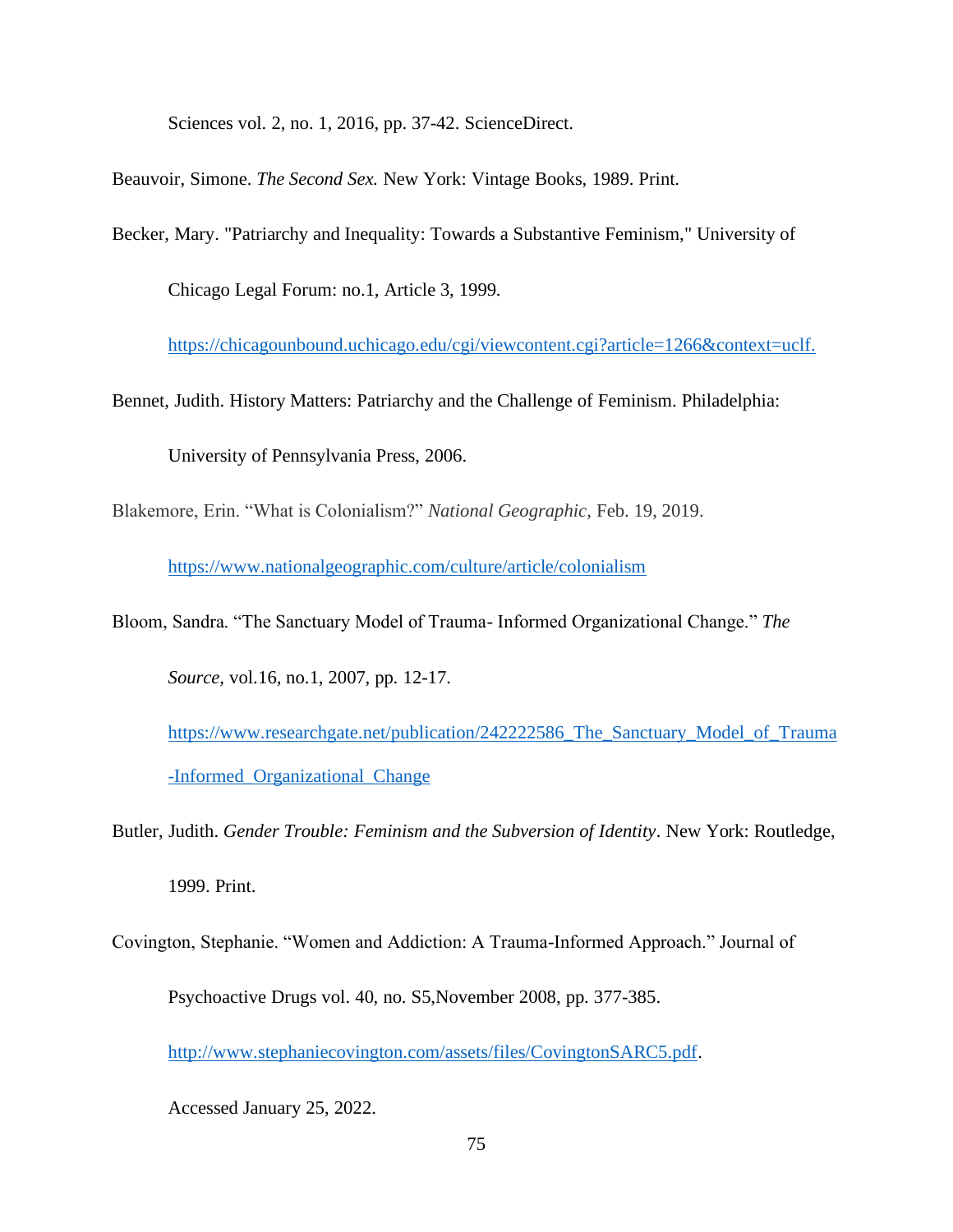- Creevey, Lucy E. "The Impact of Islam on Women in Senegal." *The Journal of Developing Areas*, vol. 25, no. 3, College of Business, Tennessee State University, 1991, pp. 347–68, [http://www.jstor.org/stable/4191991.](http://www.jstor.org/stable/4191991)
- Crenshaw, Kimberle. "Mapping the Margins: Intersectionality, Identity Politics, and Violence

Against Women of Color" *Stanford Law Review*, Vol. 43, no.6, 1991, pp. 1241-1299.

[http://www.jstor.org/stable/1229039.](http://www.jstor.org/stable/1229039) Accessed 4 Feb. 2022.

Eckert, Penelope, and Sally McConnell-Ginet. *Language and Gender*. Cambridge: Cambridge

University Press, 2003. Print.

- Falola, Toyin. "The Role of Nigerian Women." Encyclopedia Britannica. November 20, 2007, [https://www.britannica.com/topic/role-of-Nigerian-women-1360615.](https://www.britannica.com/topic/role-of-Nigerian-women-1360615) Accessed January 22, 2022.
- Faosiy, Ahmed. "Impacts of Colonialism on Religions: An Experience of Southwestern Nigeria." *Journal of Humanities and Social Sciences*, vol. 5, no.6, 2012, pp. 51-57.

### [10.9790/0837-0565157](http://dx.doi.org/10.9790/0837-0565157)

Goldsmith, Rachel and Satterlee, Michelle. "Representations of Trauma in Clinical

Psychology and Fiction." *Journal of Trauma & Dissociation,* vol.5, no.2, 2004, pp.

#### 35-59. [10.1300/J229v05n02\\_03](https://doi.org/10.1300/J229v05n02_03)

Grant, Cynthia and Osanloo, Azadeh. "Understanding, Selecting, and Integrating a Theoretical Framework in Dissertation Research: Creating The Blueprint for your House," vol. 4,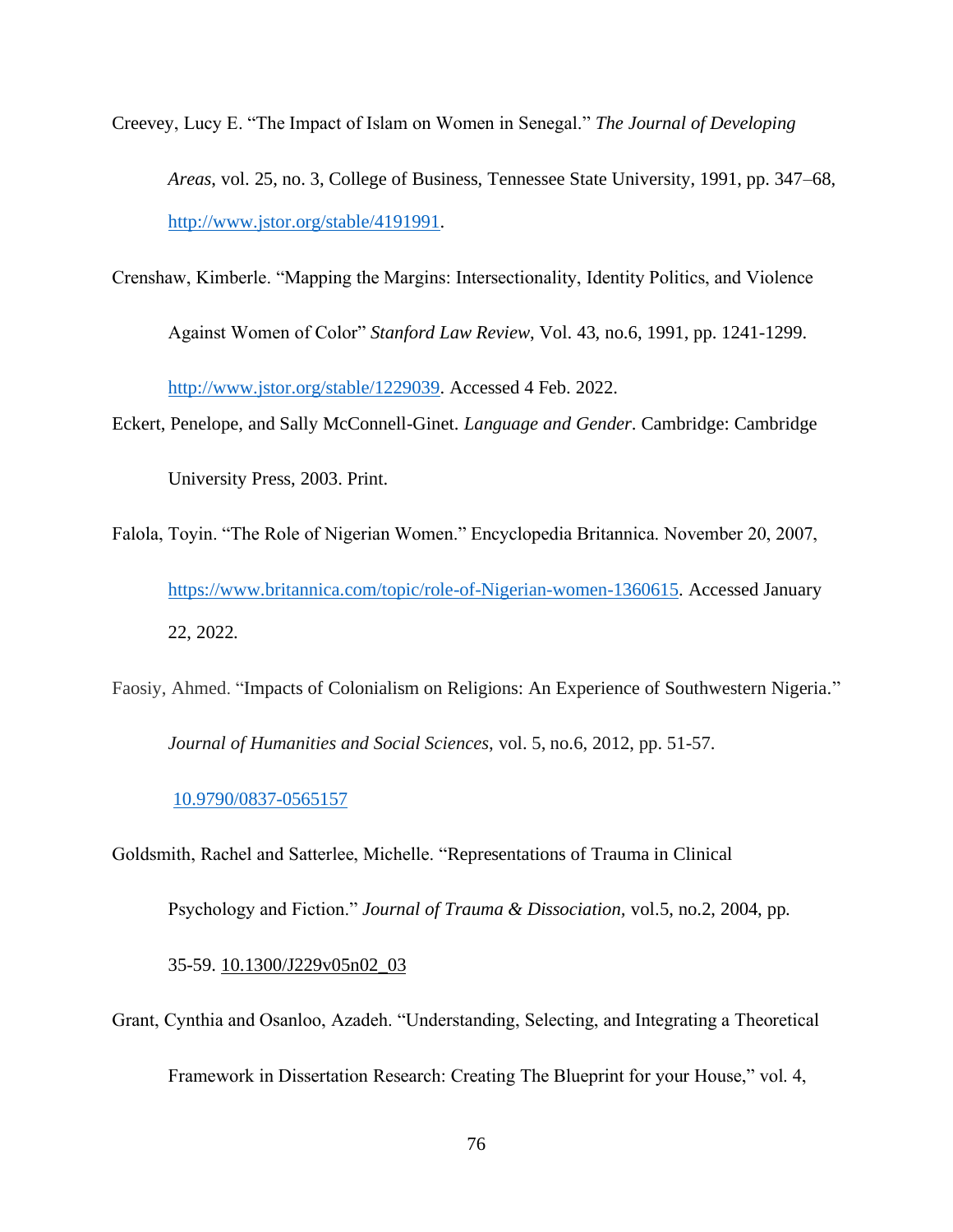no.2, 2014, pp. 12-26.

[https://files.eric.ed.gov/fulltext/EJ1058505.pdf.](https://files.eric.ed.gov/fulltext/EJ1058505.pdf) Accessed 21 Dec. 2021.

Hill, Collins P. *Fighting Words: Black Women and the Search for Justice*. Minneapolis:

University of Minnesota Press, 1998. Print.

- Johnson, Allan G. The Gender Knot: Unraveling Our Patriarchal Legacy. Philadelphia: Temple University Press, 1997.
- Keating, Annalouise. *Teaching Transformation Transcultural Classroom Dialogues.* New York: Palgrave Macmillan, 2007. Print.
- Kiwanuka, M. "African Pre-colonial History: A Challenge to the Historian's Craft." *Journal of Eastern African Research and Development,* vol. 2, no. 1, 1972, pp. 69-77. <https://www.jstor.org/stable/pdf/43658228.pdf>
- LaCapra, Dominick. Writing History, Writing Trauma. Baltimore: Johns Hopkins University

Press, 2014.

Lake, David. "Imperialism." *International Encyclopedia of the Social and Behavioral Sciences,*  2<sup>nd</sup> Edition, 2015.

<https://www.sciencedirect.com/topics/social-sciences/imperialism>

Lay, Kathy and Daley, James. "A Critique of Feminist Theory." *Advances in Social Work,* vol. 8,

no.1, 2007. <https://doi.org/10.18060/131>

Lorde, Audre. *Sister Outsider: Essays and Speeches.* Berkeley: Crossing Press, 2007. Print.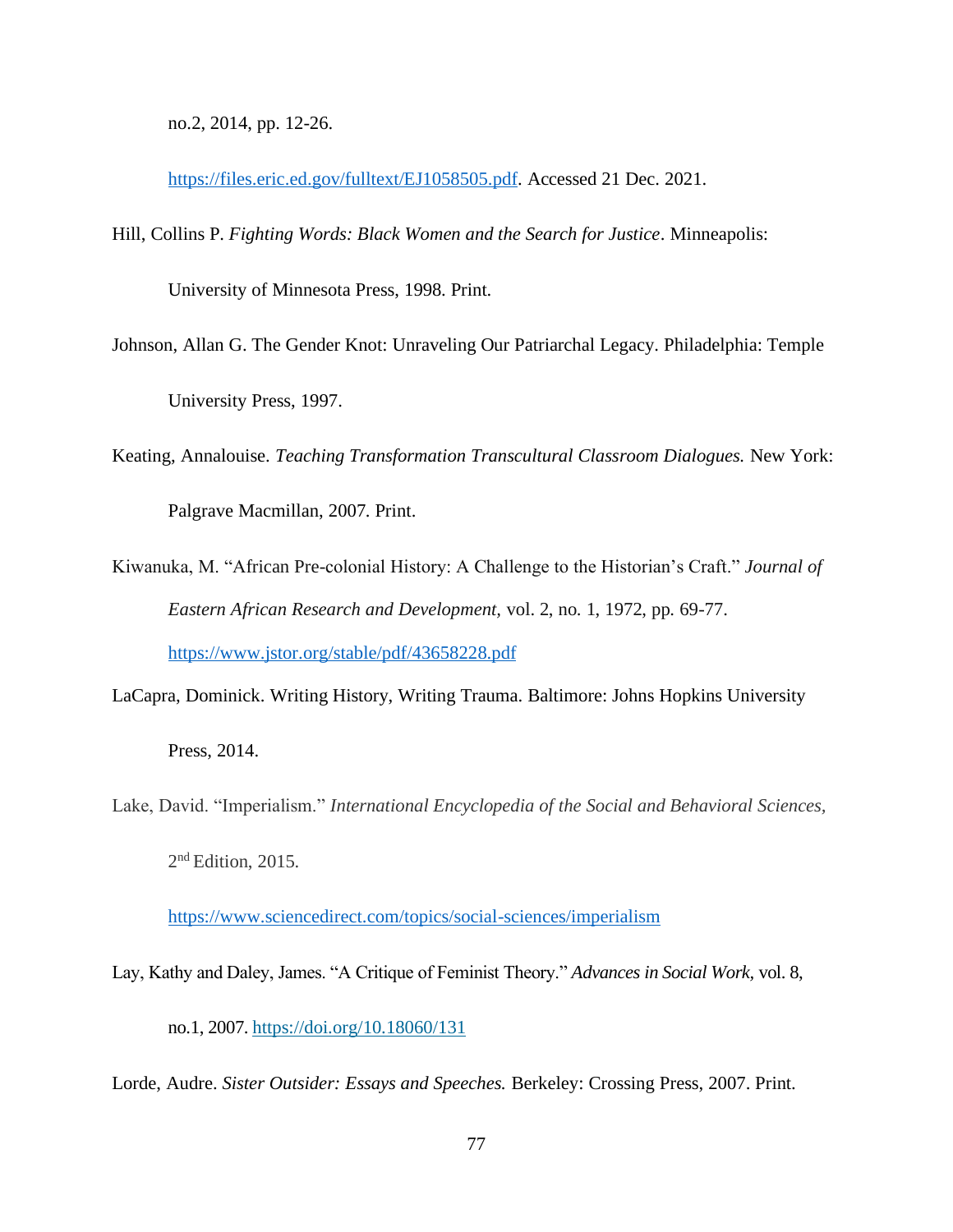Lois, Tyson. *Critical Theory Today: A User-Friendly Guide*. 2<sup>nd</sup> ed., 2006.

Mambrol, Nasurallah. "Trauma Studies." *Literary Theory and Criticism,* 2018.

<https://literariness.org/2018/12/19/trauma-studies/>

- Offen, Karen. "Defining Feminism: A Comparative Historical Approach." *Signs*, vol. 14, no. 1, University of Chicago Press, 1988, pp. 119–57, [http://www.jstor.org/stable/3174664.](http://www.jstor.org/stable/3174664)
- Oloyede, Tobi F., "The Resilience of Female Survivors of Intimate Partner Violence in Southwest Nigeria: An Interdisciplinary Analysis" (2020).

[https://dc.etsu.edu/etd/3814.](https://dc.etsu.edu/etd/3814)

Olutoyin, Catherine. "Patriarchy and the Representation of Women in Africa and Asia."

*International Institute for Asian Studies,* Newsletter 83, Summer 2019,

[https://www.iias.asia/the-newsletter/article/patriarchy-and-representation-women-africa](https://www.iias.asia/the-newsletter/article/patriarchy-and-representation-women-africa-and-asia)[and-asia.](https://www.iias.asia/the-newsletter/article/patriarchy-and-representation-women-africa-and-asia)

- Oluyemo, Catherine Ajoke and Tolulope Ola. "The Rights of Nigerian Women in A Patriarchal Society: Implication for Development." Journal of Research in Gender Studies, vol. 4, no. 2, 2014, pp. 373-387. ProQuest.
- Oluyemo, Catherine Ajoke and Tolulope Ola. "The Rights of Nigerian Women in A Patriarchal Society: Implication for Development." Journal of Research in Gender Studies, vol. 4, no. 2, 2014, pp. 373-387. ProQuest.

Qualls, Allysa. "Women in Nigeria Today." *African Postcolonial Literature in English in the*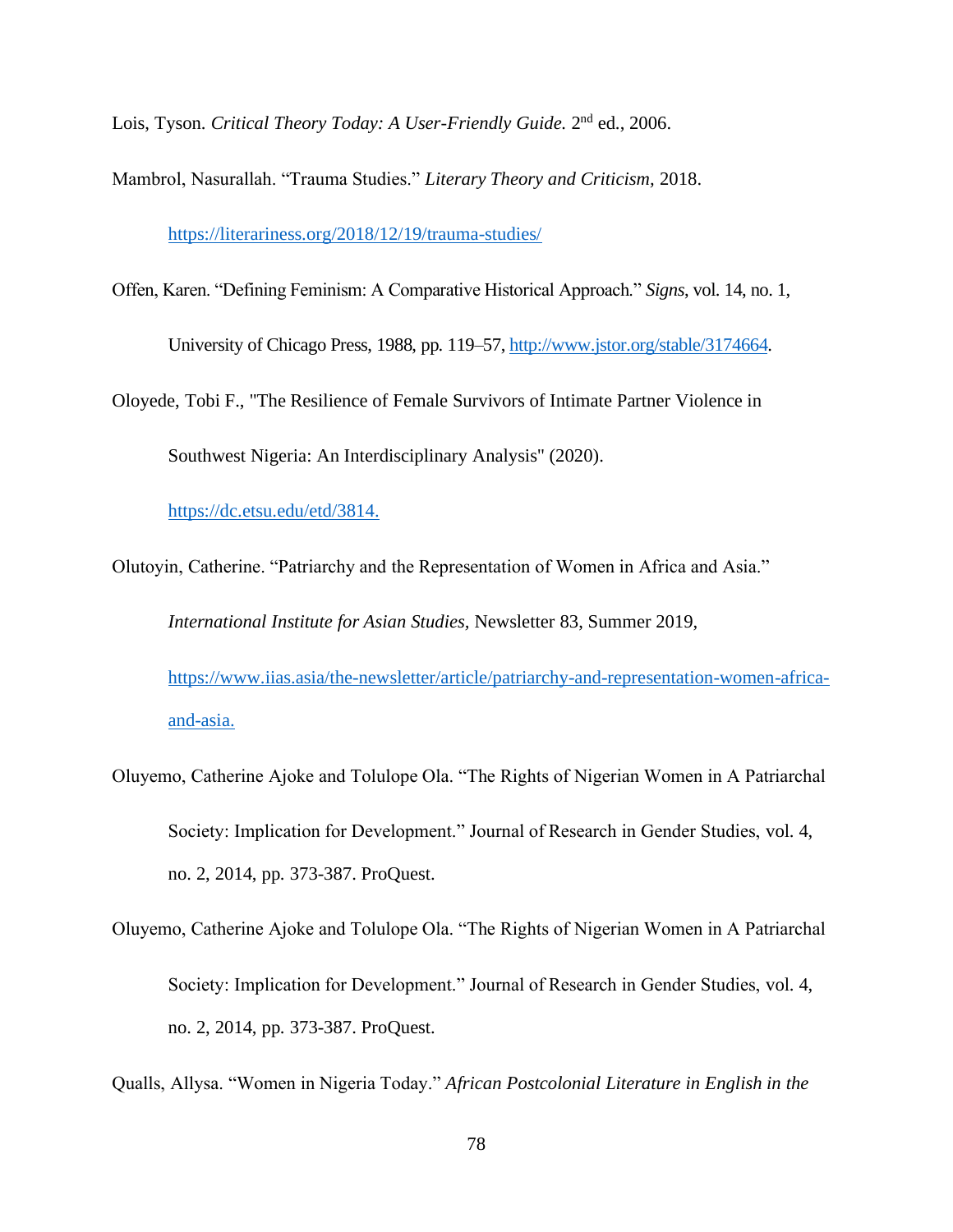*Postcolonial Web,* 2017*.<http://www.postcolonialweb.org/nigeria/contwomen.html>*

- Rein, Valerie. *Patriarchy Stress Disorder: The Inner Barrier to Women's Happiness and Fulfillment.* Lioncrest Publishing, 2019. Print.
- Rojas, Maria. "Women in Pre-Colonial Nigeria." African Postcolonial Literature in English: In the Postcolonial Web.

[http://www.postcolonialweb.org/nigeria/precolwon.html#:~:text=Women%20in%20pre%](http://www.postcolonialweb.org/nigeria/precolwon.html#:~:text=Women%20in%20pre%%202Dcolonial%20societies,the%20future%20of%) [%202Dcolonial%20societies,the%20future%20of%.](http://www.postcolonialweb.org/nigeria/precolwon.html#:~:text=Women%20in%20pre%%202Dcolonial%20societies,the%20future%20of%) Accessed January 23, 2022.

- Scully, Pamela. "Should We Give Up on the State?: Feminist Theory, African Gender History and Transitional Justice." *African Journal on Conflict Resolution*, vol. 9, no. 2, 2009, pp. 29-43. [https://doi.org/10.4314/ajcr.v9i2.52171. Accessed 27 Nov. 2021.](https://doi.org/10.4314/ajcr.v9i2.52171.%20Accessed%2027%20Nov.%202021)
- Seymour-Greene, Jayvaughn. "The Truth Behind Single Stories." November 4, 2019, Accessed

December 15, 2021,<https://dc.etsu.edu/cgi/viewcontent.cgi?article=5306&context=etd>

Tamale, Sylvia. "Gender Trauma in Africa: Enhancing Women's Links to Resources." Journal of African Law 48, no. 1 (April 2004): 50–61. JSTOR

[http://www.jstor.org/stable/24482766.](http://www.jstor.org/stable/24482766)

Teefah, "Religion, Women and Gender-Based Violence in Nigeria." Voices of Youth (blog), September 9, 2019.

<https://www.voicesofyouth.org/blog/religion-women-and-genderbased-violence-nigeria>

United Nations Population Fund. *Gender-Based Violence,* 18 September 2017.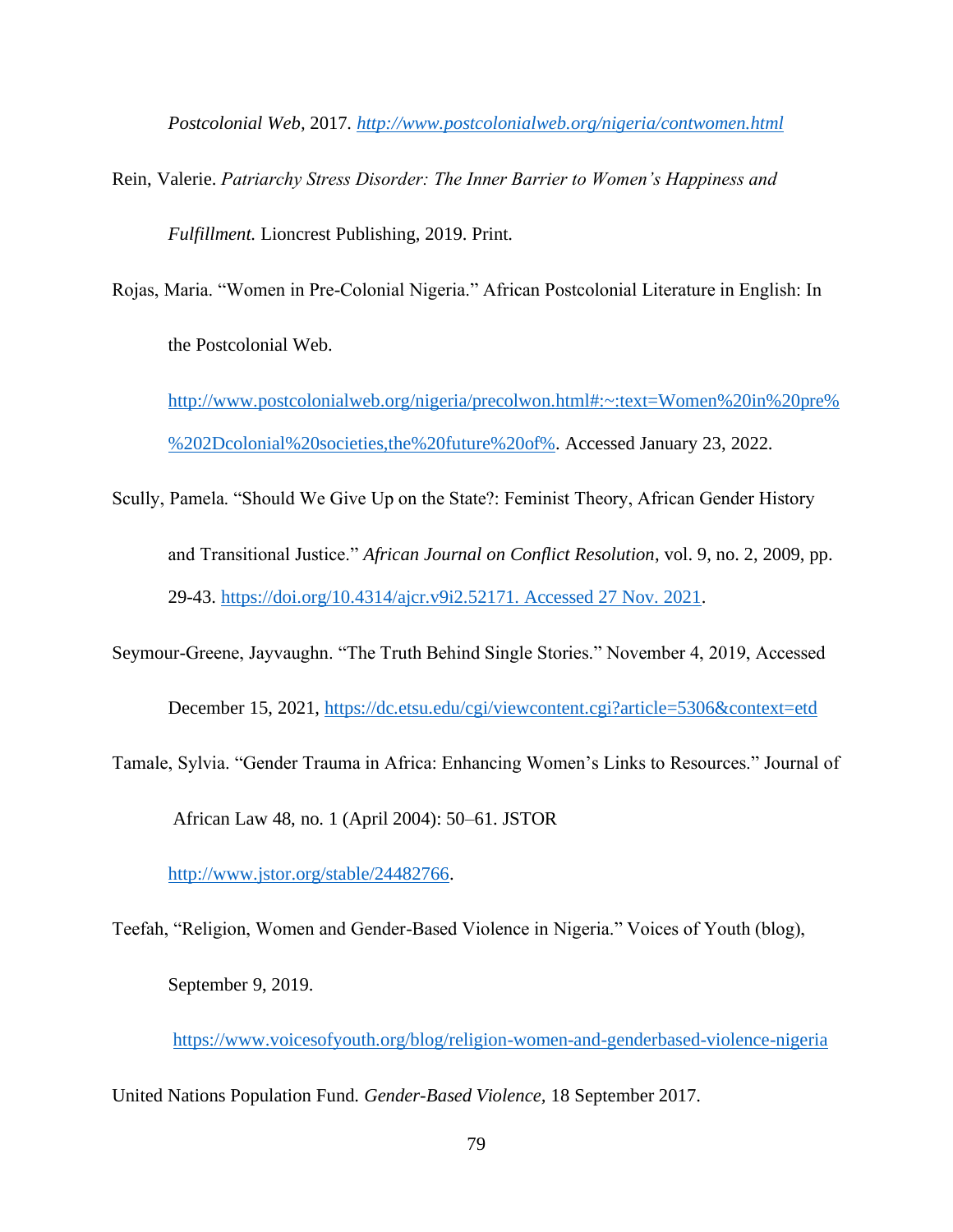[https://www.unfpa.org/gender-based-violence#readmore-expand.](https://www.unfpa.org/gender-based-violence#readmore-expand) Accessed 22 Jan. 2022.

Vanderheyden, Jennifer. "The Resilience of Women in the Face of Trauma." *An* 

*Interdisciplinary Quarterly from the North*, vol.8, no.3, 2018.

[https://www.academia.edu/39757156/\\_The\\_Resilience\\_of\\_Women\\_in\\_the\\_Face\\_of\\_Tra](https://www.academia.edu/39757156/_The_Resilience_of_Women_in_the_Face_of_Trauma_) [uma\\_.](https://www.academia.edu/39757156/_The_Resilience_of_Women_in_the_Face_of_Trauma_) Accessed 27 Dec. 2022.

Van, der K. B. A. *The Body Keeps the Score: Brain, Mind, and Body in the Healing of Trauma*,

2014. Print.